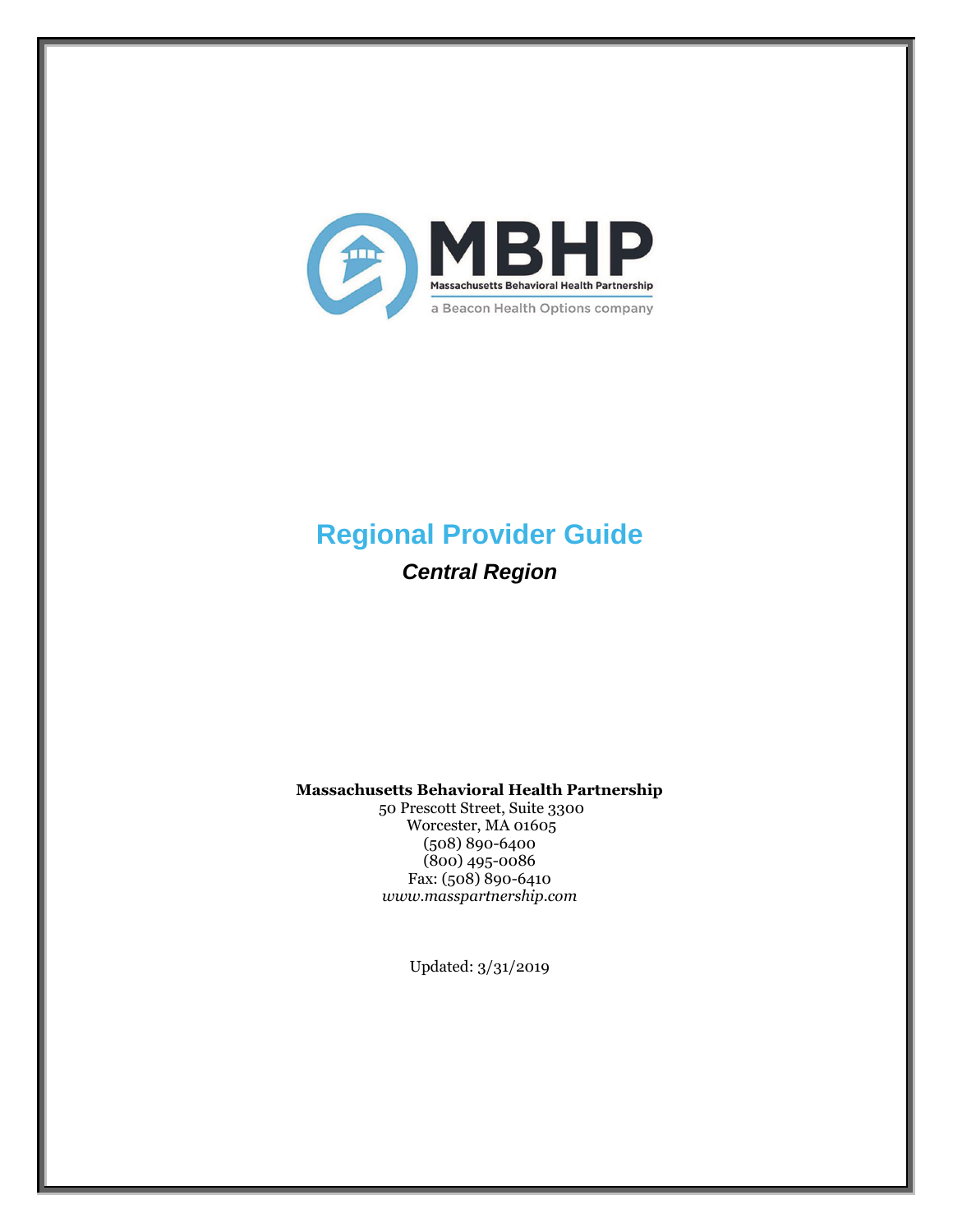#### **Table of Contents**

| <b>Topic</b>                                                                                                         | Page      |
|----------------------------------------------------------------------------------------------------------------------|-----------|
| Introduction                                                                                                         | 2         |
| Emergency Services Program (ESP), Mobile Crisis Intervention (MCI), Community Crisis Stabilization<br>Program (CCS)  | $3 - 7$   |
| <b>Urgent Outpatient Services (UOS)</b>                                                                              | 8         |
| Outpatient Mental Health and Substance Use Disorder Services                                                         | $9 - 19$  |
| Community Support Program (CSP)                                                                                      | $20 - 21$ |
| Recovery Support Navigator (RSN)                                                                                     | 22        |
| Recovery Coach (RC)                                                                                                  | 23        |
| Community Support Program for People Experiencing Homelessness (CSPECH)                                              | 24        |
| Applied Behavior Analysis (ABA)                                                                                      | 25        |
| Intensive Care Coordination (ICC)                                                                                    | 26        |
| Family Support and Training (FS&T)                                                                                   | 27        |
| In-Home Behavioral Services (IHBS)                                                                                   | 28        |
| Therapeutic Mentoring Services (TM)                                                                                  | $29 - 30$ |
| In-Home Therapy (IHT)                                                                                                | $31 - 32$ |
| Community-based Acute Treatment (CBAT) for Children and Adolescents                                                  | 33        |
| Intensive Community-based Acute Treatment (ICBAT) for Children and Adolescents                                       | 34        |
| Dialectical Behavioral Therapy (DBT)                                                                                 | 35        |
| Psychiatric Intensive Outpatient Program (PIOP)                                                                      | 36        |
| Psychiatric Day Treatment Program (PDTP) for Adults and Adolescents                                                  | 37        |
| Partial Hospitalization Program (PHP)                                                                                | 38        |
| Program for Assertive Community Treatment (PACT)                                                                     | 39        |
| Child/Adolescent Inpatient Mental Health Services                                                                    | 40        |
| Adult Inpatient Mental Health Services                                                                               | 41        |
| Structured Outpatient Addiction Program (SOAP)                                                                       | 42        |
| Enhanced Structured Outpatient Addiction Program for Homeless Members (Enhanced SOAP)                                | 43        |
| Enhanced Structured Outpatient Addiction Program for Adolescents (Enhanced SOAP)                                     | 44        |
| Acute Treatment Service for Substance Use Disorder (ATS)                                                             | 45        |
| Acute Treatment Services (ATS) for Pregnant Women                                                                    | 46        |
| Clinical Stabilization Services for Substance Use Disorders (CSS) Level III.5                                        | 47        |
| Residential Rehabilitation Services (RRS) for Substance Use Disorders                                                | 48        |
| <b>Outpatient Detoxification</b>                                                                                     | 49        |
| <b>Methadone Treatment</b>                                                                                           | 50        |
| Level IV Medically Managed Detoxification                                                                            | 51        |
| Acupuncture Detoxification                                                                                           | 52        |
| Enhanced Acute Treatment Services (E-ATS) for Individuals with co-occurring addiction and mental health<br>disorders | 53        |

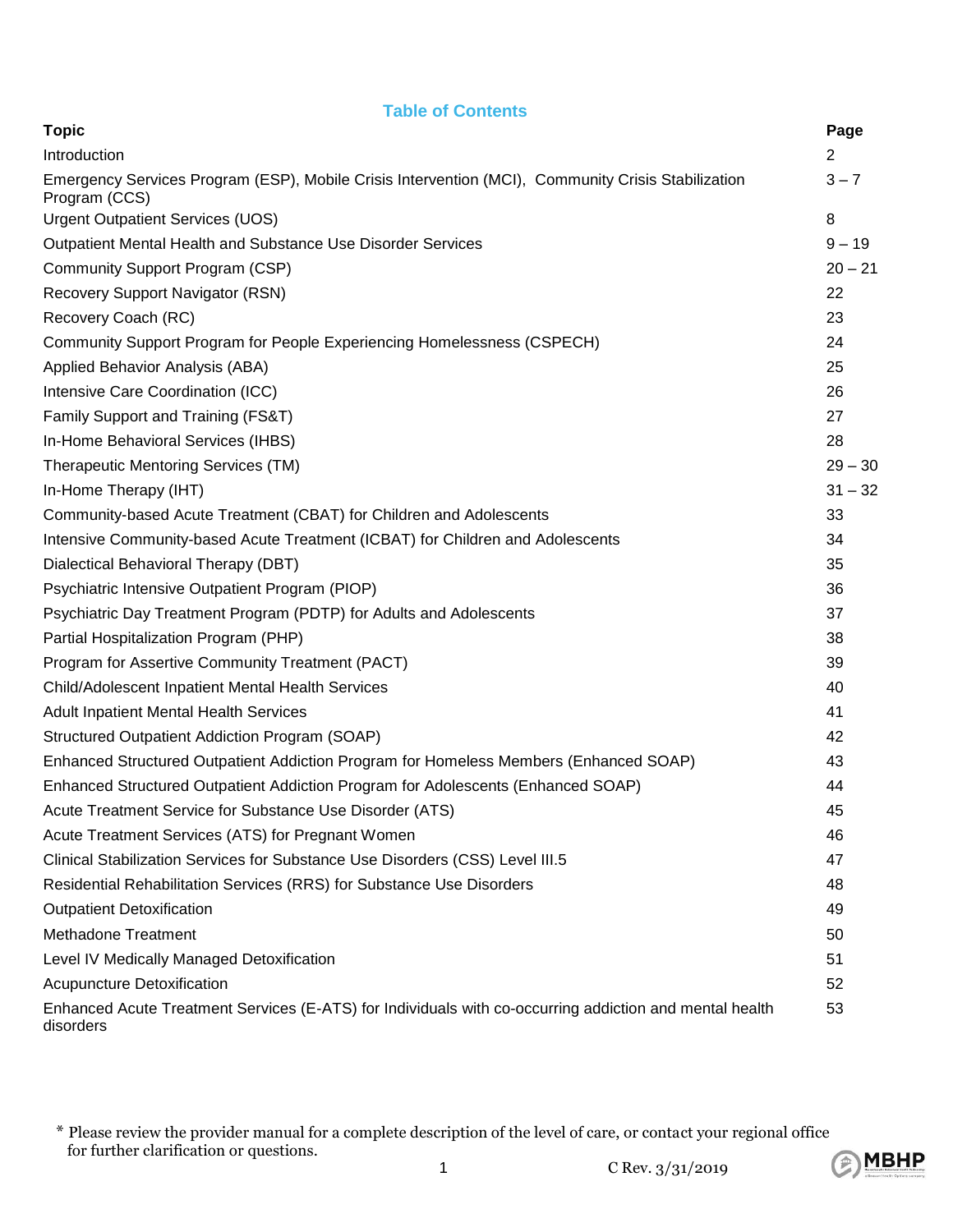### **Introduction**

Our regional team is pleased to provide you with the Provider Reference Guide. It contains an overview of the wide range of mental health and substance use disorder treatment programs that make up MBHP's provider network in our region. It also includes a listing of specific providers for each service type and phone numbers of our network providers. We hope you find this regional guide helpful and easy to use.

Please feel free to call our regional office with any questions or concerns that you might have. We can answer questions about different types of care that are available. Our goal is to provide high levels of customer service, both to the Members and to the providers we serve.

This site also allows you to access the guides for other regions across the state if you need them. The web site features a provider search function that can further assist you in locating providers, including those with particular specialties. The regional guides are updated minimally every six months; therefore, they may not reflect all recent changes in the provider network. For the most immediate questions and updates, please contact your regional representative (see list below).

| <b>TITLE</b>                                   | <b>NAME</b>                       | <b>PHONE NUMBER</b> |
|------------------------------------------------|-----------------------------------|---------------------|
| <b>Provider Quality Regional Director</b>      | Jennifer LaRoche, LICSW           | (508) 890-6406      |
| <b>Provider Quality Manager</b>                | Laurence Jordan, LMHC             | (508) 890-6437      |
| <b>Provider Quality Manager</b>                | Rebecca Steil-Lambert, LICSW, MPH | (508) 890-6420      |
| <b>Provider Quality Manager</b>                | Kara Macomber, LICSW              | (508) 890-6436      |
| Youth Regional Network Manager                 | Jean Thraen, LMHC                 | (508) 890-6418      |
| Regional Care Management Program<br>Supervisor | Kate Flanagan-Helmes, RN, BSN, MA | (617) 790-4019      |
| Primary Care Clinician Support Manager         | Sarah Drenzek, LMHC               | (413) 858-8612      |
| Administrative Assistant                       | Barbara Smith                     | $(508) 890 - 6400$  |

### **MBHP Regional Office**

### **List of Cities/Towns in Central Region**

Ashburnham, Ashby, Ashland, Auburn, Ayer, Baldwinville, Barre, Bellingham, Berlin, Blackstone, Bolton, Boylston, Brimfield, Brookfield, Charlton, Clinton, Douglas, Dover, Dudley, East Brookfield, Fitchburg, Framingham, Franklin, Gardner, Grafton, Groton, Hardwick, Harvard, Holden, Holland, Holliston, Hopedale, Hopkinton, Hubbardston, Hudson, Lancaster, Leicester, Leominster, Lunenburg, Marlborough, Medway, Mendon, Milford, Millbury, Millville, Natick, New Braintree, North Brookfield, Northbridge, Northborough, Oakham, Oxford, Paxton, Pepperell, Princeton, Rutland, Sherborn, Shirley, Shrewsbury, Southborough, Southbridge, Spencer, Sterling, Sturbridge, Sudbury, Sutton, Templeton, Townsend, Upton, Uxbridge, Wales, Warren, Wayland, Webster, West Boylston, West Brookfield, Westborough, Westminster, Whitinsville, Winchendon, and Worcester



<sup>\*</sup> Please review the provider manual for a complete description of the level of care, or contact your regional office for further clarification or questions.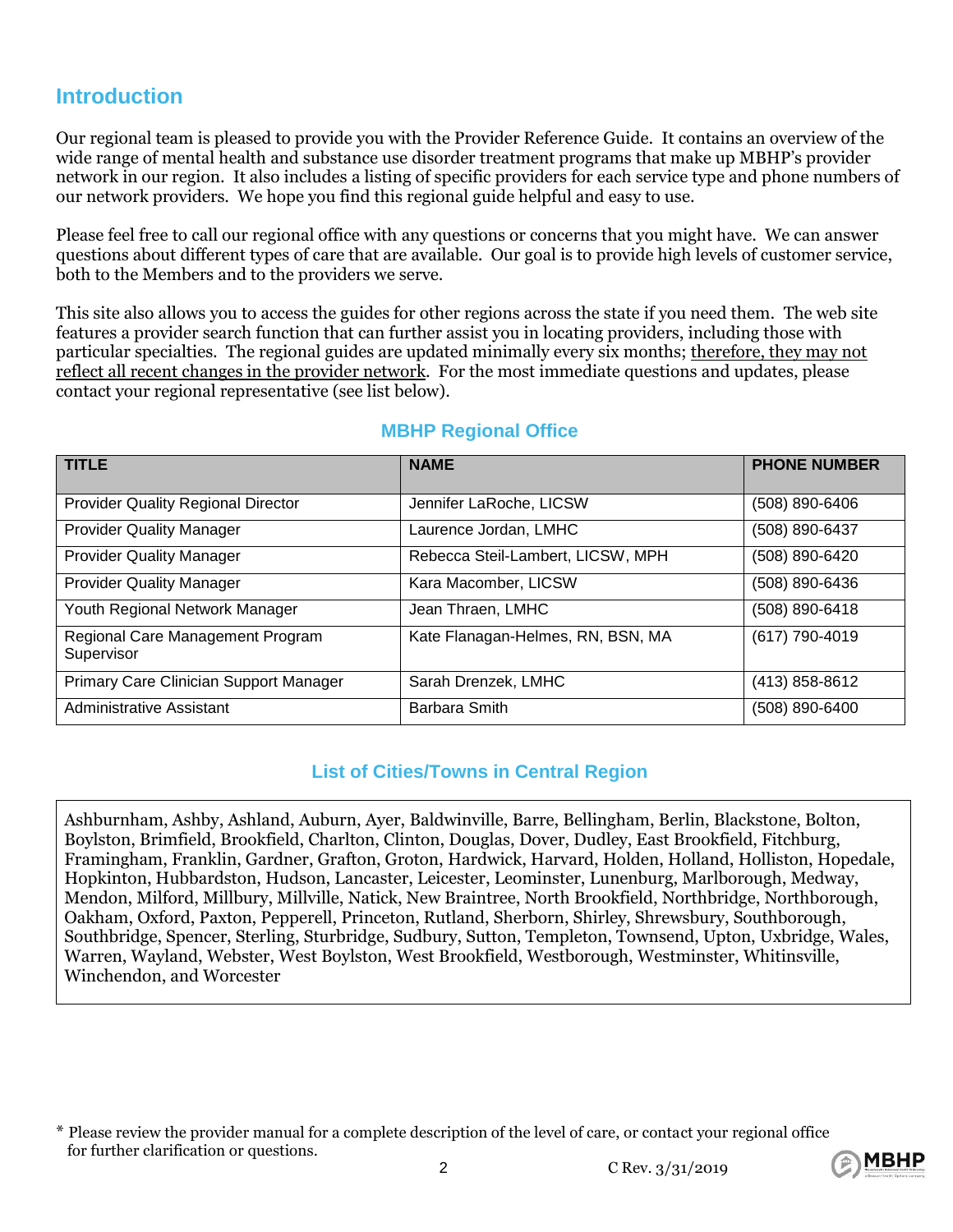# **Emergency Services Program (ESP)**

The Massachusetts Behavioral Health Partnership (MBHP) coordinates with Emergency Services Programs (ESPs) across the Commonwealth. These programs are located within the four DMH Areas across the state.

The Emergency Services Program (ESP) provides crisis assessment, intervention, and stabilization services 24 hours per day, seven days per week, and 365 days per year (24/7/365) to individuals of all ages who are experiencing a behavioral health crisis. The purpose of the ESP is to respond rapidly, assess effectively, and deliver a course of treatment intended to promote recovery, ensure safety, and stabilize the crisis in a manner that allows an individual to receive medically necessary services in the community, or if medically necessary, in an inpatient or 24-hour diversionary level of care. In all encounters with an individual in crisis, the ESP will provide a core service including crisis assessment, intervention, and stabilization. In doing so, the ESP will conduct a crisis behavioral health assessment and offer short-term crisis counseling that includes active listening and support. The ESP provides solution-focused and strengths-oriented crisis intervention aimed at working with the individual and his/her family and/or other natural supports to understand the current crisis, identify solutions, and access resources and services for comfort, support, assistance, and treatment. The ESP arranges the behavioral health services that the individual selects to further treat his/her behavioral health condition based on the assessment completed and the individual's demonstrated medical need. The ESP coordinates with other involved service providers and/or newly referred providers to share information (with appropriate consent) and make recommendations for the treatment plan. The ESP also provides the individual and his/her family with resources and referrals for additional services and supports, such as recovery-oriented and consumer-operated resources in their community. While it is expected that all ESP encounters minimally include the three basic components of crisis assessment, intervention, and stabilization, crisis services require flexibility in the focus and duration of the initial intervention, the individual's participation in the treatment, and the number and type of follow-up services.

#### *Access to Service:* **Any individual or agency (i.e., MBHP Member, provider, state agency, etc.) may contact or may refer someone to an ESP (Emergency Services Program) for evaluation.**

## **Mobile Crisis Intervention (MCI)**

Mobile Crisis Intervention is the youth-serving (under the age of 21) component of an Emergency Services Program (ESP) provider. Mobile Crisis Intervention will provide a short-term service that is a mobile, onsite, face-to-face therapeutic response to a youth experiencing a behavioral health crisis for the purpose of identifying, assessing, treating, and stabilizing the situation and reducing immediate risk of danger to the youth or others consistent with the youth's risk management/safety plan, if any. This service is provided 24-hours a day, 7 days a week.

The service includes: a crisis assessment; development of a risk management/safety plan, if the youth/family does not already have one; up to 72 hours of crisis intervention and stabilization services including: onsite, faceto-face, therapeutic response, psychiatric consultation, and urgent psychopharmacology intervention, as needed; and referrals and linkages to all medically necessary behavioral health services and supports, including access to appropriate services along the behavioral health continuum of care.

For youth who are receiving Intensive Care Coordination (ICC), Mobile Crisis Intervention staff will coordinate with the youth's ICC care coordinator throughout the delivery of the service. Mobile Crisis Intervention also will coordinate with the youth's primary care physician, any other care management program, or other behavioral health providers providing services to the youth throughout the delivery of the service.

#### *Access to Service:* **Any individual or agency (i.e., MBHP Member, provider, state agency, school, etc.) may contact or may refer someone to an ESP (Emergency Services Program) for evaluation.**



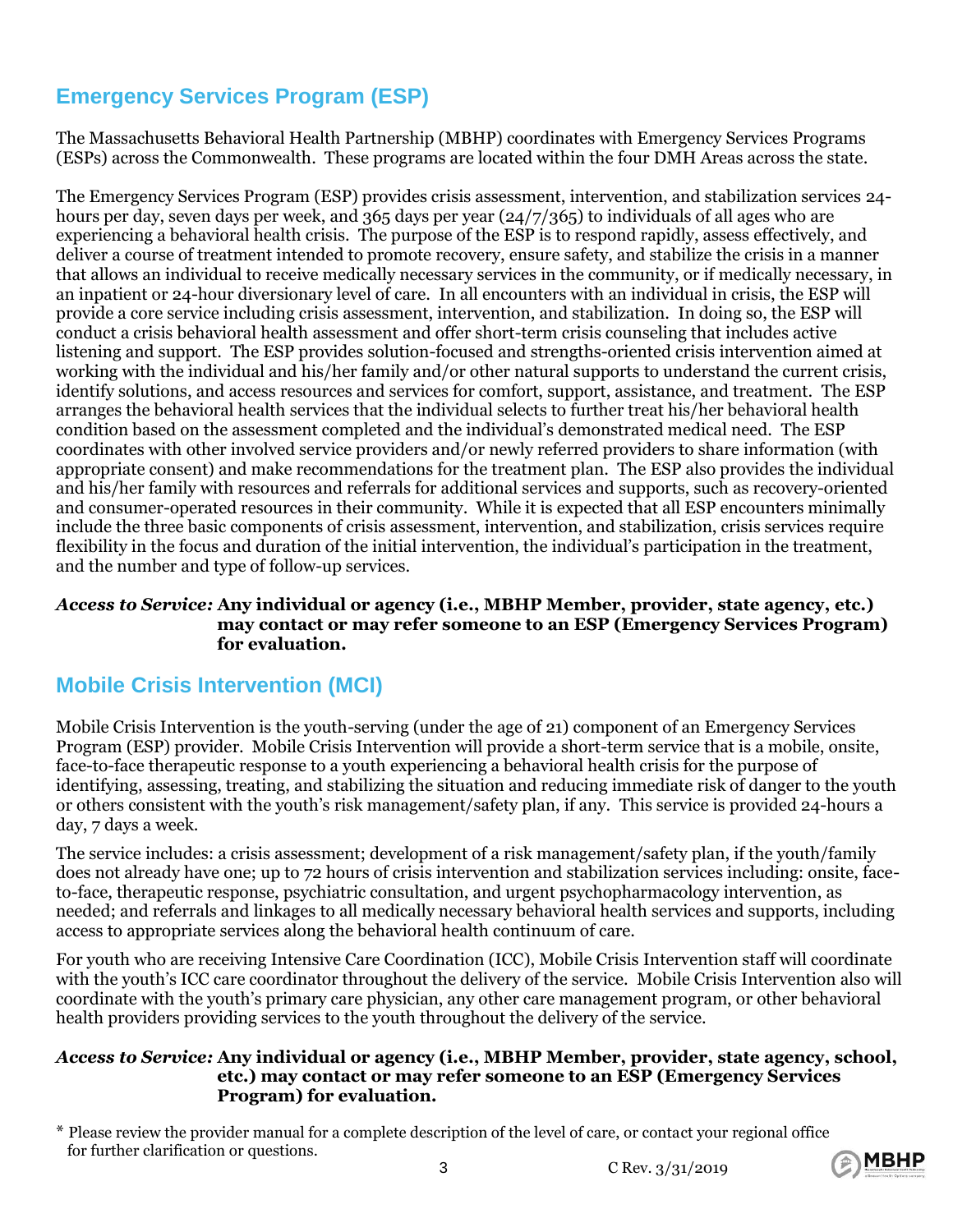# **Community Crisis Stabilization Program (CCS)**

The adult **Community Crisis Stabilization program (CCS)** provides staff-secure, safe, and structured crisis stabilization and treatment services in a community-based program that serves as a medically necessary, less restrictive, and voluntary alternative to inpatient psychiatric hospitalization. This program serves adults ages 18 and older, including youth ages 18-21 under the Children's Behavioral Health Initiative (CBHI). Adult CCS provides a distinct level of care where primary objectives of the active multi-disciplinary treatment include restoration of functioning; strengthening the resources and capacities of the individual, family, and other natural supports; timely return to a natural setting and/or least restrictive setting in the community; development/strengthening of an individualized risk management/safety plan; and linkage to ongoing, medically necessary treatment and support services. Adult CCS staff provides continuous observation of, and support to, individuals with mental health or co-occurring mental health/substance use conditions who might otherwise require treatment in an inpatient psychiatric setting and would benefit from short-term and structured crisis stabilization services. Services at this level of care include crisis stabilization; initial and continuing bio-psychosocial assessment; care management; psychiatric evaluation and medication management; peer-to-peer support; and mobilization of natural supports and community resources. CCS services are short-term, providing 23-hour observation and supervision, and continual re-evaluation.

This program is required to have a home-like, consumer-friendly, and comfortable environment that is conducive to recovery. CCS staff provides psycho-education, including information about recovery, rehabilitation, crisis self-management, and how to access recovery and rehabilitation services available in the individual's specific community. Guided by the treatment preferences of the individual, CCS staff actively involves family and other natural supports at a frequency based on individual needs. Treatment is carefully coordinated with existing and/or newly established treatment providers. In the case of young adults who are involved with, or who are referred for, CBHI services – including ICC – CCS staff will accommodate and participate in team meetings.

Note that the primary differences between CCS and inpatient level of care is the acuity of the consumer, the unlocked setting, the level of psychiatry services, and an absence of immediate need for hospital-based diagnostic tests or general medical treatment. Admissions to the CCS occur 24/7/365 based on determinations made by mobile and site-based Emergency Services Program (ESP) staff. Discharges from the CCS occur 24/7/365, and discharge processes include efficiencies that maximize service capacity. Readiness for discharge is minimally evaluated on a daily basis, and the length of stay is expected to be very brief.

#### *Access to Service:* **ESP (Emergency Services Program) evaluation required**

Note: **A statewide, toll-free number is now available for the purpose of obtaining the phone number of the local ESP/MCI for a given city or town.** Individuals may call **1-877-382-1609** and enter his/her zip code. A recorded message will play with the phone number of his/her local ESP/MCI provider. If a caller does not know his/her zip code, he/she will still be given the number of an ESP/MCI provider to call. This line provides information in both English and Spanish.



<sup>\*</sup> Please review the provider manual for a complete description of the level of care, or contact your regional office for further clarification or questions.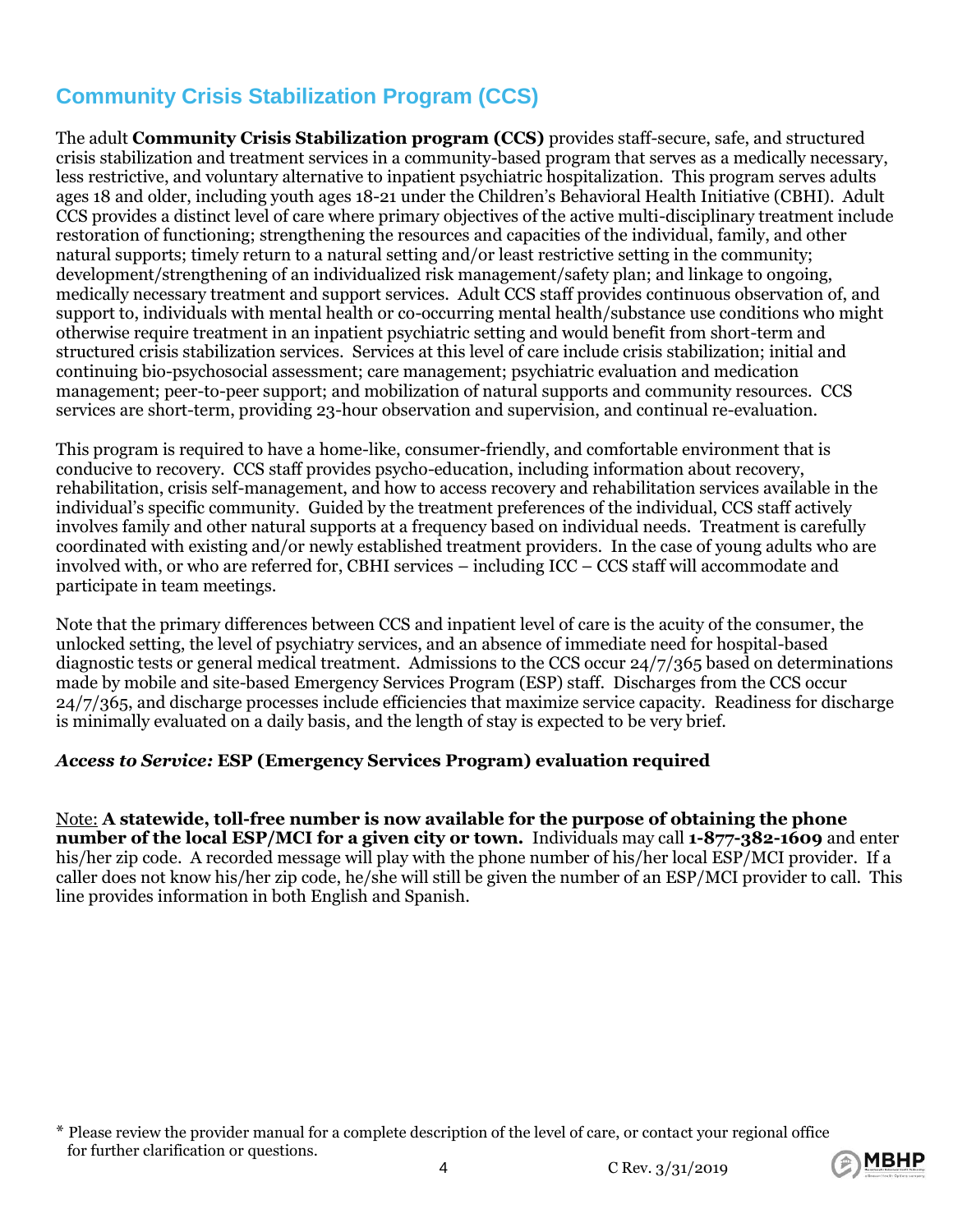|                                                                                                                                              | <b>CENTRAL MASSACHUSETTS</b>                      |                                                                                                      |  |
|----------------------------------------------------------------------------------------------------------------------------------------------|---------------------------------------------------|------------------------------------------------------------------------------------------------------|--|
| <b>Area: MetroWest</b>                                                                                                                       | 24-hour access number: (800) 640-5432             |                                                                                                      |  |
|                                                                                                                                              | <b>ESP Provider: Advocates</b>                    |                                                                                                      |  |
| <b>ESP Director:</b> John DeRonck<br><b>ESP Director:</b> Carla Antonellis<br>Mobile Crisis Intervention Program Coordinator: Kimberley Ward | (508) 661-2043<br>kimberley_ward@waysideyouth.org | jderonck@advocatesinc.org<br>(781) 893-2003 cantonellis@advocatesinc.org<br>(508) 620-0010, Ext. 109 |  |
| <b>Service Locations</b>                                                                                                                     | <b>Operating Hours</b>                            | <b>Cities/Towns in Area</b>                                                                          |  |
| <b>Advocates Community-Based Location</b>                                                                                                    |                                                   | Acton, Ashland, Arlington, Bedford, Belmont,                                                         |  |
| 354 Waverly Street                                                                                                                           |                                                   | Boxborough, Burlington, Carlisle, Concord,<br>Framingham, Holliston, Hopkinton, Hudson,              |  |
| (800) 640-5432<br>Framingham, MA 01702                                                                                                       | 24/7                                              | Lexington, Lincoln, Littleton, Maynard, Marlborough,                                                 |  |
| (508) 872-3333                                                                                                                               |                                                   | Natick, Northborough, Sherborn, Southborough,<br>Stow, Sudbury, Waltham, Watertown, Wayland,         |  |
| Fax (508) 875-2600                                                                                                                           |                                                   | Westborough, Wilmington, Winchester, and Woburn                                                      |  |
| <b>Advocates Community-Based Location</b>                                                                                                    |                                                   |                                                                                                      |  |
| 28 Mill Street                                                                                                                               |                                                   |                                                                                                      |  |
| (800) 640-5432<br>Marlboro, MA 01752                                                                                                         | 24/7                                              |                                                                                                      |  |
| (508) 786-1584                                                                                                                               |                                                   |                                                                                                      |  |
| Fax (508) 786-1585                                                                                                                           |                                                   |                                                                                                      |  |
| <b>Advocates Community-Based Location</b>                                                                                                    |                                                   |                                                                                                      |  |
| 675 Main Street                                                                                                                              |                                                   |                                                                                                      |  |
| (800) 540-5806<br>Waltham, MA 02451                                                                                                          | 24/7                                              |                                                                                                      |  |
| (781) 893-2003                                                                                                                               |                                                   |                                                                                                      |  |
| Fax (781) 647-0183                                                                                                                           |                                                   |                                                                                                      |  |
| <b>Advocates Community Crisis Stabilization Program</b>                                                                                      |                                                   |                                                                                                      |  |
| 28 Mill Street                                                                                                                               | 24/7                                              |                                                                                                      |  |
| (800) 640-5432<br>Marlboro, MA 01752                                                                                                         |                                                   |                                                                                                      |  |
| (508) 786-1580                                                                                                                               |                                                   |                                                                                                      |  |
| <b>Area: North County</b>                                                                                                                    |                                                   | 24-hour access number: (800) 977-5555                                                                |  |
|                                                                                                                                              | <b>ESP Provider: Community HealthLink, Inc.</b>   |                                                                                                      |  |
| Acting ESP Director: Julie Orozco (508) 373-7982 jorozco@communityhealthlink.org                                                             |                                                   |                                                                                                      |  |
| <b>Mobile Crisis Intervention Manager:</b>                                                                                                   | Wendy Martel (978) 840-9340                       | wmartel@communityhealthlink.org                                                                      |  |
| <b>Service Locations</b>                                                                                                                     | <b>Operating Hours</b>                            | <b>Cities/Towns in Area</b>                                                                          |  |
| <b>Community HealthLink, Inc. Community-Based Location</b>                                                                                   |                                                   | Ashburnham, Ashby, Ayer, Barre, Berlin, Bolton,<br>Clinton, Fitchburg, Gardner, Groton, Hardwick,    |  |
| 40 Spruce Street                                                                                                                             |                                                   | Harvard, Hubbardston, Lancaster, Leominster,                                                         |  |
| (800) 977-5555<br>Leominster, MA 01453                                                                                                       | 24/7                                              | Lunenburg, New Braintree, Oakham, Pepperell,<br>Princeton, Rutland, Shirley, Sterling, Templeton,    |  |
| (978) 534-6116                                                                                                                               |                                                   | Townsend, Westminster, and Winchendon                                                                |  |
| Fax (978) 537-4966<br><b>Community HealthLink, Inc. Community Crisis</b><br><b>Stabilization Program</b>                                     |                                                   |                                                                                                      |  |
| 40 Spruce Street                                                                                                                             |                                                   |                                                                                                      |  |
| (800) 977-5555<br>Leominster, MA 01453                                                                                                       | 24/7                                              |                                                                                                      |  |
| (978) 534-6116                                                                                                                               |                                                   |                                                                                                      |  |
| Fax (978) 534-3294                                                                                                                           |                                                   |                                                                                                      |  |

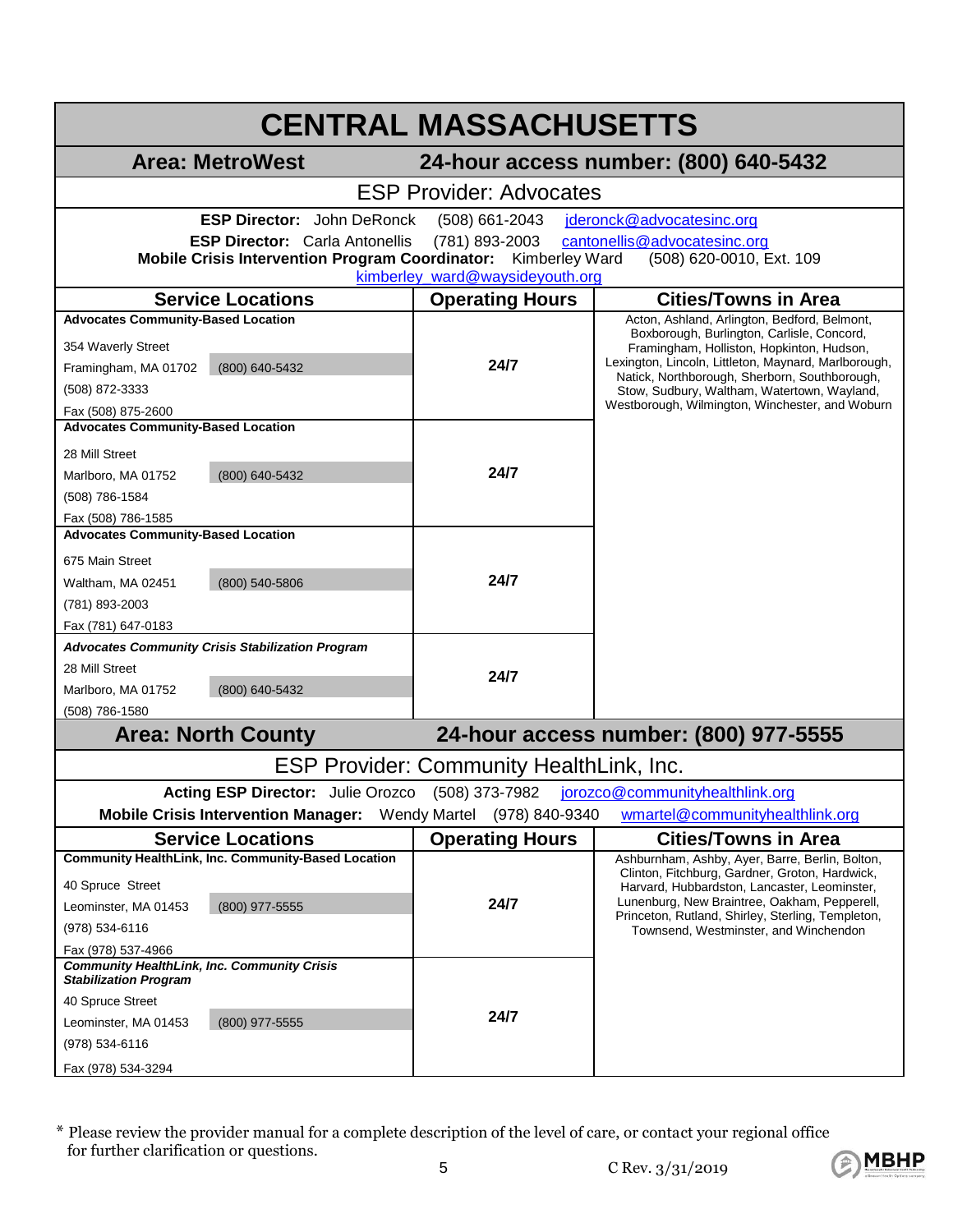|                                           | <b>Area: South County</b>                               |                                               | 24-hour access number: (800) 294-4665                                                                  |
|-------------------------------------------|---------------------------------------------------------|-----------------------------------------------|--------------------------------------------------------------------------------------------------------|
|                                           |                                                         | <b>ESP Provider: Riverside Community Care</b> |                                                                                                        |
|                                           | <b>ESP Director:</b><br>Amanda Rutherford               | (508) 634-3420                                | arutherford@riversidecc.org                                                                            |
|                                           | Assistant ESP Director: Shannon Cassidy (508) 634-3420  |                                               | scassidy@riversidecc.org                                                                               |
|                                           | <b>Mobile Crisis Intervention Manager:</b>              | (508) 634-3420<br>Karen Corson                | kcorson@riversidecc.org                                                                                |
|                                           | <b>Service Locations</b>                                | <b>Operating Hours</b>                        | <b>Cities/Towns in Area</b>                                                                            |
| <b>Riverside Community-Based Location</b> |                                                         |                                               | Bellingham, Blackstone, Brimfield, Brookfield,                                                         |
| 32 Hamilton Street                        |                                                         |                                               | Charlton, Douglas, Dudley, East Brookfield, Franklin,<br>Holland, Hopedale, Medway, Mendon, Milford,   |
| Milford, MA 01757                         | (800) 294-4665                                          | 24/7                                          | Millville, Northbridge, North Brookfield, Oxford,<br>Southbridge, Sturbridge, Sutton, Upton, Uxbridge, |
| (508) 634-3420                            |                                                         |                                               | Wales, Warren, Webster, and West Brookfield                                                            |
| Fax (508) 422-9644                        |                                                         |                                               |                                                                                                        |
| <b>Riverside Community-Based Location</b> |                                                         |                                               |                                                                                                        |
| 206 Milford Street                        |                                                         |                                               |                                                                                                        |
| Upton, MA 01568                           | (800) 294-4665                                          | 9 a.m. - 8 p.m.<br>weekdays                   |                                                                                                        |
| (508) 529-7000                            |                                                         |                                               |                                                                                                        |
| Fax (508) 529-7024                        |                                                         |                                               |                                                                                                        |
| Riverside/Harrington Memorial Hospital    |                                                         |                                               |                                                                                                        |
| 100 South Street                          |                                                         |                                               |                                                                                                        |
| Southbridge, MA 01550                     | (800) 294-4665                                          | 24/7                                          |                                                                                                        |
| (508) 765-3035                            |                                                         |                                               |                                                                                                        |
| Fax (508) 764-2434                        |                                                         |                                               |                                                                                                        |
|                                           | <b>Riverside Community Crisis Stabilization Program</b> |                                               |                                                                                                        |
| 32 Hamilton Street                        |                                                         |                                               |                                                                                                        |
| Milford, MA 01757                         | (800) 294-4665                                          | 24/7                                          |                                                                                                        |
| (508) 422-8095                            |                                                         |                                               |                                                                                                        |
| Fax (978) 533-2462                        |                                                         |                                               |                                                                                                        |



<sup>\*</sup> Please review the provider manual for a complete description of the level of care, or contact your regional office for further clarification or questions.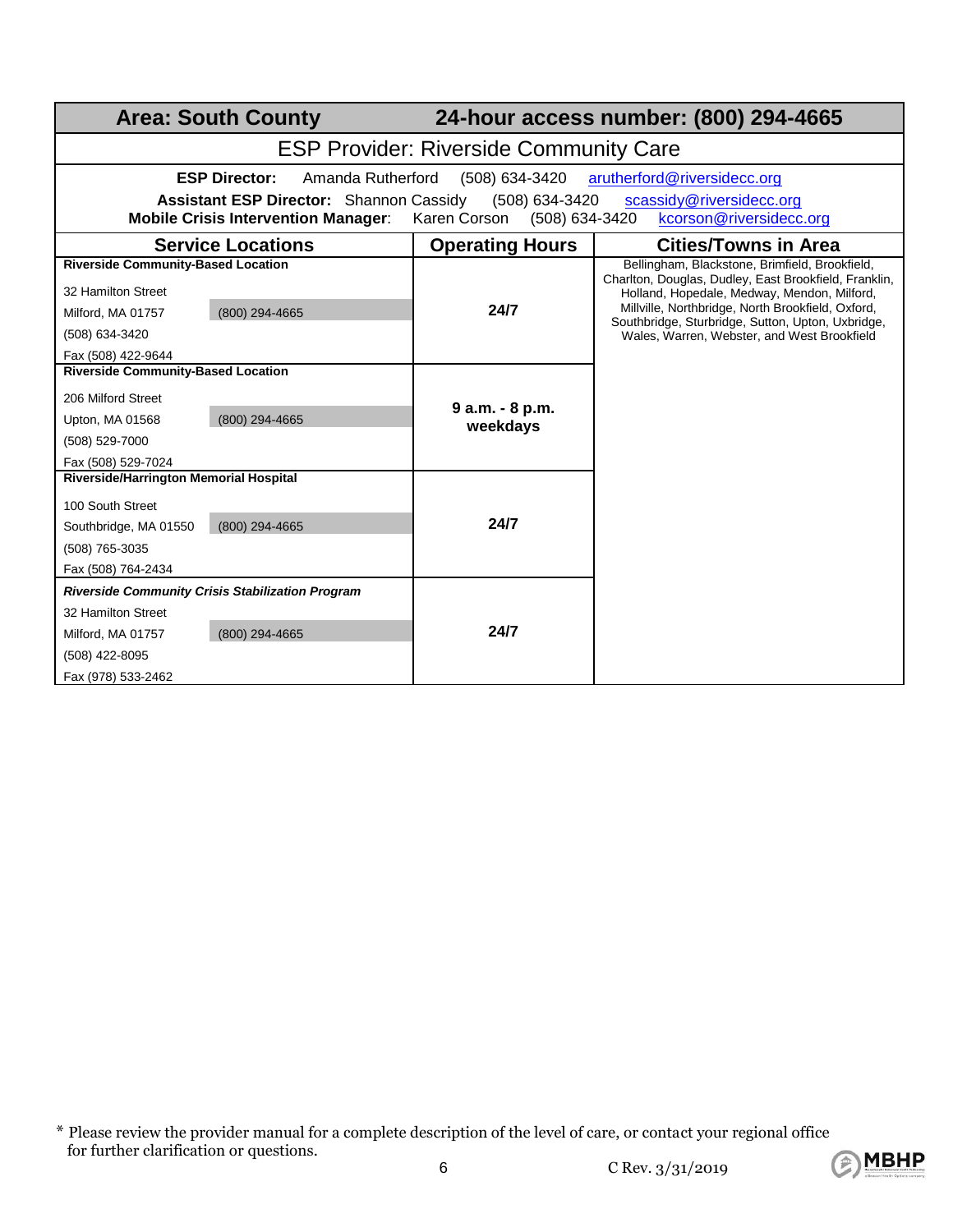| <b>Area: Worcester</b>                                                             |                                                 |                                                                                                                         | 24-hour access number: (866) 549-2142                                                        |
|------------------------------------------------------------------------------------|-------------------------------------------------|-------------------------------------------------------------------------------------------------------------------------|----------------------------------------------------------------------------------------------|
|                                                                                    | <b>ESP Provider: Community Healthlink, Inc.</b> |                                                                                                                         |                                                                                              |
|                                                                                    | <b>ESP Director:</b> Janeane Daniels            |                                                                                                                         | (978) 401-3820 jdaniels@communityhealthlink.com                                              |
|                                                                                    |                                                 | Mobile Crisis Intervention Manager: Lori Simkowitz-Lavigne (774) 312-2474<br>Isimkowitz-lavigne@communityhealthlink.org |                                                                                              |
| <b>Service Locations</b>                                                           |                                                 |                                                                                                                         | <b>Cities/Towns in Area</b>                                                                  |
|                                                                                    |                                                 | <b>Operating Hours</b>                                                                                                  |                                                                                              |
| <b>Community Healthlink, Inc. Community-Based Location</b>                         |                                                 |                                                                                                                         | Auburn, Boylston, Grafton, Holden, Leicester,<br>Millbury, Paxton, Shrewsbury, Spencer, West |
| 72 Jaques Ave                                                                      |                                                 |                                                                                                                         | Boylston, and Worcester                                                                      |
| Thayer Building, 2nd floor                                                         |                                                 | 24/7                                                                                                                    |                                                                                              |
| Worcester, MA 01610                                                                | (866) 549-2142                                  |                                                                                                                         |                                                                                              |
| (508) 860-1283                                                                     |                                                 |                                                                                                                         |                                                                                              |
| Fax (508) 856-1695                                                                 |                                                 |                                                                                                                         |                                                                                              |
| <b>UMass Memorial Medical Center</b>                                               |                                                 |                                                                                                                         |                                                                                              |
| 55 Lake Avenue North                                                               |                                                 |                                                                                                                         |                                                                                              |
| Worcester, MA 01655                                                                | (866) 549-2142                                  | 24/7                                                                                                                    |                                                                                              |
| (508) 334-3562                                                                     |                                                 |                                                                                                                         |                                                                                              |
| Fax (508) 856-1695                                                                 |                                                 |                                                                                                                         |                                                                                              |
| <b>Community HealthLink, Inc. Community Crisis</b><br><b>Stabilization Program</b> |                                                 |                                                                                                                         |                                                                                              |
| 72 Jaques Ave                                                                      |                                                 |                                                                                                                         |                                                                                              |
| Thayer Building, 2nd floor                                                         |                                                 | 24/7                                                                                                                    |                                                                                              |
| Worcester, MA 01610                                                                | (866) 549-2142                                  |                                                                                                                         |                                                                                              |
| (508) 860-1283                                                                     |                                                 |                                                                                                                         |                                                                                              |
| Fax (508) 856-1695                                                                 |                                                 |                                                                                                                         |                                                                                              |

 Every ESP provides behavioral health crisis assessment, intervention and stabilization services, 24 hours per day/7 days per week/365 days per year, through 4 service components: Mobile Crisis Intervention (MCI) services for youth, adult mobile services, ESP community based locations, and community crisis stabilization (CCS) services for ages 18 and over. The operating hours for the ESP community based locations and CCS programs are noted above. The operating hours for Mobile Crisis Intervention services for youth are 24 hours per day/7 days per week at any and all locations. The operating hours for adult mobile services are 24 hours per day/7 days per week: during this time period, mobile services will be available from 7 a.m. to 8 p.m. at any/all locations, and from 8 p.m. to 7 a.m. this service will be available in residential programs and hospital emergency departments.

 All ESP service components and locations may be accessed through the ESP's toll-free number. Where applicable, local numbers for specific locations have also been provided above. It is recommended that individuals and families call the ESP's toll free-number first, so the ESP can help them access the most appropriate services.



<sup>\*</sup> Please review the provider manual for a complete description of the level of care, or contact your regional office for further clarification or questions.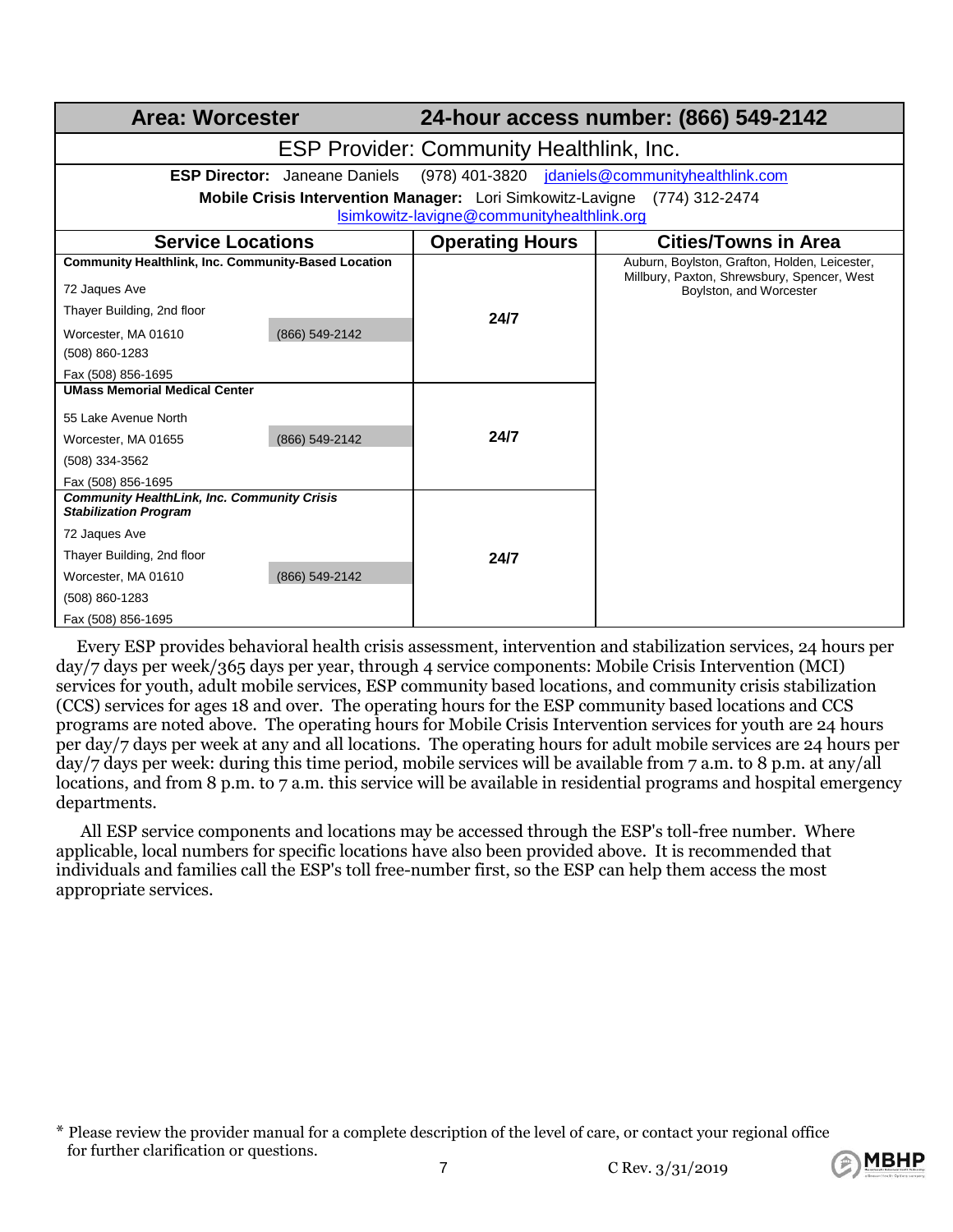# **Urgent Outpatient Services (UOS)**

Urgent Outpatient Services (UOS) are for Members of all ages who are **NOT** experiencing a mental health or substance use emergency, but they feel they need an appointment sooner than waiting for a routine outpatient appointment. UOS appointments are provided within one business day and include an assessment and intervention geared toward decreasing and/or managing urgent concerns and immediate symptoms. Members using UOS will also be provided with referrals to any needed services including outpatient services, community supports, etc.

#### *Access to Service:* **Direct referral - does not need to be evaluated by an ESP (Emergency Services Provider)**

| <b>Facility</b>                                    | <b>City/Town</b>               | Phone #                          | <b>Contact Person</b>                                                                                      | <b>Ages</b> |
|----------------------------------------------------|--------------------------------|----------------------------------|------------------------------------------------------------------------------------------------------------|-------------|
| <b>Advocates Community</b><br>Counseling           | Framingham                     | (508) 661-2020                   | Intake                                                                                                     | All Ages    |
|                                                    | Marlborough                    | (508) 661-2038                   | Intake                                                                                                     | All Ages    |
| <b>Community Healthlink</b><br><b>North County</b> | Leominster<br>$(40$ Spruce St) | (978) 840-9330                   | Intake                                                                                                     | All Ages    |
|                                                    | Leominster<br>(100 Erdman Way) | (978) 840-9330                   | Intake                                                                                                     | Ages 0-18   |
| <b>Community Healthlink</b><br>Worcester           | Worcester                      | (508) 421-4411                   | Kelly Ann Meldonao                                                                                         | All Ages    |
| <b>Family Continuity</b><br>Program                | Whitinsville<br>Worcester      | (508) 488-5093<br>(508) 488-5096 | Susan Tremblay<br>Christina Delicata<br>(Both are contacts for<br>Whitinsville and<br>Worcester locations) | All Ages    |



<sup>\*</sup> Please review the provider manual for a complete description of the level of care, or contact your regional office for further clarification or questions. 8 C Rev. 3/31/2019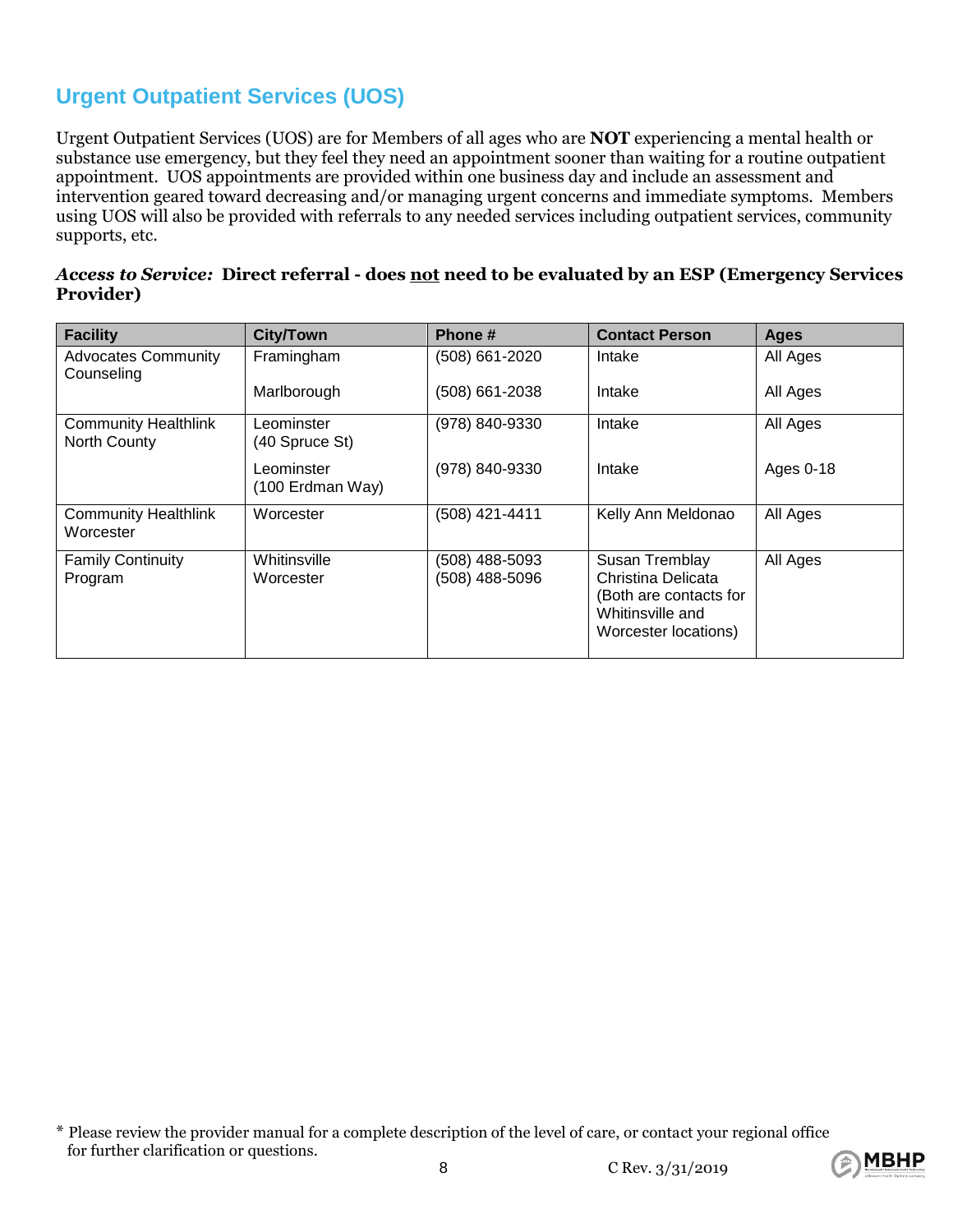## **Outpatient Mental Health and Substance Use Disorder Services**

Outpatient Mental Health and Substance Use Disorder Services are those behavioral health services that are rendered in an ambulatory care setting such as an office, clinic environment, Member's home, or other locations appropriate to the provision of services for psychotherapy or counseling. Services focus on the restoration, enhancement and/or maintenance of a Member's level of functioning and the alleviation of symptoms that significantly interfere with functioning in at least one area of the Member's life (e.g., familial, social, occupational, educational). The goals, frequency, and length of treatment will vary according to the needs of the Member and the response to treatment. A clear treatment focus, measurable outcomes, and a discharge plan (including the identification of realistic discharge criteria) will be developed as part of the initial assessment and treatment-planning process and will be evaluated and revised as necessary.

[*Note*: Please refer to the MBHP Monthly Outpatient Access Report for this region for more information regarding service types, including cultural/linguistic capacity and available groups.]

#### *Access to Service:* **Direct referral - does not need to be evaluated by an ESP (Emergency Services Provider)**

| <b>Facility</b>                       | <b>City/Town</b> | Phone #        | <b>Service Type</b>           | <b>Ages</b>            |
|---------------------------------------|------------------|----------------|-------------------------------|------------------------|
| <b>AdCare Hospital</b>                | Worcester        | (508) 799-9000 | <b>Licensed Clinic</b>        | Adolescents and        |
|                                       |                  |                | <b>Substance Use Disorder</b> | <b>Adults</b>          |
| <b>Advocates Community</b>            | Framingham       | (508) 935-0769 | <b>Licensed Clinic</b>        | All Ages               |
| Counseling                            | Marlborough      | (508) 485-9300 | Mental Health and             |                        |
|                                       | Harvard          | (508) 661-2038 | Substance Use Disorder        | Adult                  |
| <b>Arbour Counseling</b>              | Franklin         | (508) 528-6037 | <b>Licensed Clinic</b>        | All Ages               |
|                                       | Worcester        | (508) 799-0688 | <b>Mental Health</b>          |                        |
| <b>Cedar Street Family Clinic</b>     | Worcester        | (508) 752-1331 | <b>Licensed Clinic</b>        | All Ages               |
|                                       |                  | (508) 752-1338 | <b>Mental Health</b>          |                        |
| <b>CENTRO</b>                         | Worcester        | (508) 798-1900 | <b>Licensed Clinic</b>        | All Ages               |
|                                       |                  |                | <b>Mental Health</b>          |                        |
| <b>Clinical &amp; Support Options</b> | Gardner          | (508) 632-9400 | <b>Licensed Clinic</b>        | All Ages               |
|                                       |                  |                | <b>Mental Health</b>          |                        |
| <b>Counseling and Assessment</b>      | Worcester        | (508) 756-5400 | <b>Licensed Clinic</b>        | All Ages               |
| <b>Clinic of Worcester</b>            | Fitchburg        | (978) 345-9411 | <b>Mental Health</b>          |                        |
| Children's Friend                     | Worcester        | (508) 753-5425 | <b>Licensed Clinic</b>        | All Ages               |
|                                       |                  |                | <b>Mental Health</b>          |                        |
| <b>Community Health</b>               | Fitchburg        | (978) 878-8440 | <b>Licensed Clinic</b>        | All ages               |
| Connections                           | Gardner          | (978) 665-5901 | <b>Mental Health</b>          |                        |
|                                       | Leominster       | (978) 878-8440 |                               |                        |
| <b>Community Healthlink</b>           | Worcester        | (508) 860-1000 | <b>Licensed Clinic</b>        | <b>Adults</b>          |
|                                       |                  |                | Mental Health and             |                        |
|                                       |                  |                | Substance Use Disorder        |                        |
| Community Healthlink/Lipton           | Leominster       | (978) 840-9329 | <b>Licensed Clinic</b>        | All Ages               |
| Center                                | Fitchburg        | (978) 840-9329 | <b>Mental Health</b>          |                        |
| Community Healthlink/Youth            | Worcester        | (508) 791-3261 | <b>Licensed Clinic</b>        | Children, Adolescents, |
| and Family Services                   |                  |                | <b>Mental Health</b>          | and Adults             |
| DCS Mental Health, Inc.               | <b>Natick</b>    | (508) 653-4820 | <b>Licensed Clinic</b>        | All Ages               |
|                                       |                  |                | <b>Mental Health</b>          |                        |
| Edward M. Kennedy                     | Worcester        | (508) 852-1805 | <b>Licensed Clinic</b>        | All Ages               |
| <b>Community Health Center</b>        | Framingham       | (508) 270-5729 | <b>Mental Health</b>          |                        |
|                                       | Milford          | (508) 852-1805 |                               |                        |

**Outpatient Facilities and Group Practices**

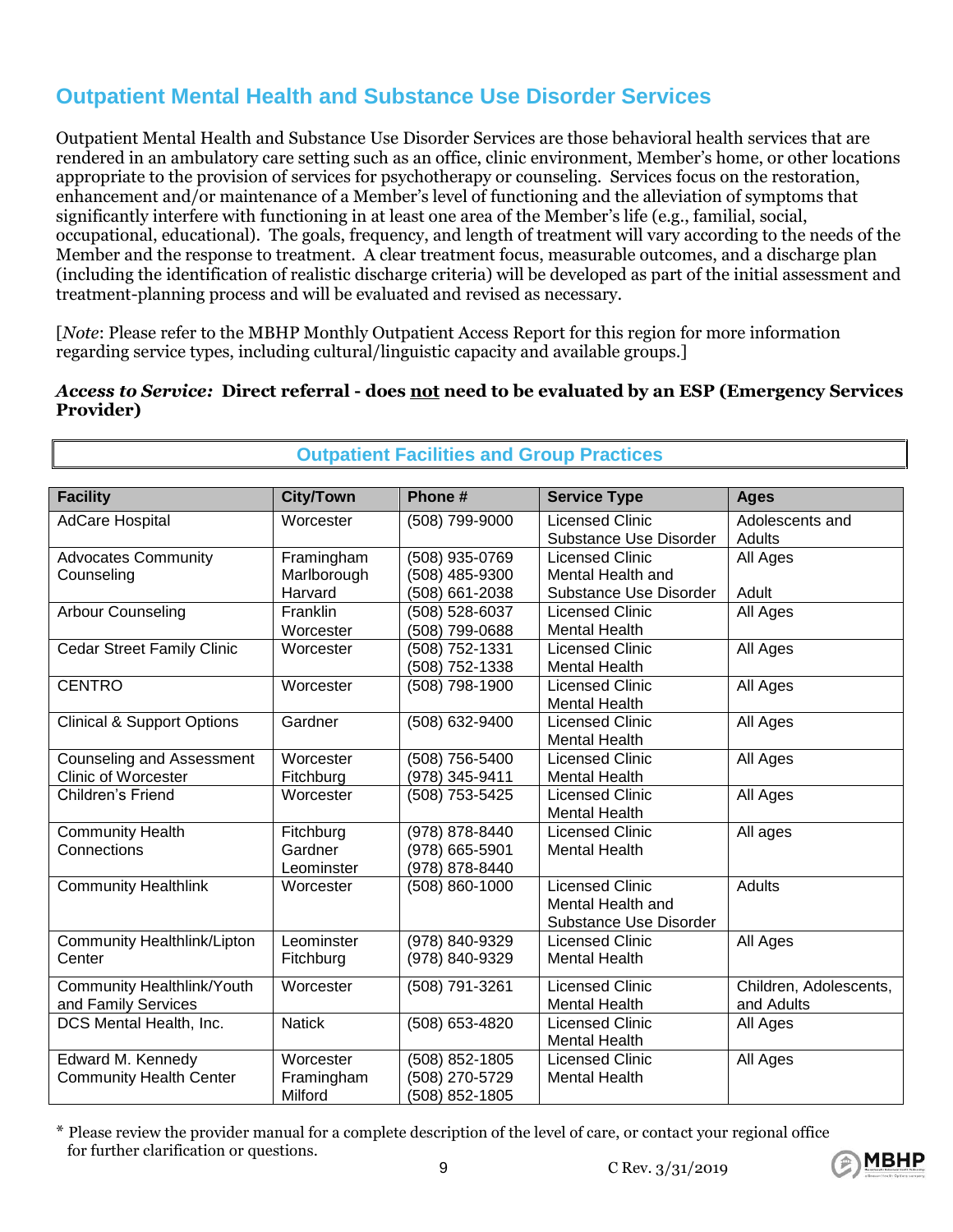| <b>Facility</b>                                  | <b>City/Town</b>                                                            | Phone #                                                                                                  | <b>Service Type</b>                                                                         | <b>Ages</b>                          |
|--------------------------------------------------|-----------------------------------------------------------------------------|----------------------------------------------------------------------------------------------------------|---------------------------------------------------------------------------------------------|--------------------------------------|
| <b>Enlightened Interventions</b>                 | Worcester                                                                   | (508) 317-2323                                                                                           | <b>Group Practice</b>                                                                       | All Ages                             |
| <b>Family Continuity Program</b>                 | Whitinsville<br>Worcester                                                   | $(508)$ 234-4181<br>(508) 755-0556                                                                       | <b>Licensed Clinic</b><br><b>Mental Health</b>                                              | All Ages                             |
| <b>Family Health Center</b>                      | Worcester                                                                   | (508) 860-7930                                                                                           | <b>Licensed Clinic</b><br><b>Mental Health</b>                                              | Children, Adolescents,<br>and Adults |
| <b>Genesis Counseling Services</b>               | Framingham                                                                  | (508) 620-2992                                                                                           | <b>Licensed Clinic</b><br>Substance Use Disorder                                            | Adolescents and<br>Adults            |
| Habit Opco, Inc.                                 | Ayer                                                                        | (978) 343-6300                                                                                           | <b>Mental Health</b><br>Methadone Maintenance<br>to BeHealthy<br><b>Partnership Members</b> | All Ages                             |
| Harrington Hospital (Mental<br>Health)           | Southbridge<br>Charlton<br>Dudley                                           | (508) 765-9771<br>(508) 965-9167<br>(508) 943-2944                                                       | Licensed Clinic<br><b>Mental Health</b>                                                     | All Ages                             |
| Harrington Hospital                              | Southbridge,<br>East Brookfield,<br>Dudley                                  | (508) 765-2725                                                                                           | Substance Use Disorder                                                                      | Adolescents and Adult                |
| Heywood Medical Group, Inc.<br>- Quabbin Retreat | Petersham<br>Gardner                                                        | (978) 724-0010<br>(978) 630-6130                                                                         | <b>Licensed Clinic</b><br><b>Mental Health</b>                                              | All Ages                             |
| <b>LUK Behavioral Health Clinic</b>              | Fitchburg<br>Worcester<br>Webster                                           | (978) 345-0685<br>(508) 438-1490<br>(978) 345-0685                                                       | <b>Licensed Clinic</b><br>Mental Health and<br>Substance Use Disorder                       | All Ages                             |
| <b>MSPCC</b>                                     | Worcester                                                                   | (508) 753-2967                                                                                           | <b>Licensed Clinic</b><br><b>Mental Health</b><br>Home-based                                | Children and<br>Adolescents          |
| <b>Multi-Cultural Wellness</b><br>Center         | Worcester<br>Fitchburg                                                      | $(508)$ 752-4665<br>(978) 343-3336                                                                       | <b>Licensed Clinic</b><br><b>Mental Health</b>                                              | All Ages                             |
| <b>New Beginnings Wellness</b><br>Center         | Worcester                                                                   | (508) 754-1141                                                                                           | <b>Licensed Clinic</b><br><b>Mental Health</b>                                              | All Ages                             |
|                                                  |                                                                             |                                                                                                          |                                                                                             |                                      |
| Perkins Behavioral Health                        | Lancaster                                                                   | (978) 368-6442                                                                                           | <b>Group Practice</b>                                                                       | All Ages                             |
| <b>Regency Family Health</b>                     | Worcester                                                                   | (508) 799-5900                                                                                           | <b>Licensed Clinic</b><br><b>Mental Health</b>                                              | All Ages                             |
| Revidas, LLC                                     | Worcester                                                                   | (508) 304-7499                                                                                           | <b>Group Practice</b>                                                                       | All Ages                             |
| <b>Riverside Community Care</b>                  | Upton                                                                       | (508) 529-7000                                                                                           | <b>Licensed Clinic</b><br><b>Mental Health</b>                                              | All Ages                             |
| South Middlesex Opportunity<br>Council (SMOC)    | Framingham<br>Marlborough                                                   | (508) 879-2250<br>(508) 480-0092                                                                         | <b>Licensed Clinic</b><br>Mental Health and<br>Substance Use Disorder                       | All Ages                             |
| South Bay Community<br><b>Services</b>           | Worcester,<br>Leominster                                                    | 1-800-244-4691                                                                                           | <b>Licensed Clinic</b><br><b>Mental Health</b><br>Home-based                                | All Ages                             |
| Spectrum Health Systems                          | Framingham<br>Milford<br>Worcester<br>Southbridge<br>Leominster<br>Millbury | 1-800-464-9555<br>(508) 634-1877<br>(508) 856-9761<br>1-800-464-9555<br>(978) 466-3820<br>(508) 865-2085 | <b>Licensed Clinic</b><br>Mental Health and<br>Substance Use Disorder                       | Adolescents and<br>Adults            |
| Sunrise Behavioral Health<br>Clinic              | Worcester                                                                   | (508) 304-7397                                                                                           | <b>Licensed Clinic</b><br><b>Mental Health</b>                                              | All Ages                             |
| The Bridge Counseling<br>Center                  | Worcester                                                                   | (508) 755-0333                                                                                           | <b>Licensed Clinic</b><br><b>Mental Health</b>                                              | All Ages                             |
| <b>UMass Memorial Health Care</b>                | Worcester                                                                   | (508) 856-2551                                                                                           | <b>Group Practice</b>                                                                       | All Ages                             |



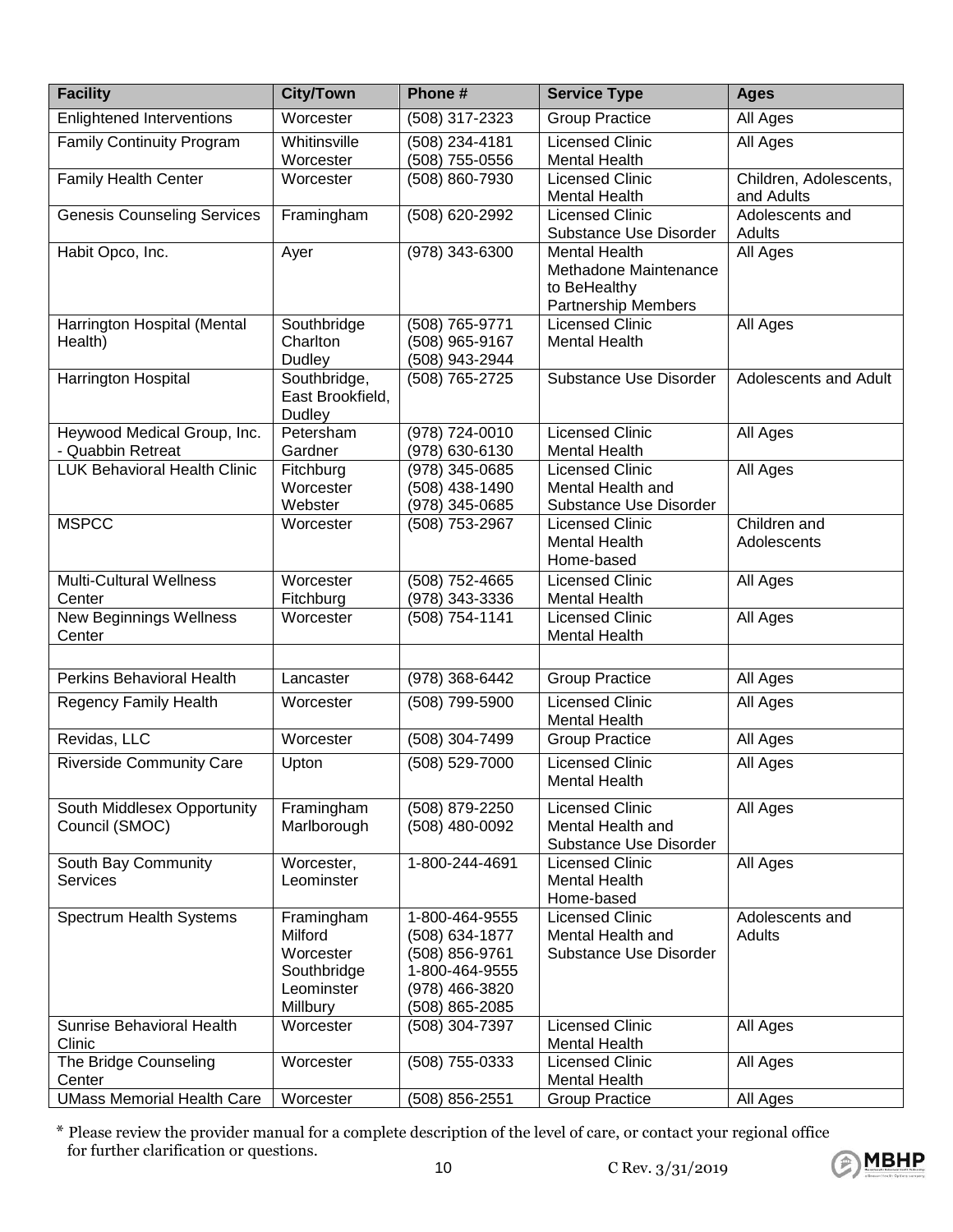| <b>Facility</b>                                    | <b>City/Town</b>                    | Phone #                                                         | <b>Service Type</b>                            | Ages                        |
|----------------------------------------------------|-------------------------------------|-----------------------------------------------------------------|------------------------------------------------|-----------------------------|
| Veterans Inc.                                      | Shrewsbury                          | 1-800-482-2565                                                  | <b>Licensed Clinic</b><br><b>Mental Health</b> | <b>Adult Only</b>           |
| Washburn House                                     | Worcester                           | (508) 834-8599                                                  | Licensed Clinic<br><b>Mental Health</b>        | All Ages                    |
| Wayside Youth and Family<br><b>Support Network</b> | Framingham<br>Milford               | (508) 620-0010<br>1-800-492-9743<br>(508) 478-6888              | <b>Licensed Clinic</b><br><b>Mental Health</b> | Children and<br>Adolescents |
|                                                    |                                     | 1-800-492-9743                                                  |                                                |                             |
| Y.O.U., Inc.                                       | Gardner<br>Southbridge<br>Worcester | New centralized<br>Intake Number<br>1-855-4youinc<br>(496-8462) | <b>Licensed Clinic</b><br>Mental Health        | All Ages                    |

### **Psychiatrists**

| <b>Psychiatrists</b>   | <b>Practice</b>                                                | <b>City/Town</b> | Phone #                |
|------------------------|----------------------------------------------------------------|------------------|------------------------|
| Abramson, Ronald       |                                                                | Wayland          | (508) 655-9127         |
| Bahnassi, Amjad        |                                                                | Worcester        | (508) 753-5554         |
| Bodmer Lutz, Anne      | <b>Perkins Behavioral Health</b>                               | Lancaster        | (978) 368-6442         |
| Carl, Charles          |                                                                | <b>Natick</b>    | (508) 650-1030         |
| Degrush, Elizabeth, DO | <b>Community Neuroscience Services</b>                         | Westborough      | (508) 898-0055         |
| Goldberg, Jacob        |                                                                | Framingham       | (508) 620-1919         |
| Khreim, Imad           |                                                                | Marlborough      | (508) 845-0100         |
| Korndorfer, Sergio     | Pediatric Behavioral Health of Milford                         | Milford          | (508) 381-5103         |
| Laddis, Andreas        |                                                                | Framingham       | (508) 320-7895         |
| Li, Xiangyang          |                                                                | Milford          | (508) 458-9060         |
|                        |                                                                |                  | (Vivitrol Only)        |
| Lovett, Kimberly       | Hopkinton Behavioral Health                                    | Hopkinton        | (508) 625-1545         |
| Lundquist, Rebecca     | <b>Community Neuroscience Services</b>                         | Westborough      | (508) 898-0055         |
| Mhatre, Jyotsna        | <b>Island Counseling</b>                                       | Worcester        | (508) 753-3220         |
| Nestlebaum, Zamir      |                                                                | Worcester        | (508) 752-5880, Ext.10 |
| Pilette, Wilfred       | Perkins School Group                                           | Lancaster        | (978) 368-6442         |
| Rezai, Ramteen         | Tak Medical Group, PC (d.b.a. Tak<br>Center for Mental Health) | Leominster       | (978) 728-4957         |
| Romero, Hernando       |                                                                | Worcester        | (508) 755-8177         |
| Schlickman, Mark       |                                                                | Worcester        | (508) 831-7745         |
| Shafa, Rahim           |                                                                | Milford          | (508) 478-6868         |
| Tabacco, Anthony       | <b>Island Counseling</b>                                       | Worcester        | (508) 753-3220         |
| Yon, James             | <b>Reliant Medical Group</b>                                   | Worcester        | (508) 856-0732         |
|                        |                                                                | Southborough     | (508) 460-3190         |

### **Psychologists**

| <b>Psychologists</b> | <b>Practice</b>                         | <b>City/Town</b> | Phone #        |
|----------------------|-----------------------------------------|------------------|----------------|
| Barry, Danielle      | <b>Reliant Medical Group</b>            | Worcester        | (508) 425-5126 |
| Bourne, Leslie       |                                         | Worcester        | 1-800-635-1221 |
| Bozicas, George      |                                         | Leominster       | (978) 537-1835 |
| Brault, Megan        | <b>Charles River Medical Associates</b> | Framingham       | (508) 872-2002 |
| Cavanaugh Ferguson,  |                                         | Southbridge      | (508) 612-6907 |
| Sarah                |                                         |                  |                |

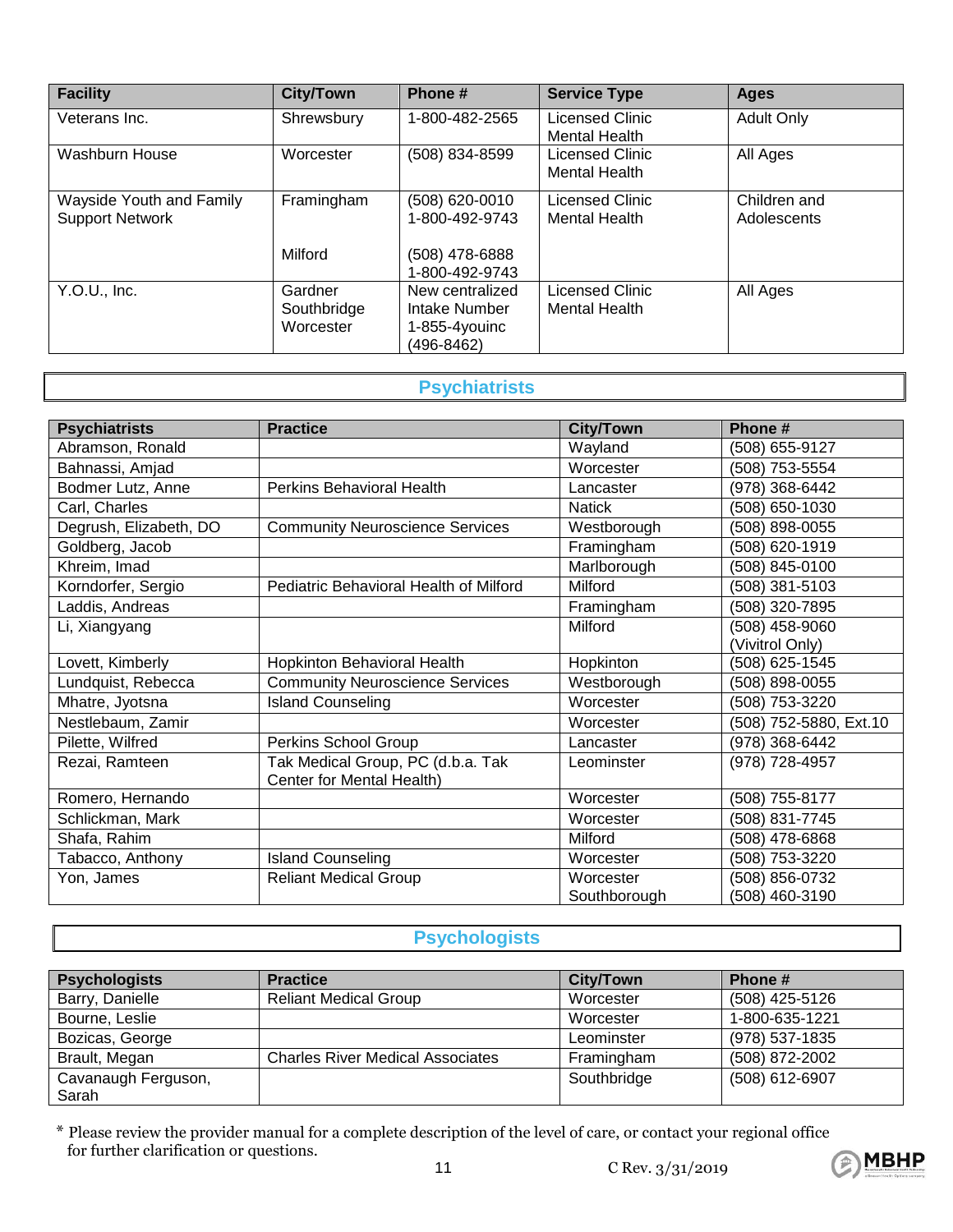| <b>Psychologists</b>      | <b>Practice</b>                                   | <b>City/Town</b>          | Phone #            |
|---------------------------|---------------------------------------------------|---------------------------|--------------------|
| Cespedes, Osiris          | Centro                                            | Worcester                 | (508) 798-1900     |
| Channell, Maria           | Perkins School Group                              | Lancaster                 | (978) 368-6442     |
| Chapelle, Daniel          |                                                   | Holden                    | (508) 210-0451     |
| Chiodetti, Thomas         | <b>Island Counseling Center</b>                   | Worcester                 | (508) 753-3220     |
| Cirillo, Michael          |                                                   | Shrewsbury                | (617) 731-8080     |
| Connors, Lori             | <b>Reliant Medical Group</b>                      | Worcester                 | (508) 856-0732     |
| Creedon, Moira            |                                                   | Westborough               | (508) 983-1425     |
|                           | Metrowest Neuropsychology, LLC                    | Westborough Site #2       | (508) 898-0035     |
| Curran, David             |                                                   | Shrewsbury                | $(508)$ 754-8321   |
| Denaro, Jennifer          |                                                   | Milford                   | (508) 427-0900     |
| Estes, Sheree             |                                                   | Worcester                 | (508) 791-6351     |
| Feliciano Sanchez, Arelys |                                                   | Oxford                    | (774) 452-4835     |
| Ferguson, Robert          |                                                   | Worcester                 | (508) 797-2140     |
| Flynn, Allison            | Wayland Pediatrics, LLC                           | Wayland                   | (508) 358-2918     |
| Folman, Rina              |                                                   | Fitchburg                 | (978) 534-2365     |
| Gains, Jeffrey            |                                                   | Westborough               | (508) 983-1425     |
|                           | Metrowest Neuropsychology, LLC                    | Westborough Site #2       | (508) 898-0035     |
| Gallagher, Patrice        | <b>Reliant Medical Group</b>                      | Leominster                | (978) 466-3205     |
| Gay, Robin                | <b>Reliant Medical Group</b>                      | Leominster,<br>Fitchburg  | $(508) 856 - 0732$ |
| George, Joyce             |                                                   | Worcester                 | (508) 795-1644     |
| Gerbe, Thomas             |                                                   | Sudbury                   | (508) 440-9404     |
| Harvey, Michael           |                                                   | Framingham                | (508) 872-9442     |
| Horner, Stacey            |                                                   | Westborough               | (508) 983-1425     |
|                           | Metrowest Neuropsychology, LLC                    | Westborough Site #2       | (508) 898-0035     |
| Kantor, Maxine            | <b>Framingham Pediatrics</b>                      | Framingham                | (508) 879-5764     |
| Karp, Eleanor             |                                                   | Leominster                | (617) 325-6099     |
| Katz, Sarah               | <b>Reliant Medical Group</b>                      | Southborough              | (508) 460-3191     |
| Katz, Solomon             |                                                   | Fitchburg                 | (978) 345-7705     |
| Kent, David               |                                                   | Worcester                 | (508) 471-9258     |
| Kriby, Megan              |                                                   | West Boylston             | (508) 799-2663     |
| Landoli, Bryan            |                                                   | Fitchburg                 | (978) 343-4747     |
| Langer, Ginette           |                                                   | Worcester                 | (508) 752-7332     |
| Leffert, James            |                                                   | Framingham                | (508) 370-9056     |
| Lopez, Stella Judith      | <b>Reliant Medical Group</b>                      | Leominster                | (508) 856-0732     |
| Madigan, Nancy            |                                                   | Westborough               | (508) 983-1425     |
|                           | Metrowest Neuropsychology, LLC                    | Westborough Site #2       | (508) 898-0035     |
| Markey, Sean              | Cornerstone Behavioral Health                     | Worcester                 | (508) 791-3677     |
| Medway, Norma             |                                                   | Worcester                 | (508) 753-0358     |
| Minski, Samantha          | <b>Reliant Medical Group</b>                      | Auburn                    | (508) 832-5917     |
| Mirsky, Jeremy            | <b>Reliant Medical Group</b>                      | Worcester,<br>Westborough | (508) 856-7032     |
| Monahan, Richard          |                                                   | Natick, Sudbury           | $(508) 635 - 6518$ |
| Nelson, Erik              |                                                   | Worcester                 | $(508)$ 753-5554   |
| Nowell, David             |                                                   | Worcester                 | (508) 791-6351     |
| Pearne, Dennis            |                                                   | Framingham                | (508) 877-3200     |
| Perlman, Jon              |                                                   | Sudbury                   | (978) 443-8546     |
| Polizoti, Leo             |                                                   | Worcester                 | $(508) 798 - 2399$ |
| Preston, Michael          | Cornerstone Behavioral Health                     | Worcester                 | (508) 791-3677     |
| Prevelige, Sarah          | Special Education Consultant of MA,<br><b>LLC</b> | Milford                   | (508) 478-0126     |



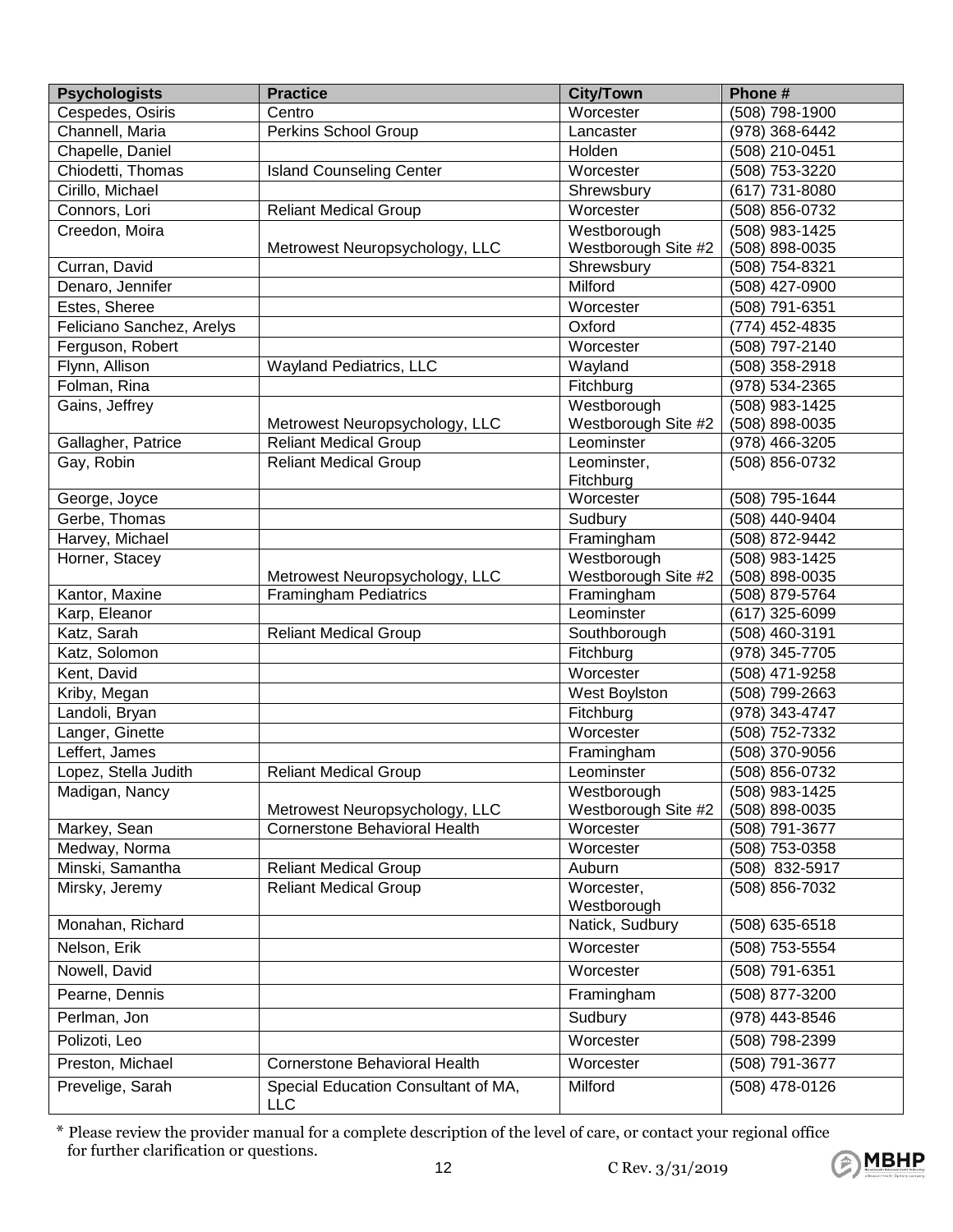| <b>Psychologists</b>  | <b>Practice</b>                         | <b>City/Town</b>          | Phone #        |
|-----------------------|-----------------------------------------|---------------------------|----------------|
| Ramos, Yolanda        | Centro                                  | Worcester                 | (508) 798-1900 |
| Remillard, Daniel     | <b>Island Counseling</b>                | Worcester                 | (508) 753-3220 |
| Rhoads, George        |                                         | Worcester,<br>Westborough | (508) 366-4670 |
| Rintell, David        |                                         | Framingham                | (617) 734-6778 |
| Roberts, Stacey       | <b>Baker Mental Health Consulting</b>   | Worcester                 | (508) 769-7812 |
| Rojas, Bertha-Elena   | <b>Cornerstone Behavioral Health</b>    | Worcester                 | (508) 791-3677 |
| Rosen Merlis, Suzanne |                                         | Marlborough               | (508) 229-2277 |
| Schwabenbauer, Anne   | <b>Charles River Medical Associates</b> | <b>Natick</b>             | (508) 907-6542 |
| Sharma, Saumya        |                                         | Westborough               | (508) 983-1425 |
|                       | Metrowest Neuropsychology, LLC          | Westborough Site #2       | (508) 898-0035 |
| Shepard, Sheena       |                                         | Fitchburg, Groton         | (978) 448-6900 |
| Silver, Joel          |                                         | Gardner                   | (978) 632-4516 |
| Slaten, Stephen       | Jewish Family Services                  | Worcester                 | (508) 755-3101 |
| Smith, Carolyn        |                                         | Shrewsbury                | (508) 842-3100 |
| Smyth, Debborah       |                                         | Worcester                 | (508) 856-7032 |
| Steinberg, Carol      |                                         | Sudbury                   | (978) 443-4262 |
| Stevens, Francis      | <b>Reliant Medical Group</b>            | Holden                    | (508) 856-0732 |
| St. Martin, Carolynne |                                         | Milford                   | (508) 634-7799 |
| Ten Haagen, Kristina  | <b>Post Road Pediatrics</b>             | Sudbury                   | (978) 443-6005 |
| Treiber, Katherine    | Metrowest Neuropsychology, PC           | Westborough               | (508) 494-1809 |
| Vargo, Frank          | <b>Island Counseling Center</b>         | Worcester                 | (508) 753-3220 |
| Wershba, Rebecca      | Metrowest Neuropsychology, LLC          | Westborough               | (508) 983-1425 |
| Wiener, Craig         |                                         | Worcester                 | (508) 756-4825 |
| Wolfson, Charles      |                                         | Westborough               | (508) 366-5909 |
| Yaffe, Peter          | <b>Wayside Counseling Associates</b>    | Sudbury                   | (978) 443-4262 |

### **Registered Nurse Clinical Specialists**

| <b>Registered Nurse</b><br><b>Clinical Specialists</b> | <b>Practice</b>              | <b>City/Town</b> | Phone #        |
|--------------------------------------------------------|------------------------------|------------------|----------------|
| Gifford, Sarah                                         | <b>Reliant Medical Group</b> | Southborough     | (508) 460-3190 |
| McLean, Joanne                                         | <b>Perkins School Group</b>  | Lancaster        | (978) 368-6442 |
| Senior, Patricia                                       | <b>Island Counseling</b>     | Worcester        | (508) 753-3220 |
| Szymanski, Bernard                                     | <b>Island Counseling</b>     | Worcester        | (508) 753-3220 |
| Wheeler, Wendy                                         |                              | Fitchburg        | (978) 729-3456 |

### **Licensed Independent Clinical Social Workers**

| <b>Licensed Independent</b><br><b>Clinical Social Workers</b> | <b>Practice</b>                          | <b>City/Town</b> | Phone #        |
|---------------------------------------------------------------|------------------------------------------|------------------|----------------|
| Allinson, Marilyn                                             |                                          | Marlborough      | (508) 481-0165 |
| Almy, Sara                                                    | <b>Center Tree Counseling</b>            | Spencer          | (508) 731-9006 |
| Bailey, Danielle                                              |                                          | Clinton          | (978) 365-8000 |
| Baker, Carly                                                  |                                          | Holliston        | (508) 641-2628 |
| Biskiak, Jessica                                              |                                          | Uxbridge         | (508) 779-0885 |
| Borden, Hannah                                                | Perkins School Group                     | Lancaster        | (978) 368-6442 |
| Brickell, Melanie                                             | <b>Reliant Medical Group</b>             | Worcester        | (508) 595-2041 |
| Cabral, Holly                                                 | Southborough Medical Group               | Southborough     | (508) 460-3190 |
| Cargill, Keryth                                               | <b>West Brookfield Counseling Center</b> | W. Brookfield    | (508) 867-4491 |

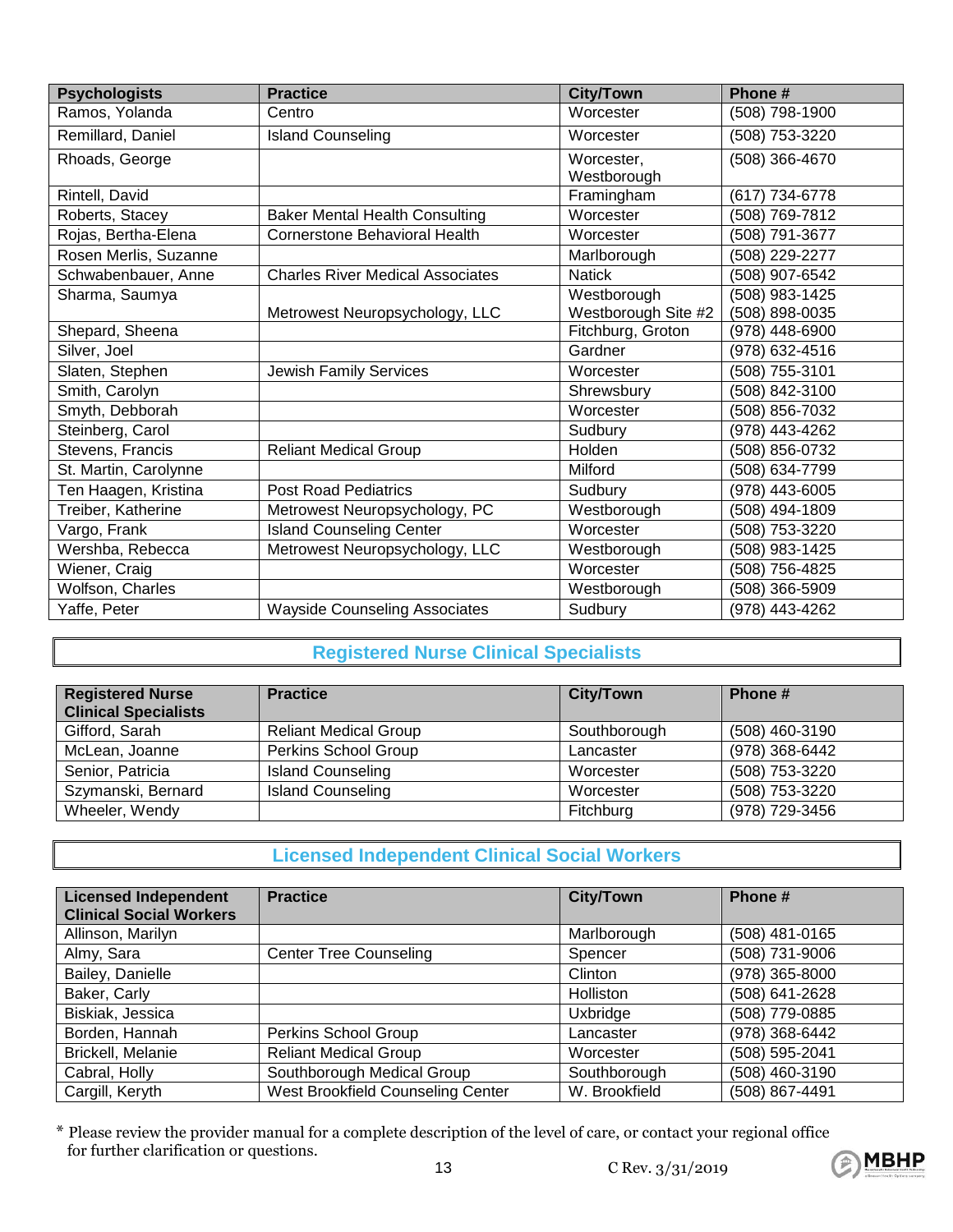| Charest, Sarah<br>Flying High Farm<br>(978) 582-7103<br>Lunenberg<br>Spencer<br>Cheras, Caroly<br>(508) 930-0739<br>Chunis, Michelle<br>W. Boylston<br>(508) 852-4800<br><b>Mind Matters Therapy</b><br>Clouter, Mary<br>Worcester<br>(508) 304-7499<br>Revidas<br>Cole, Gina<br>W. Boylston<br>(774) 535-2947<br><b>Island Counseling</b><br>Worcester<br>(508) 753-3220<br>Collins, Joseph<br><b>Crosspoint Clinical Services</b><br>Worcester<br>(774) 290-4595<br>Consolo, John<br>Leominster<br>(978) 534-1962<br>Corley, Erica<br>Worcester<br>Centro<br>(508) 798-1900<br>Cormier-Sayarath, Lynn<br>Templeton<br>(508) 212-5187<br>Counts, Douglas<br><b>Behavioral Health Care</b><br>Worcester<br>(508) 438-0160<br>Courtney-Mondor, Marie<br>Leominster<br>(774) 345-0355<br>Coveney, Barbara<br><b>Charis Counseling Center</b><br>Holden<br>(508) 829-0330<br><b>Natick</b><br>(508) 651-3485<br>Cox, Mindy<br>Cushner, Geoffrey<br>Revidas, LLC<br>Worcester<br>(508) 304-7499<br>Oxford<br>Danforth, Beth<br>(508) 444-2649<br>Drouilhet, Ann<br>Framingham<br>(508) 877-3660<br>Eccleston, Alison<br>Shrewsbury Youth & Family Services,<br>Shrewsbury<br>(508) 925-0796<br>Inc.<br>Ellaborn, Diane<br>Framingham<br>(508) 788-5406<br>Farina, Thomas<br><b>Natick</b><br>(617) 816-8890<br>Feeney, Karen<br><b>East Point Services</b><br>Auburn<br>(508) 798-6699<br>Folsom, Debra<br>N. Brookfield<br>(774) 289-4332<br>Ford, Marissa Renee<br><b>Main Street Pediatrics</b><br>Hopkinton<br>(508) 435-5506<br>Fox, Lillian<br>Framingham<br>(508) 879-8101<br>Galbraith, Alison<br>Perkins Behavioral Health Clinic<br>Lancaster<br>(978) 368-6442 | <b>Licensed Independent</b><br><b>Clinical Social Workers</b> | <b>Practice</b> | <b>City/Town</b> | Phone # |
|-----------------------------------------------------------------------------------------------------------------------------------------------------------------------------------------------------------------------------------------------------------------------------------------------------------------------------------------------------------------------------------------------------------------------------------------------------------------------------------------------------------------------------------------------------------------------------------------------------------------------------------------------------------------------------------------------------------------------------------------------------------------------------------------------------------------------------------------------------------------------------------------------------------------------------------------------------------------------------------------------------------------------------------------------------------------------------------------------------------------------------------------------------------------------------------------------------------------------------------------------------------------------------------------------------------------------------------------------------------------------------------------------------------------------------------------------------------------------------------------------------------------------------------------------------------------------------------------------------------------------------------------------------------------------|---------------------------------------------------------------|-----------------|------------------|---------|
|                                                                                                                                                                                                                                                                                                                                                                                                                                                                                                                                                                                                                                                                                                                                                                                                                                                                                                                                                                                                                                                                                                                                                                                                                                                                                                                                                                                                                                                                                                                                                                                                                                                                       |                                                               |                 |                  |         |
|                                                                                                                                                                                                                                                                                                                                                                                                                                                                                                                                                                                                                                                                                                                                                                                                                                                                                                                                                                                                                                                                                                                                                                                                                                                                                                                                                                                                                                                                                                                                                                                                                                                                       |                                                               |                 |                  |         |
|                                                                                                                                                                                                                                                                                                                                                                                                                                                                                                                                                                                                                                                                                                                                                                                                                                                                                                                                                                                                                                                                                                                                                                                                                                                                                                                                                                                                                                                                                                                                                                                                                                                                       |                                                               |                 |                  |         |
|                                                                                                                                                                                                                                                                                                                                                                                                                                                                                                                                                                                                                                                                                                                                                                                                                                                                                                                                                                                                                                                                                                                                                                                                                                                                                                                                                                                                                                                                                                                                                                                                                                                                       |                                                               |                 |                  |         |
|                                                                                                                                                                                                                                                                                                                                                                                                                                                                                                                                                                                                                                                                                                                                                                                                                                                                                                                                                                                                                                                                                                                                                                                                                                                                                                                                                                                                                                                                                                                                                                                                                                                                       |                                                               |                 |                  |         |
|                                                                                                                                                                                                                                                                                                                                                                                                                                                                                                                                                                                                                                                                                                                                                                                                                                                                                                                                                                                                                                                                                                                                                                                                                                                                                                                                                                                                                                                                                                                                                                                                                                                                       |                                                               |                 |                  |         |
|                                                                                                                                                                                                                                                                                                                                                                                                                                                                                                                                                                                                                                                                                                                                                                                                                                                                                                                                                                                                                                                                                                                                                                                                                                                                                                                                                                                                                                                                                                                                                                                                                                                                       |                                                               |                 |                  |         |
|                                                                                                                                                                                                                                                                                                                                                                                                                                                                                                                                                                                                                                                                                                                                                                                                                                                                                                                                                                                                                                                                                                                                                                                                                                                                                                                                                                                                                                                                                                                                                                                                                                                                       |                                                               |                 |                  |         |
|                                                                                                                                                                                                                                                                                                                                                                                                                                                                                                                                                                                                                                                                                                                                                                                                                                                                                                                                                                                                                                                                                                                                                                                                                                                                                                                                                                                                                                                                                                                                                                                                                                                                       |                                                               |                 |                  |         |
|                                                                                                                                                                                                                                                                                                                                                                                                                                                                                                                                                                                                                                                                                                                                                                                                                                                                                                                                                                                                                                                                                                                                                                                                                                                                                                                                                                                                                                                                                                                                                                                                                                                                       |                                                               |                 |                  |         |
|                                                                                                                                                                                                                                                                                                                                                                                                                                                                                                                                                                                                                                                                                                                                                                                                                                                                                                                                                                                                                                                                                                                                                                                                                                                                                                                                                                                                                                                                                                                                                                                                                                                                       |                                                               |                 |                  |         |
|                                                                                                                                                                                                                                                                                                                                                                                                                                                                                                                                                                                                                                                                                                                                                                                                                                                                                                                                                                                                                                                                                                                                                                                                                                                                                                                                                                                                                                                                                                                                                                                                                                                                       |                                                               |                 |                  |         |
|                                                                                                                                                                                                                                                                                                                                                                                                                                                                                                                                                                                                                                                                                                                                                                                                                                                                                                                                                                                                                                                                                                                                                                                                                                                                                                                                                                                                                                                                                                                                                                                                                                                                       |                                                               |                 |                  |         |
|                                                                                                                                                                                                                                                                                                                                                                                                                                                                                                                                                                                                                                                                                                                                                                                                                                                                                                                                                                                                                                                                                                                                                                                                                                                                                                                                                                                                                                                                                                                                                                                                                                                                       |                                                               |                 |                  |         |
|                                                                                                                                                                                                                                                                                                                                                                                                                                                                                                                                                                                                                                                                                                                                                                                                                                                                                                                                                                                                                                                                                                                                                                                                                                                                                                                                                                                                                                                                                                                                                                                                                                                                       |                                                               |                 |                  |         |
|                                                                                                                                                                                                                                                                                                                                                                                                                                                                                                                                                                                                                                                                                                                                                                                                                                                                                                                                                                                                                                                                                                                                                                                                                                                                                                                                                                                                                                                                                                                                                                                                                                                                       |                                                               |                 |                  |         |
|                                                                                                                                                                                                                                                                                                                                                                                                                                                                                                                                                                                                                                                                                                                                                                                                                                                                                                                                                                                                                                                                                                                                                                                                                                                                                                                                                                                                                                                                                                                                                                                                                                                                       |                                                               |                 |                  |         |
|                                                                                                                                                                                                                                                                                                                                                                                                                                                                                                                                                                                                                                                                                                                                                                                                                                                                                                                                                                                                                                                                                                                                                                                                                                                                                                                                                                                                                                                                                                                                                                                                                                                                       |                                                               |                 |                  |         |
|                                                                                                                                                                                                                                                                                                                                                                                                                                                                                                                                                                                                                                                                                                                                                                                                                                                                                                                                                                                                                                                                                                                                                                                                                                                                                                                                                                                                                                                                                                                                                                                                                                                                       |                                                               |                 |                  |         |
|                                                                                                                                                                                                                                                                                                                                                                                                                                                                                                                                                                                                                                                                                                                                                                                                                                                                                                                                                                                                                                                                                                                                                                                                                                                                                                                                                                                                                                                                                                                                                                                                                                                                       |                                                               |                 |                  |         |
|                                                                                                                                                                                                                                                                                                                                                                                                                                                                                                                                                                                                                                                                                                                                                                                                                                                                                                                                                                                                                                                                                                                                                                                                                                                                                                                                                                                                                                                                                                                                                                                                                                                                       |                                                               |                 |                  |         |
|                                                                                                                                                                                                                                                                                                                                                                                                                                                                                                                                                                                                                                                                                                                                                                                                                                                                                                                                                                                                                                                                                                                                                                                                                                                                                                                                                                                                                                                                                                                                                                                                                                                                       |                                                               |                 |                  |         |
|                                                                                                                                                                                                                                                                                                                                                                                                                                                                                                                                                                                                                                                                                                                                                                                                                                                                                                                                                                                                                                                                                                                                                                                                                                                                                                                                                                                                                                                                                                                                                                                                                                                                       |                                                               |                 |                  |         |
|                                                                                                                                                                                                                                                                                                                                                                                                                                                                                                                                                                                                                                                                                                                                                                                                                                                                                                                                                                                                                                                                                                                                                                                                                                                                                                                                                                                                                                                                                                                                                                                                                                                                       |                                                               |                 |                  |         |
|                                                                                                                                                                                                                                                                                                                                                                                                                                                                                                                                                                                                                                                                                                                                                                                                                                                                                                                                                                                                                                                                                                                                                                                                                                                                                                                                                                                                                                                                                                                                                                                                                                                                       |                                                               |                 |                  |         |
|                                                                                                                                                                                                                                                                                                                                                                                                                                                                                                                                                                                                                                                                                                                                                                                                                                                                                                                                                                                                                                                                                                                                                                                                                                                                                                                                                                                                                                                                                                                                                                                                                                                                       |                                                               |                 |                  |         |
| Garrity, Kathleen<br>Worcester<br>Centro<br>(508) 798-1900                                                                                                                                                                                                                                                                                                                                                                                                                                                                                                                                                                                                                                                                                                                                                                                                                                                                                                                                                                                                                                                                                                                                                                                                                                                                                                                                                                                                                                                                                                                                                                                                            |                                                               |                 |                  |         |
| Geikie, Glendon<br>Westminster<br>(978) 874-9913                                                                                                                                                                                                                                                                                                                                                                                                                                                                                                                                                                                                                                                                                                                                                                                                                                                                                                                                                                                                                                                                                                                                                                                                                                                                                                                                                                                                                                                                                                                                                                                                                      |                                                               |                 |                  |         |
| Gerardi, Meaghan<br><b>Enlightened Interventions</b><br>Worcester<br>(508) 317-2323                                                                                                                                                                                                                                                                                                                                                                                                                                                                                                                                                                                                                                                                                                                                                                                                                                                                                                                                                                                                                                                                                                                                                                                                                                                                                                                                                                                                                                                                                                                                                                                   |                                                               |                 |                  |         |
| Golz, Gretchen<br>Hopkinton<br>(508) 435-5506                                                                                                                                                                                                                                                                                                                                                                                                                                                                                                                                                                                                                                                                                                                                                                                                                                                                                                                                                                                                                                                                                                                                                                                                                                                                                                                                                                                                                                                                                                                                                                                                                         |                                                               |                 |                  |         |
| Goretti, Therese<br>Westborough<br>(508) 353-7922                                                                                                                                                                                                                                                                                                                                                                                                                                                                                                                                                                                                                                                                                                                                                                                                                                                                                                                                                                                                                                                                                                                                                                                                                                                                                                                                                                                                                                                                                                                                                                                                                     |                                                               |                 |                  |         |
| Gottlieb, Renee<br>(508) 370-9056<br>Framingham                                                                                                                                                                                                                                                                                                                                                                                                                                                                                                                                                                                                                                                                                                                                                                                                                                                                                                                                                                                                                                                                                                                                                                                                                                                                                                                                                                                                                                                                                                                                                                                                                       |                                                               |                 |                  |         |
| Deaf and Hard of Hearing Services<br>Westborough<br>(978) 264-4003, Ext. 14<br>Grebert, Kim                                                                                                                                                                                                                                                                                                                                                                                                                                                                                                                                                                                                                                                                                                                                                                                                                                                                                                                                                                                                                                                                                                                                                                                                                                                                                                                                                                                                                                                                                                                                                                           |                                                               |                 |                  |         |
| Greenwald, Sondra<br>$(508) 603 - 1503$<br>Upton                                                                                                                                                                                                                                                                                                                                                                                                                                                                                                                                                                                                                                                                                                                                                                                                                                                                                                                                                                                                                                                                                                                                                                                                                                                                                                                                                                                                                                                                                                                                                                                                                      |                                                               |                 |                  |         |
| Worcester<br>Ham, Allan<br>Revidas, LLC<br>(508) 304-7499                                                                                                                                                                                                                                                                                                                                                                                                                                                                                                                                                                                                                                                                                                                                                                                                                                                                                                                                                                                                                                                                                                                                                                                                                                                                                                                                                                                                                                                                                                                                                                                                             |                                                               |                 |                  |         |
| Harrington, Sheree<br><b>Charis Counseling Center</b><br>Auburn<br>(508) 832-3238                                                                                                                                                                                                                                                                                                                                                                                                                                                                                                                                                                                                                                                                                                                                                                                                                                                                                                                                                                                                                                                                                                                                                                                                                                                                                                                                                                                                                                                                                                                                                                                     |                                                               |                 |                  |         |
| Haugen, Tinalynne<br><b>Reliant Medical Group</b><br>Auburn<br>(508) 832-5917                                                                                                                                                                                                                                                                                                                                                                                                                                                                                                                                                                                                                                                                                                                                                                                                                                                                                                                                                                                                                                                                                                                                                                                                                                                                                                                                                                                                                                                                                                                                                                                         |                                                               |                 |                  |         |
| <b>McManus Counseling</b><br>Charlton<br>Hemmer, Laurel<br>(508) 450-2296                                                                                                                                                                                                                                                                                                                                                                                                                                                                                                                                                                                                                                                                                                                                                                                                                                                                                                                                                                                                                                                                                                                                                                                                                                                                                                                                                                                                                                                                                                                                                                                             |                                                               |                 |                  |         |
| <b>Island Counseling</b><br>Hendricken, Kelly<br>Worcester<br>(508) 753-3220                                                                                                                                                                                                                                                                                                                                                                                                                                                                                                                                                                                                                                                                                                                                                                                                                                                                                                                                                                                                                                                                                                                                                                                                                                                                                                                                                                                                                                                                                                                                                                                          |                                                               |                 |                  |         |
| <b>Pyracolm Therapeutic Services</b><br>Howell, Walter, Jr.<br>Webster<br>(617) 835-7750                                                                                                                                                                                                                                                                                                                                                                                                                                                                                                                                                                                                                                                                                                                                                                                                                                                                                                                                                                                                                                                                                                                                                                                                                                                                                                                                                                                                                                                                                                                                                                              |                                                               |                 |                  |         |
| Hyman, Edward<br>Leominster<br>(978) 534-1962                                                                                                                                                                                                                                                                                                                                                                                                                                                                                                                                                                                                                                                                                                                                                                                                                                                                                                                                                                                                                                                                                                                                                                                                                                                                                                                                                                                                                                                                                                                                                                                                                         |                                                               |                 |                  |         |
| Jamieson, Dina<br>Auburn<br>(508) 832-9691                                                                                                                                                                                                                                                                                                                                                                                                                                                                                                                                                                                                                                                                                                                                                                                                                                                                                                                                                                                                                                                                                                                                                                                                                                                                                                                                                                                                                                                                                                                                                                                                                            |                                                               |                 |                  |         |
| Milford<br>Jansky, Donna<br>(508) 748-5996<br><b>Holliston Pediatric Group</b>                                                                                                                                                                                                                                                                                                                                                                                                                                                                                                                                                                                                                                                                                                                                                                                                                                                                                                                                                                                                                                                                                                                                                                                                                                                                                                                                                                                                                                                                                                                                                                                        |                                                               |                 |                  |         |
| Perkins School Group<br>Johnson, Melissa<br>(978) 368-6442<br>Lancaster                                                                                                                                                                                                                                                                                                                                                                                                                                                                                                                                                                                                                                                                                                                                                                                                                                                                                                                                                                                                                                                                                                                                                                                                                                                                                                                                                                                                                                                                                                                                                                                               |                                                               |                 |                  |         |
| Spencer<br>(508) 885-2500<br>Karlon, Anne                                                                                                                                                                                                                                                                                                                                                                                                                                                                                                                                                                                                                                                                                                                                                                                                                                                                                                                                                                                                                                                                                                                                                                                                                                                                                                                                                                                                                                                                                                                                                                                                                             |                                                               |                 |                  |         |
| Worcester<br>(508) 759-4646                                                                                                                                                                                                                                                                                                                                                                                                                                                                                                                                                                                                                                                                                                                                                                                                                                                                                                                                                                                                                                                                                                                                                                                                                                                                                                                                                                                                                                                                                                                                                                                                                                           |                                                               |                 |                  |         |
| Worcester<br>Kennedy, Emily<br>(508) 755-3101                                                                                                                                                                                                                                                                                                                                                                                                                                                                                                                                                                                                                                                                                                                                                                                                                                                                                                                                                                                                                                                                                                                                                                                                                                                                                                                                                                                                                                                                                                                                                                                                                         |                                                               |                 |                  |         |
| Kesselman, David<br><b>Framingham Pediatrics</b><br>Framingham<br>(508) 879-5764                                                                                                                                                                                                                                                                                                                                                                                                                                                                                                                                                                                                                                                                                                                                                                                                                                                                                                                                                                                                                                                                                                                                                                                                                                                                                                                                                                                                                                                                                                                                                                                      |                                                               |                 |                  |         |
| King, Katie<br>Perkins Behavioral Health<br>(978) 368-6442<br>Lancaster                                                                                                                                                                                                                                                                                                                                                                                                                                                                                                                                                                                                                                                                                                                                                                                                                                                                                                                                                                                                                                                                                                                                                                                                                                                                                                                                                                                                                                                                                                                                                                                               |                                                               |                 |                  |         |



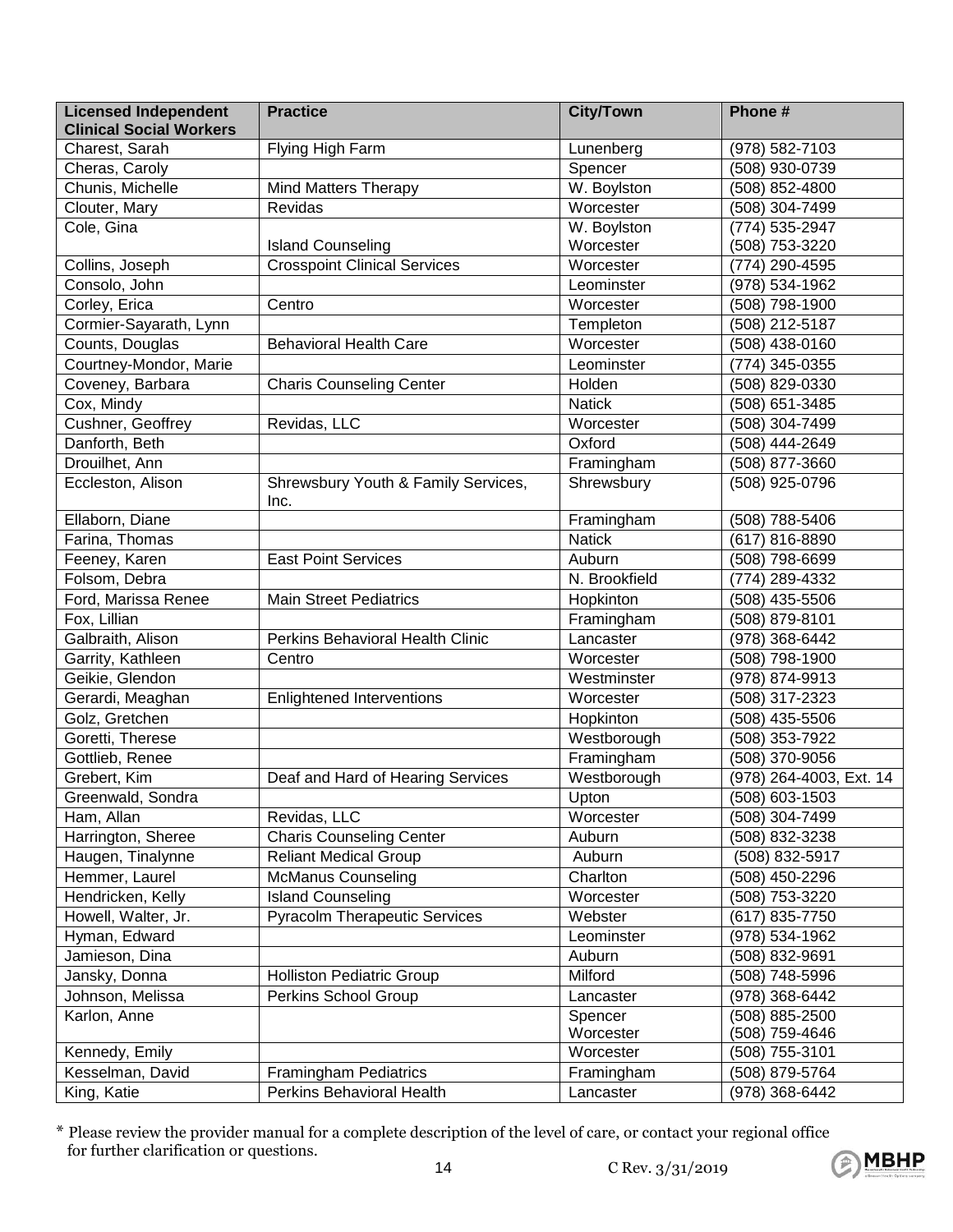| <b>Licensed Independent</b>                          | <b>Practice</b>                                                | <b>City/Town</b> | Phone #          |
|------------------------------------------------------|----------------------------------------------------------------|------------------|------------------|
| <b>Clinical Social Workers</b><br>Krasnick, Benjamin |                                                                | Auburndale       | (978) 795-4122   |
| Leonard, Ann                                         | Family Services of Central MA.                                 | Worcester        | (508) 756-4646   |
| Linberg, Andrew                                      |                                                                | Framingham       | (508) 872-0700   |
|                                                      |                                                                | Framingham       | (508) 405-2595   |
| Lomot, Leslie                                        |                                                                |                  |                  |
| Magalhaes, Maria                                     |                                                                | Framingham       | (774) 573-1795   |
| Mancini, Beth                                        | Center Tree Counseling, LLC                                    | Spencer          | (508) 885-0788   |
| Marien, Kendra                                       | Revidas, LLC                                                   | Worcester        | (508) 304-7499   |
| Marino, Jeanie                                       | Revidas, LLC                                                   | Worcester        | (508) 304-7499   |
| Martinez, Wanda                                      |                                                                | Worcester        | $(774)$ 232-0190 |
| Mattison, Kathryn                                    |                                                                | Leominster       | (978) 466-5777   |
| Mauricio, Marissa                                    | Tri-County Pediatrics & Adolescent<br><b>Behavioral Health</b> | Milford          | (508) 381-5103   |
| Maynard, Caitlin                                     | Centro                                                         | Worcester        | (508) 798-1900   |
| McCloskey, Katherine                                 |                                                                | Worcester        | (508) 753-3220   |
| McManus, Michael                                     | <b>McManus Counseling</b>                                      | Southbridge      | (508) 450-2296   |
| Nagel-Packard, Brenda                                | Centro                                                         | Worcester        | (508) 798-1900   |
| Noon, Alison                                         |                                                                | Auburn           | (508) 832-9691   |
| Norton, Meredith                                     | Perkins Behavioral Health                                      | Lancaster        | (978) 368-6442   |
| O'Neil Angela                                        |                                                                | Westminster      | (978) 771-5407   |
| Orth, Laura                                          | <b>Reliant Medical Group</b>                                   | Southborough     | (508) 460-3190   |
| Paine, Thomas                                        | <b>Counseling Concepts</b>                                     | Fitchburg        | (978) 503-7487   |
| Philbrick, Florence                                  | Perkins School Group                                           | Lancaster        | (978) 368-6442   |
| Randle, Christine                                    |                                                                | Lunenberg        | (978) 582-7103   |
| Rouslin, Deborah                                     |                                                                | Milford          | (508) 478-0126   |
| Rubin, Jerome                                        |                                                                | Medway           | (508) 277-8770   |
| Sali, Margaret                                       |                                                                | Oxford           | (508) 987-3771   |
| Shapiro-Ellowitz, Joyce                              |                                                                | Westminster      | (978) 870-8542   |
| Silverman, Esther                                    |                                                                | Southborough     | (508) 460-3190   |
| Skal, Leigh                                          | Enlightened Interventions, LLC                                 | Worcester        | (508) 317-2323   |
| Small, Linda                                         | West Brookfield Counseling Center                              | W. Brookfield    | (508) 867-4491   |
| Testa, Alisa                                         |                                                                | Leominster       | (774) 437-2692   |
| Tufts, Denise                                        | Grace Aging Services, LLC                                      | Lunenburg        | (978) 870-8158   |
| Tuttle, Leigh                                        |                                                                | <b>Bolton</b>    | (978) 779-0211   |
| Vangeli, Frank                                       |                                                                | Groton           | (978) 448-2872   |
| Van Loon, Laurie                                     |                                                                | Framingham       | (508) 370-9056   |
| Vargas, Kristi                                       | Center Tree Counseling, LLC                                    | Rutland          | (508) 731-9006   |
| Walsh, Dianne                                        | Perkins School Group                                           | Lancaster        | (978) 368-6442   |
| Wayland, Katharine                                   | <b>Wayland Pediatrics, LLC</b>                                 | Wayland          | (508) 358-2918   |
| Warner-Zander, Ashlye                                | Centro                                                         | Worcester        | (508) 798-1900   |
|                                                      | Revidas, LLC                                                   | Worcester        | (508) 304-7499   |
| Wertz, Dawn                                          | West Brookfield Counseling Center                              | W. Brookfield    | (508) 867-4491   |
| Williamson, Cynthia                                  | <b>Enlightened Interventions</b>                               | Worcester        | (508) 317-2323   |

### **Licensed Mental Health Counselors**

| <b>Licensed Mental Health</b><br><b>Counselors</b> | <b>Practice</b>                       | <b>City/Town</b> | Phone #        |
|----------------------------------------------------|---------------------------------------|------------------|----------------|
| Abdow, Kimberly                                    | <b>Behavioral Healthcare Services</b> | Worcester        | (508) 753-5554 |
| Adewuyi, Falashade                                 | <b>Island Counseling Center</b>       | Worcester        | (508) 754-3220 |
| Adu-Gyamfi, Stella                                 | <b>Behavioral Healthcare Services</b> | Worcester        | (508) 753-5554 |

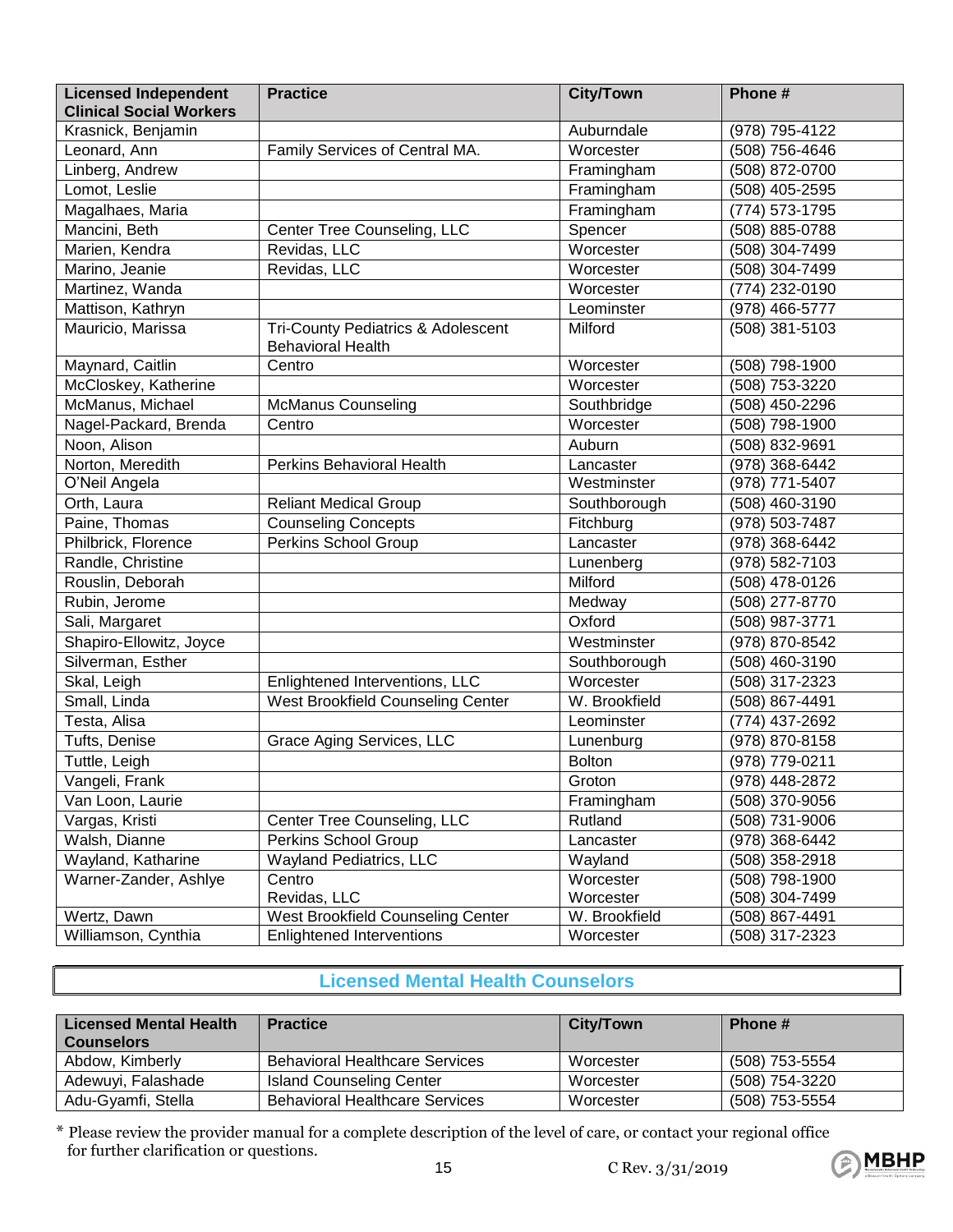| <b>Licensed Mental Health</b><br><b>Counselors</b> | <b>Practice</b>                                    | <b>City/Town</b>        | Phone #                          |
|----------------------------------------------------|----------------------------------------------------|-------------------------|----------------------------------|
| Akinkuoye, George Olusol                           |                                                    | <b>Natick</b>           | (508) 733-5951                   |
| Amick, Ellen-Joan                                  | Jewish Family Services of Worcester                | Worcester               | (508) 755-3101                   |
| Amick, Ellen-Joan                                  | <b>Island Counseling Center</b>                    | Worcester               | (508) 753-3220                   |
| Anderson, Glenda                                   | <b>Family Services of Central</b><br>Massachusetts | Worcester               | (508) 756-4545                   |
| Amato, Josephine                                   |                                                    | Hubbardston             | (978) 868-8460                   |
| Atherholt, Derek                                   | West Brookfield Counseling Center                  | W. Brookfield           | (508) 867-4491                   |
| Banigo, Josphine                                   |                                                    | <b>Bolton</b>           | (508) 305-2071                   |
| Bernier, Heather                                   | Perkins Behavioral Group                           | Lancaster               | (978) 368-6442                   |
| Bradley, Dennis                                    | <b>Cleghorn Professional Counseling</b><br>Center  | Fitchburg               | (978) 342-2709                   |
| Bresnahan, James, Jr.                              |                                                    | Worcester               | (508) 752-1170                   |
| Brewer, Alyssa                                     | Center Tree Counseling, LLC                        | Spencer                 | (508) 885-0788                   |
| Brewer, Alyssa                                     | New Insights Counseling, LLC                       | W. Boylston             | (508) 414-4250                   |
| Brown, Robert                                      |                                                    | Winchendon              | (978) 895-8507                   |
| Burley, Margaret                                   | <b>Reliant Medical Group</b>                       | Worcester,              | (508) 856-0732                   |
|                                                    |                                                    | Leominster              |                                  |
| Burlile, Charles                                   | Charles Burlile Counseling, LLC                    | Westborough             | (774) 249-2811                   |
| Burrows, Elizabeth                                 | Serenity in the Storm Counseling                   | Auburn                  | (774) 289-3274                   |
|                                                    |                                                    | Worcester               | (774) 289-3274                   |
| Cabral, Erin                                       |                                                    | Medway                  | (508) 488-7559                   |
| Cahill, Titanya                                    |                                                    | Medway                  | (508) 473-0900                   |
| Carey, Gail                                        |                                                    | Medway                  | (508) 380-3041                   |
| Carelli, Gwen                                      |                                                    | Worcester               | (508) 753-5554                   |
| Caron, Suzanne                                     |                                                    | Ashby                   | (978) 502-6384                   |
| Casareale, Arni                                    | Centre Tree Counseling, LLC                        | Spencer                 | (508) 731-9006                   |
| Charpentier, Mia                                   |                                                    | Leominster              | (978) 534-1962                   |
| Chijioke, Job John                                 | Care4us Wellness Center, LLC                       | Worcester               | (774) 530-6955                   |
| Cobos, Ericka                                      |                                                    | Worcester               | (508) 713-1191                   |
| Cole, Caroline                                     |                                                    | W. Brookfield           | (508) 867-4491                   |
| Cole, Steven                                       |                                                    | W. Brookfield           | (508) 867-4491                   |
| Colon, Nelson                                      | Centro                                             | Worcester               | $(508)$ 798-1900                 |
| Conlon, Noreen                                     |                                                    | Westminster             | (978) 827-5389                   |
| Connors, Lori                                      | <b>Reliant Medical Group</b>                       | Worcester               | (508) 856-0732                   |
| Courtney Paula                                     |                                                    | Worcester               | (508) 873-0499                   |
| Curtis, Hilary                                     | Christa L. Maxant, Inc.                            | Ayer                    | (978) 796-5054                   |
| Daigle, Nicole                                     | Serenity Coaching & Counseling                     | Worcester               | (508) 556-0745                   |
| Dustin, Erica                                      | Erica Dustin Psychiatrics, CNP                     | Westminster             | (508) 773-7398                   |
| Fijol, Melissa                                     |                                                    | Oxford                  | (860) 315-2865                   |
| Figueira, Katherine                                | Centre Tree Counseling, LLC                        | Spencer                 | (508) 731-9006                   |
| Foley, Jacqueline                                  |                                                    | Fitchburg               | (978) 399-3620                   |
| Flynn, Ashley                                      |                                                    | Milford                 | (508) 381-5103                   |
| Gauthier, Shannon                                  |                                                    | Westminster             | (978) 571-9870                   |
| Gendreau, Rosalind                                 | <b>Reliant Medical Group</b>                       | Southborough            | (508) 460-3190                   |
| Gentles, Tanieka                                   |                                                    | Worcester               | (774) 262-6153                   |
| Gifford, Sarah                                     | <b>Reliant Medical Group</b>                       | Worcester               | (508) 304-7499<br>(508) 460-3190 |
| Gjika, Ergon                                       | Perkins Behavioral Health                          | Framingham<br>Lancaster | (978) 368-6442                   |
| Godin, Sara                                        | Centre Tree Counseling, LLC                        | Spencer                 | (508) 731-9006                   |
| Grant, Sanjay                                      | Revidas, LLC                                       | Worcester               | (508) 304-7499                   |
| Greene, Elizabeth                                  |                                                    | Worcester               | (508) 556-4405                   |
|                                                    |                                                    |                         |                                  |



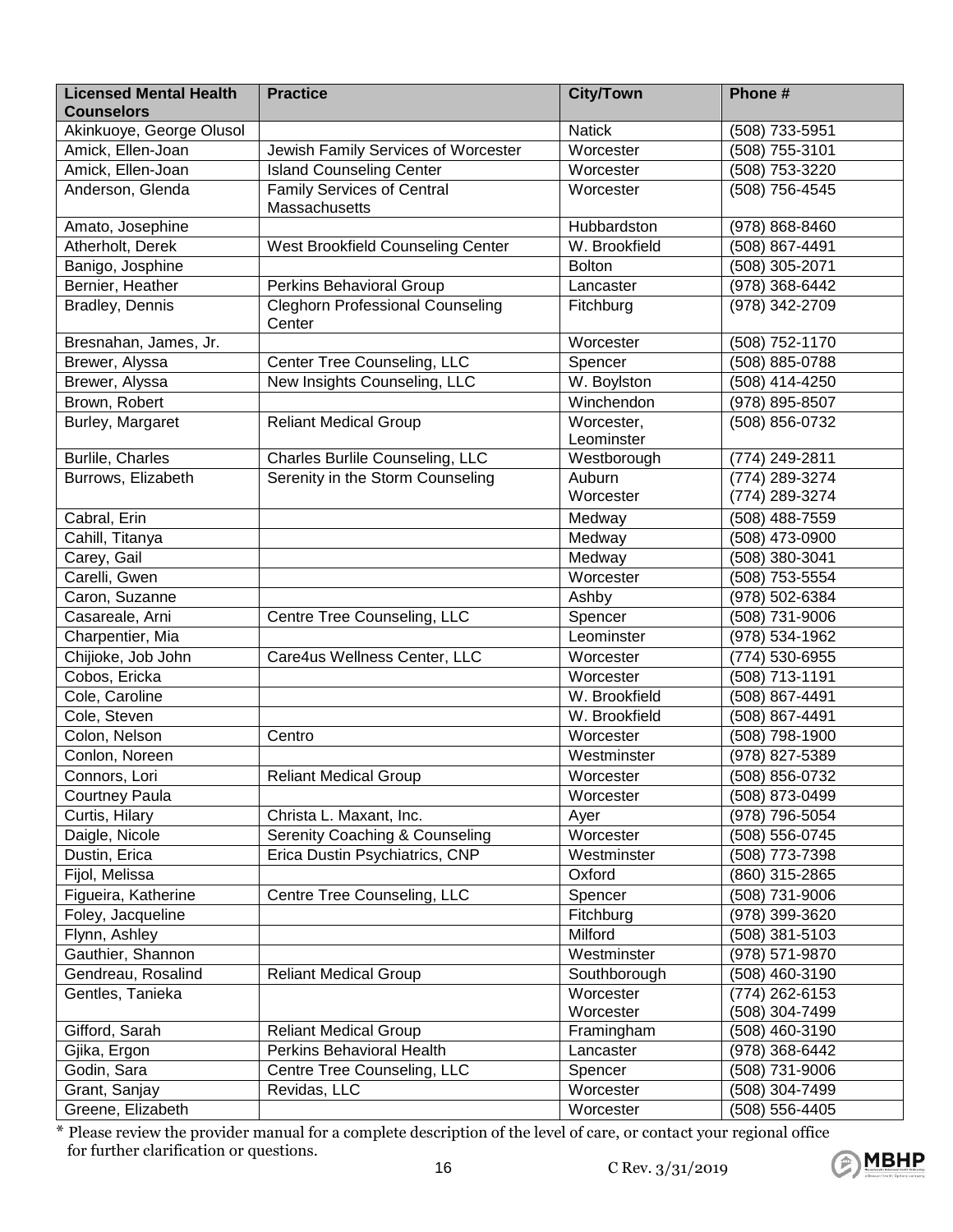| <b>Licensed Mental Health</b><br><b>Counselors</b> | <b>Practice</b>                       | <b>City/Town</b> | Phone #                |
|----------------------------------------------------|---------------------------------------|------------------|------------------------|
| Grenier, Jaqueline<br>Michelle                     | <b>Grenamore Psychiatric Services</b> | Uxbridge         | (508) 278-7070         |
| Gutowski, Stanley                                  |                                       | Shirley          | (978) 425-0772         |
| Hall, Kathy                                        |                                       | Gardner          | (978) 894-3545         |
| Harrington, Laura                                  |                                       | Harvard          | (978) 840-9955         |
| Henrickson, Sueann                                 |                                       | Leominster       | (978) 505-1791         |
| Hernandez, Brenda                                  | Centro                                | Worcester        | (508) 798-1900         |
| Holmberg, Randy                                    | Enlightened Interventions, LLC        | Worcester        | (508) 317-2323         |
| Iannacchione, Deanna                               | <b>Baker Mental Health Consulting</b> | Worcester        | (508) 769-7812         |
| Isgro, Jennifer                                    | Enlightened Interventions, LLC        | Worcester        | (508) 317-2323         |
| Johnson, Robin                                     | Enlightened Interventions, LLC        | Worcester        | (508) 317-2323         |
| Jusme, Leonard                                     | Enlightened Interventions, LLC        | Worcester        | (508) 317-2323         |
| Keating, Tom                                       |                                       | Fitchburg        | (978) 343-7298         |
| Killick, Nicholas                                  |                                       | Winchendon       | (978) 434-1040         |
| LeBlanc, Troy                                      |                                       | Gardner          | (978) 630-3225         |
| Leeman, Samantha                                   | Centro                                | Worcester        | (508) 798-1900         |
|                                                    |                                       |                  |                        |
| Leveille, Beatrice                                 |                                       | Sturbridge       | (508) 615-6647         |
| Limatainen, Cory                                   |                                       | W. Boylston      | (508) 856-7033         |
| Lippoth, Mary                                      |                                       | Worcester        | (508) 667-4598         |
| Louis, Tanille Leana                               | <b>Island Counseling Center</b>       | Worcester        | (508) 753-3220         |
| Loy, Andrew                                        | Kids on the Common Pediatrics         | Grafton          | (508) 466-7120         |
| Lundberg, Janice                                   | <b>Solutions Mental Health</b>        | Northborough     | (508) 523-0393         |
| Lunden, Kristen                                    |                                       | Westminster      | (978) 502-9720         |
| Macumber, Kristy                                   | Revidas                               | Worcester        | (508) 304-7499         |
| Malone, James                                      | Flying High Farm, Inc.                | Lunenberg        | (978) 582-7103         |
| Manning, Kim                                       |                                       | Hopkinton        | (508) 435-3350         |
| Marcinkiewicz, Randi                               |                                       | Hubbardston      | (978) 928-5554         |
| Martinez-Franco, Silvia                            |                                       | Milford          | (508) 397-8261         |
| Matilainen, Leslie                                 |                                       | Gardner          | (508) 451-2403         |
| Maxant, Christa                                    | Christa L. Maxant, Inc.               | Ayer             | (978) 796-5461         |
| McCarthy-Trayah, Brenda                            | <b>Behavioral Healthcare Services</b> | Shrewsbury       | (508) 753-5554         |
| McCauley, Jessica D.                               | Center Tree Counseling, LLC           | Spencer          | (508) 731-9006         |
| McCloskey, Mary                                    |                                       | Paxton           | (508) 215-9822         |
| Misiph, Stefani                                    |                                       | Framingham       | (508) 872-1010         |
| Mocerino, Emily                                    | New Hope Counseling Center            | Spencer          | (508) 855-0200         |
| Monteverde, Kelly                                  | Perkins Behavioral Health             | Lancaster        | (508) 368-6442         |
| Moran, Megan                                       | <b>Enlightened Interventions</b>      | Worcester        | (508) 317-2323         |
| Morse, Nancy                                       |                                       | Sudbury          | (978) 443-0998         |
| Moylan-Trigiano, Joan                              |                                       | Worcester        | (508) 456-4545         |
| Moynagh, Jodi                                      | Center Tree Counseling, LLC           | Spencer          | (508) 731-9006         |
| Mullen Ross, Mackenzie                             | <b>Reliant Medical Group</b>          | Leominster       | (508) 856-0732         |
| Nardone, Kevin Phillipp                            | <b>Behavioral Healthcare Services</b> | Worcester        | (508) 753-5554         |
| Newman, Charlene                                   |                                       | Gardner          | (978) 544-2536         |
| Oski, Lynn Ann                                     |                                       | Gardner          | (978) 630-3225         |
| Paharik, Emily                                     | <b>Charis Counseling Center</b>       | Holden           | (508) 829-0330, Ext. 3 |
| Paquette, Melanie                                  | Center Tree Counseling, LLC           | Spencer          | (508) 353-8140         |
| Payone, Jill                                       | Enlightened Interventions, LLC        | Worcester        | (508) 317-2323         |
| Perry, Erica                                       | Perry Psychiatry                      | Westminster      | (978) 549-9006         |
| Petrillo, Melissa                                  | Enlightened Interventions, LLC        | Worcester        | (508) 317-2323         |
| Petter, Courtney                                   |                                       | Worcester        | (508) 826-6433         |



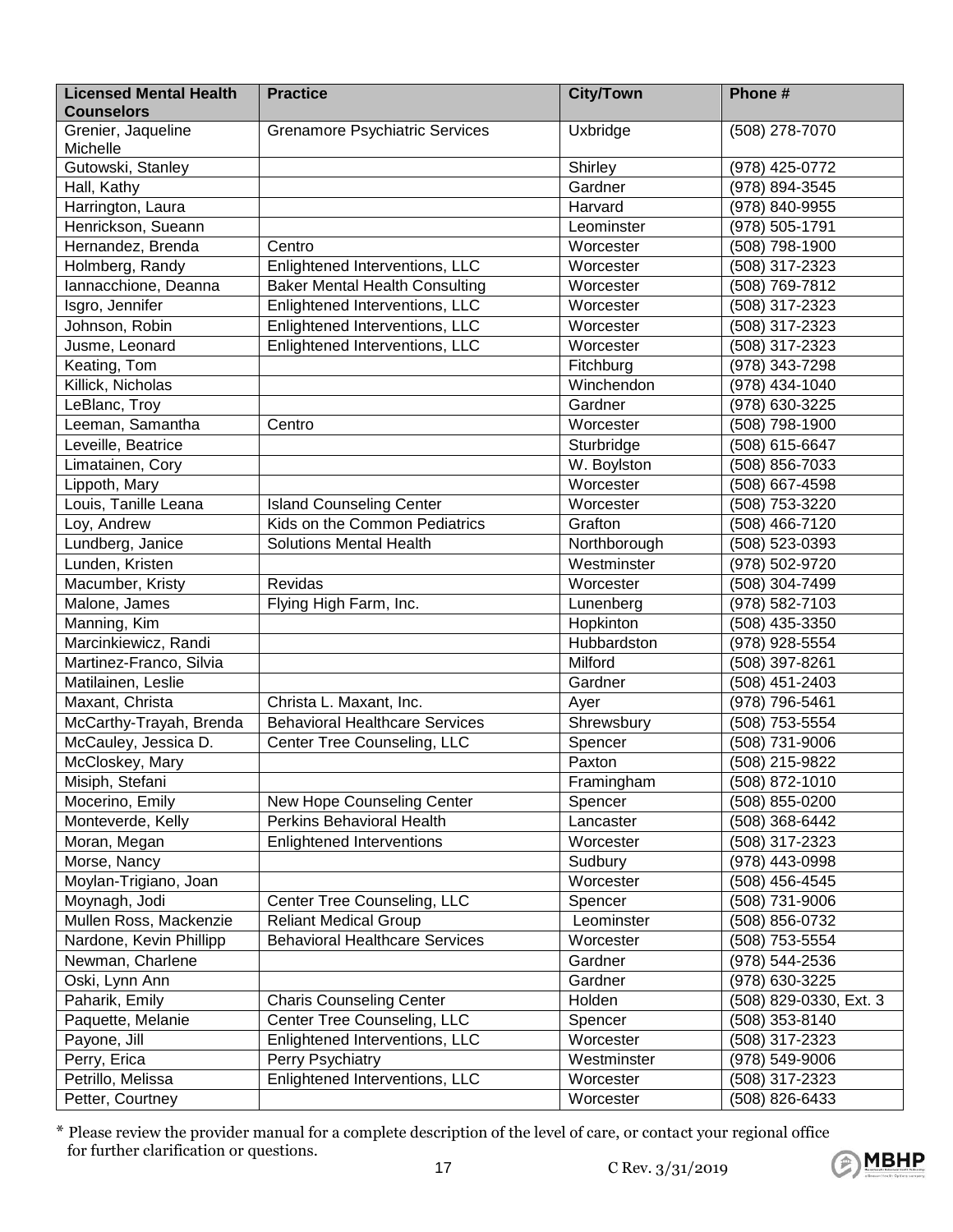| <b>Licensed Mental Health</b><br><b>Counselors</b> | <b>Practice</b>                        | <b>City/Town</b> | Phone #                |
|----------------------------------------------------|----------------------------------------|------------------|------------------------|
| Pizza, Michael                                     | <b>Behavioral Health Services</b>      | Worcester        | (508) 753-5554         |
| Pollock, Jennifer                                  | Enlightened Interventions, LLC         | Worcester        | (508) 317-2323         |
| Recore, Melissa                                    | <b>McManus Counseling</b>              | Charlton         | (508) 450-2296         |
| Recore, Melissa                                    | Revidas, LLC                           | Worcester        | (508) 304-7499         |
| Rizos, Anastasia                                   | <b>Island Counseling</b>               | Worcester        | (508) 753-3220         |
| Roberts, Starr                                     |                                        | Leominster       | (978) 534-1962         |
| Roberts, Theresa                                   |                                        | Westminster      | (978) 302-5712         |
| Robles, Kim                                        |                                        | Fitchburg        | (978) 400-0142         |
| Rodrigues, Lisa Marie                              | Centro                                 | Worcester        | (508) 798-1900         |
| Rose, Diane                                        |                                        | Fitchburg        | 1-800-237-5271         |
| Sawyer, Andrea                                     | Pediatric Behavioral Health of Milford | Milford          | (508) 381-5103         |
| Scannell, Christian                                | <b>Island Counseling</b>               | Worcester        | (508) 753-3220         |
| Sealy, Augustus                                    |                                        | Worcester        | (508) 752-5444         |
| Shanklin, Dawn                                     | <b>Crosspoint Clinical Services</b>    | Worcester        | (508) 556-0488         |
| Sherman, Steven                                    | <b>Island Counseling Center</b>        | Worcester        | (508) 753-3220         |
| Skidmore, Gilbert                                  | <b>Baker Mental Health Consulting</b>  | Worcester        | (508) 769-7812         |
| Stanley Martinez, Christina                        | Revidas, LLC                           | Worcester        | (508) 304-7499         |
|                                                    |                                        | Leominster       | (508) 856-0732         |
| Tata, Jody                                         |                                        | Westminster      | (508) 331-5077         |
| Thibeault, John                                    | <b>Wachusett Family Services</b>       | Gardner          | (978) 630-3225, Ext. 3 |
| Titelbaum, Helene                                  |                                        | Worcester        | (508) 852-8570         |
| Tonelli, Norman                                    |                                        | W. Brookfield    | (508) 867-4451         |
| Urena, Sherrie                                     |                                        | Worcester        | (508) 797-2884         |
| Villalobos, Myriam                                 |                                        | Framingham       | (508) 530-1863         |
| Vizzo, Angela                                      | <b>Celtic Counseling</b>               | Paxton           | (978) 257-0426         |
| Wallace, Emily                                     | New England Center for Mental Health   | Ayer             | (978) 795-4228         |
| Ward, Jane                                         |                                        | Auburn           | (508) 856-0732         |
| White, Kyla                                        |                                        | Worcester        | (508) 756-4646         |
| Willette, Megan                                    | Doc Wayne Youth Services               | Framingham       | (617) 767-1316         |
| Wojtkowski, Melissa                                |                                        | <b>Barre</b>     | (774) 239-4002         |
| Yeung, Mia                                         | Asian American Counseling Services     | Worcester        | (508) 728-0832         |
| Zombil, Stephen                                    | <b>Behavioral Healthcare Services</b>  | Worcester        | (508) 753-5554         |

**Licensed Marriage and Family Therapists**

| <b>Licensed Marriage And</b><br><b>Family Therapists</b> | <b>Practice</b> | <b>City/Town</b> | Phone #        |
|----------------------------------------------------------|-----------------|------------------|----------------|
| Bresnahan, James, Jr.                                    |                 | Worcester        | (508) 752-1170 |
| Stewart, Mark*                                           |                 | Cambridge**      | (617) 710-2447 |
| Young, Samuel                                            |                 | Southbridge      | (774) 318-1806 |

**\*Specializing in Child-Centered Individual and Family Therapy** *\*\*not in Central region*

**Licensed Alcohol Drug Abuse Counselor**

| <b>Licensed Alcohol Drug</b><br><b>Abuse Counselor</b> | <b>Practice</b>          | <b>City/Town</b> | Phone #        |
|--------------------------------------------------------|--------------------------|------------------|----------------|
| Allen, Hugh                                            | New Horizons Medical, PC | Framingham       | (508) 872-0700 |
| Bresnahan, James, Jr.                                  |                          | Worcester        | (508) 752-1170 |
| Foley, Jacqueline                                      |                          | Fitchburg        | (978) 399-3620 |

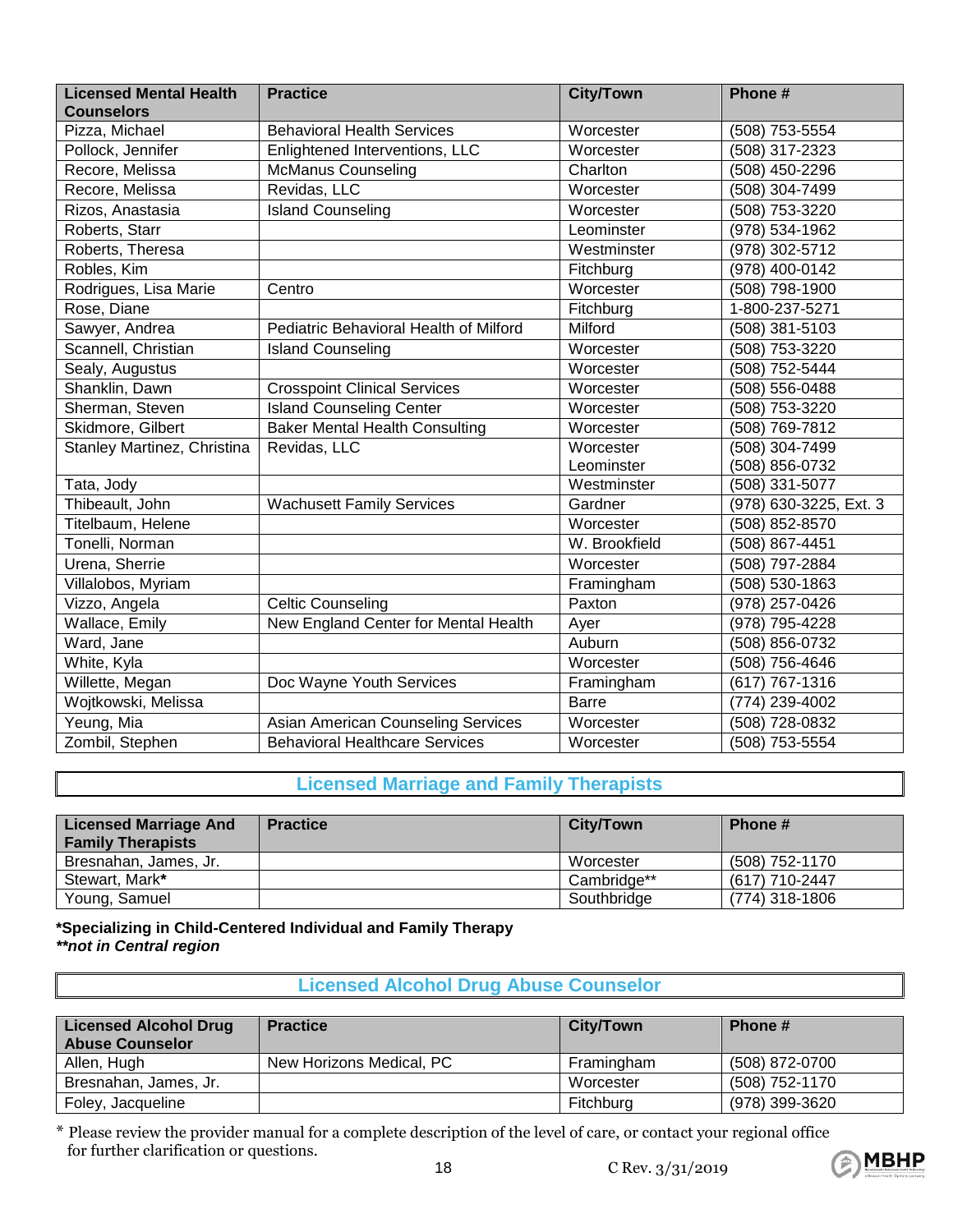| <b>Licensed Alcohol Drug</b><br><b>Abuse Counselor</b> | <b>Practice</b>                       | <b>City/Town</b> | Phone #        |
|--------------------------------------------------------|---------------------------------------|------------------|----------------|
| Gaumond, Bonnie                                        | Bonnie C. Counseling Services         | Sturbridge       | (774) 230-3423 |
| Iannacchione, Deanna                                   | <b>Baker Mental Health Consulting</b> | Worcester        | (508) 769-7812 |
| Master, Joshua                                         | <b>Baker Mental Health Consulting</b> | Worcester        | (508) 769-7812 |
| McKenna, Peter                                         | TK Respect, LLC                       | Fitchburg        | (978) 422-0245 |
| Sachs, Barbara                                         | Center Tree Counseling, LLC           | Worcester        | (508) 731-9006 |
| Woodgett, Silvia                                       | Perceptions Psychotherapy             | Fitchburg        | (978) 696-5524 |



<sup>\*</sup> Please review the provider manual for a complete description of the level of care, or contact your regional office for further clarification or questions.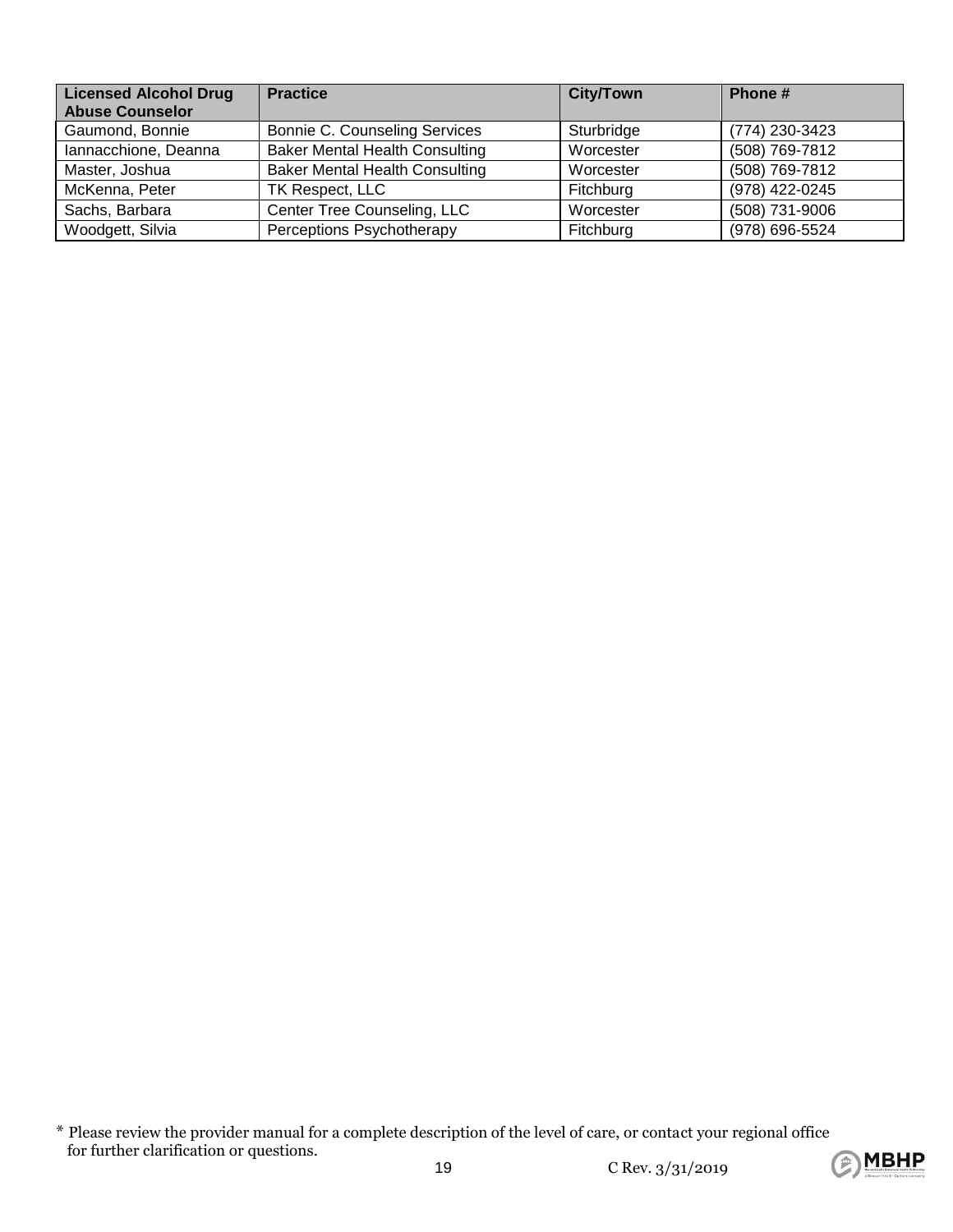# **Community Support Program (CSP)**

The Community Support Program (CSP) provides an array of services delivered by a community-based, mobile, multidisciplinary team of professionals and paraprofessionals. This program provides essential services for Members with a long-standing history of psychiatric or substance use disorders and to their families, or to Members who are at varying degrees of increased medical risk, or to children/adolescents who have behavioral health issues challenging their optimal level of functioning in the home/community setting.

In general, a Member who can benefit from CSP services has a disorder that has required hospitalization or has resulted in serious impairment with a risk of hospitalization. CSP services are used to prevent hospitalization. They are designed to respond to the needs of the individuals who pattern of utilization of services or clinical profile indicates high risk of readmission into 24-hour treatment settings. These services are designed to be maximally flexible in supporting individuals who are unable to independently access and sustain involvement with needed services.

These outreach and supportive services are directed toward adults, children, and adolescents and vary according to duration, type, and intensity of services depending on the changing needs of each individual. Community Support Services are expected to complement other services already in place for the individual.

#### *Access to Service:* **Direct referral – does not need to be evaluated by an ESP (Emergency Services Program)**

| <b>Provider</b>                                                | <b>City/Town</b>                      | <b>Phone Number</b>                                                                                     | <b>Contact Person</b>                                                            |
|----------------------------------------------------------------|---------------------------------------|---------------------------------------------------------------------------------------------------------|----------------------------------------------------------------------------------|
| <b>Advocates Community</b><br>Counseling                       | Framingham,<br>Marlborough            | (508) 628-6736                                                                                          | Marcy Morgenbasser                                                               |
| <b>Clinical &amp; Support Options</b>                          | Gardner                               | (978) 632-9400                                                                                          | Malanie Barber                                                                   |
| <b>Counseling and Assessment</b><br><b>Clinic of Worcester</b> | Worcester<br>Fitchburg                | (508) 756-5400<br>(978) 345-9400                                                                        | Isaura/Reception                                                                 |
| Family Continuity Program, Inc.                                | Whitinsville                          | (508) 234-4181, Option 2<br>(after normal business<br>hours - Option 3)                                 | Susan Tremblay<br>Craig Maxim                                                    |
|                                                                | Worcester                             | (508) 755-0556                                                                                          | Susan Tremblay                                                                   |
|                                                                |                                       |                                                                                                         | *Language capacity for both<br>locations:<br>English, Spanish, and<br>Portuguese |
| <b>MultiCultural Wellness Center</b>                           | Worcester<br>Fitchburg                | (508) 752-4665<br>(978) 343-3336                                                                        | Debra Maddox-Anderson                                                            |
| <b>Riverside Community Care</b>                                | Upton                                 | (508) 529-7000                                                                                          | Intake                                                                           |
| <b>SMOC</b>                                                    | Framingham                            | (508) 620-2484                                                                                          | Sarah Concalves                                                                  |
| Y.O.U., Inc.                                                   | Worcester,<br>Gardner,<br>Southbridge | New centralized Intake<br>Number: 1-855-4youinc<br>$(496 - 8462)$<br>1-800-435-9990<br>(Emergency Line) | Intake Department<br>*Language capacity:<br><b>English and Spanish</b>           |

#### **Child/Adolescent:**



<sup>\*</sup> Please review the provider manual for a complete description of the level of care, or contact your regional office for further clarification or questions.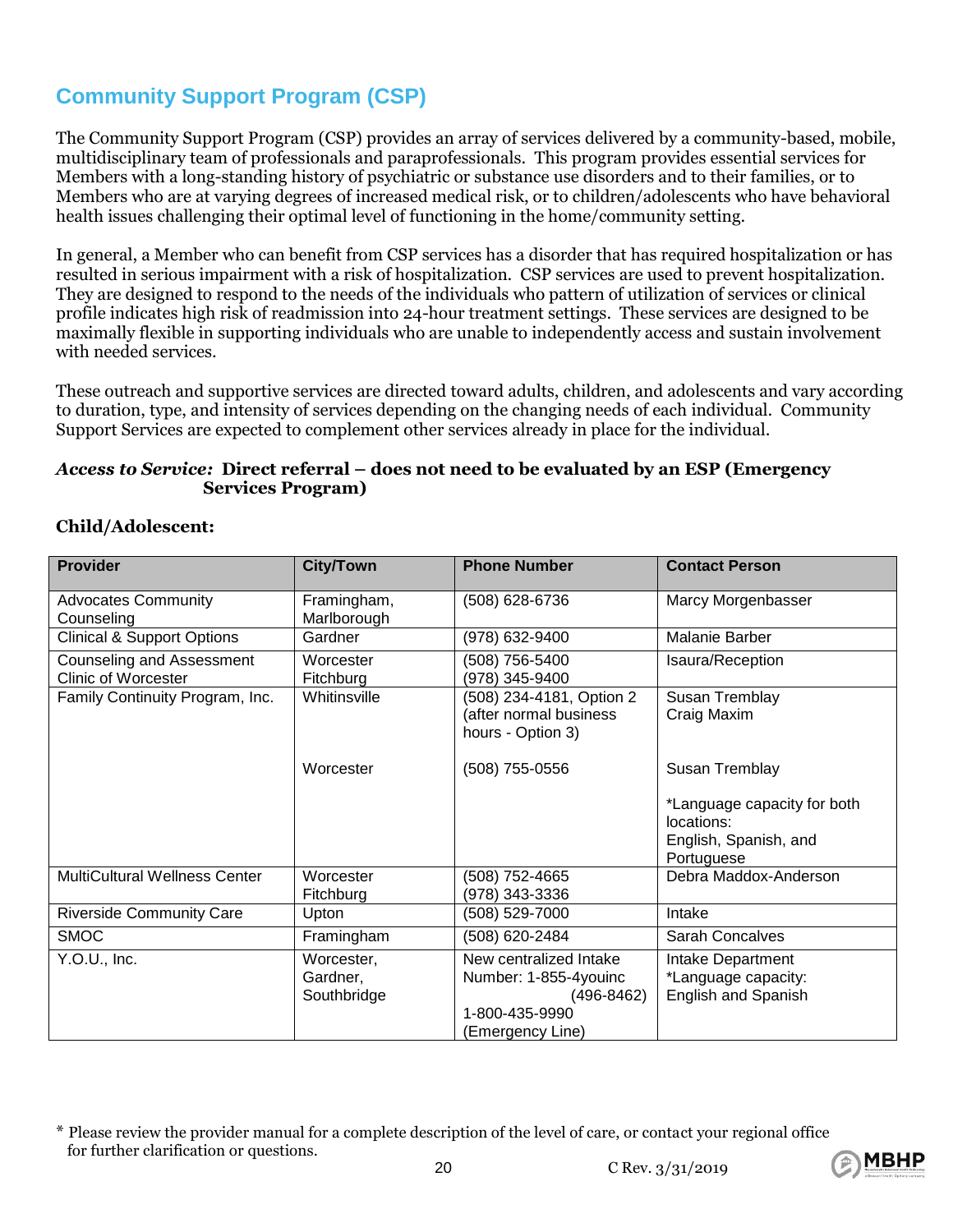### **Adults:**

| <b>Provider</b>                                                | <b>City/Town</b>                      | <b>Phone Number</b>                                                     | <b>Contact Person</b>                                                                                         |
|----------------------------------------------------------------|---------------------------------------|-------------------------------------------------------------------------|---------------------------------------------------------------------------------------------------------------|
| <b>Advocates Community</b><br>Counseling                       | Framingham,<br>Marlborough            | (508) 485-9300                                                          | Amy Porreca, Marcy<br>Morgenbasser                                                                            |
| <b>Clinical &amp; Support Options</b>                          | Gardner                               | (978) 632-9400                                                          | <b>Malanie Barber</b>                                                                                         |
| <b>Community Healthlink</b><br>(CHL)/Lipton Center             | Leominster                            | (774) 312-2405<br>(Referral Line)                                       | Intake Language capacity:<br>English, Spanish, and Khmer                                                      |
| Community Healthlink (CHL)                                     | Worcester                             | $(508) 860 - 1260$<br>(774) 312-2405<br>(Referral Line)                 | <b>Robert Lofquist</b><br>Language capacity:<br>English, Spanish,<br>Vietnamese, Twi, Somali, and<br>Albanian |
| <b>Counseling and Assessment</b><br><b>Clinic of Worcester</b> | Worcester<br>Fitchburg                | (508) 756-5400<br>(978) 345-9400                                        | Isaura/Reception                                                                                              |
| Family Continuity Program, Inc.                                | Whitinsville                          | (508) 234-4181, Option 2<br>(after normal business hours<br>- Option 3) | Susan Tremblay<br>Craig Maxim                                                                                 |
|                                                                | Worcester                             | (508) 755-0556                                                          | Susan Tremblay<br>*Language capacity for both<br>locations:<br>English, Spanish, and<br>Portuguese            |
| <b>Multicultural Wellness Center</b>                           | Worcester<br>Fitchburg                | (508) 752-4665<br>(978) 343-3336                                        | Debra Maddox-Anderson                                                                                         |
| <b>Riverside Community Care</b>                                | Upton                                 | (508) 529-7000                                                          | Intake                                                                                                        |
| <b>SMOC</b>                                                    | Framingham                            | (508) 620-2484                                                          | Sara Concalves                                                                                                |
| Y.O.U., Inc.                                                   | Worcester,<br>Gardner,<br>Southbridge | New centralized Intake<br>Number: 1-855-4youinc<br>$(496 - 8462)$       | Intake Department<br>Language capacity:<br>English and Spanish                                                |



<sup>\*</sup> Please review the provider manual for a complete description of the level of care, or contact your regional office for further clarification or questions. 21 C Rev. 3/31/2019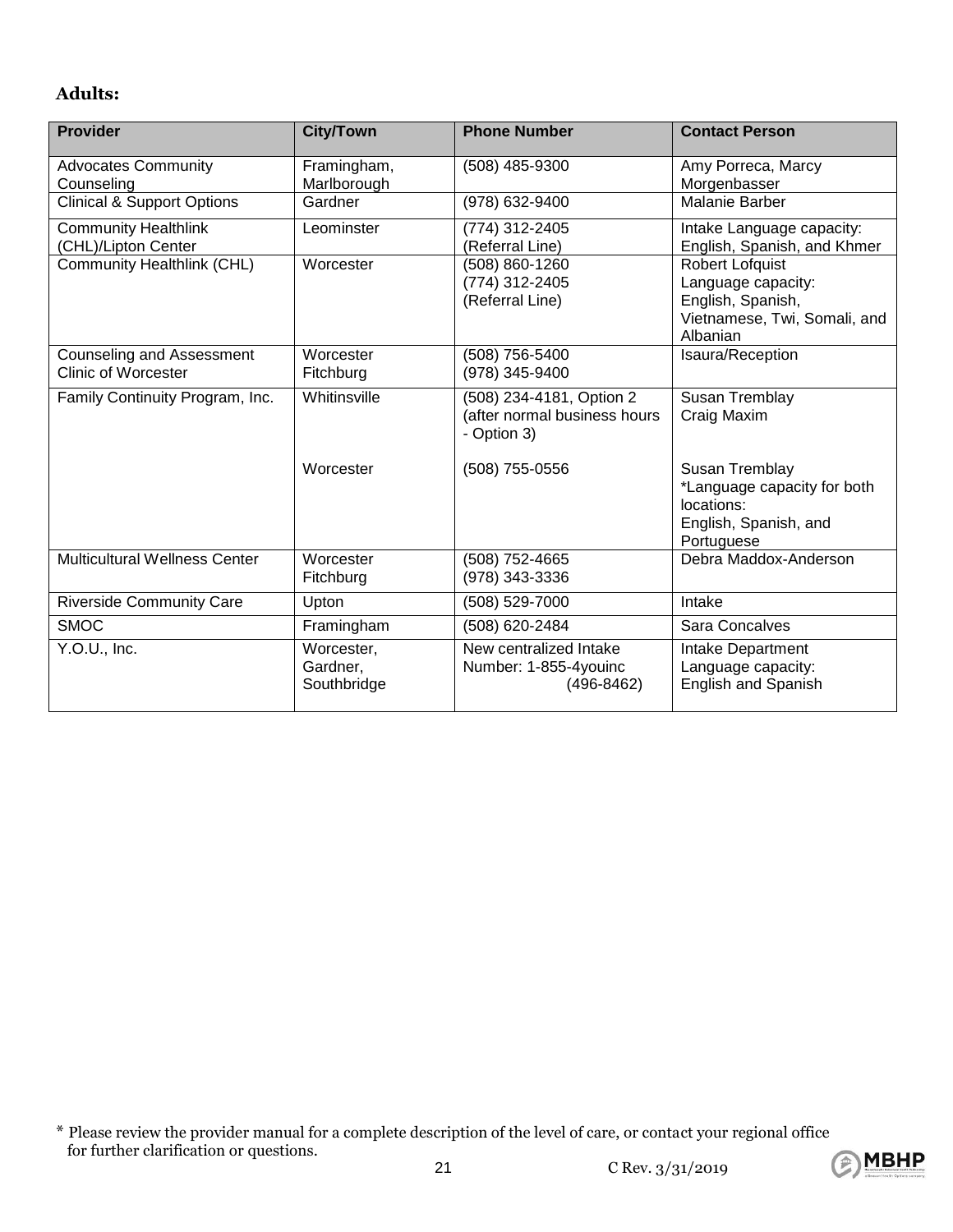## **Recovery Support Navigator (RSN)**

Recovery Support Navigator (RSN) services are staffed by paraprofessionals that provide care management and system navigation supports to Members with a diagnosis of substance use disorder and/or co-occurring mental health disorders. The purpose of RSN services is to engage Members as they present in the treatment system and support them in accessing treatment services and community resources.

Members can access RSN services based on medical necessity and/or a referral by a medical or behavioral health provider, Community Partner (CP), or other care manager, that has contact with the Member and is able to identify the need for RSN services.

RSN services are appropriate for Members with substance use disorder and/or co-occurring disorders who are in need of additional support in remaining engaged in treatment; identifying and accessing treatment and recovery resources in the community including prescribers for addiction and psychiatric medications; and/or developing and implementing personal goals and objectives around treatment and recovery from addiction and/or co-occurring disorders. The RSN explores treatment recovery options with the Member, helps clarify goals and strategies, provides education and resources, and assists Members in accessing treatment and community supports. The RSN is not responsible for a Member's comprehensive care plan or medical or clinical service delivery, but supports the Member in accessing those services and participates as part of the overall care team when appropriate.

The RSN service is based within a Licensed Behavioral Health Outpatient Clinic or an Opioid Treatment Center, and RSNs can be deployed to any setting.

| <b>Provider</b>                                          | <b>City/Town</b>                                  | <b>Phone Number</b>              | <b>Contact Person/Comment</b>                         |
|----------------------------------------------------------|---------------------------------------------------|----------------------------------|-------------------------------------------------------|
| Advocates                                                | Framingham,<br>Harvard,<br>Marlborough            | (508) 661-2038                   | Lauren Purdy                                          |
| <b>Arbour Counseling Service</b>                         | Franklin<br>Worcester                             | (508) 528-6037<br>(508) 979-2833 | <b>Central Intake</b>                                 |
| <b>Clinical &amp; Support Options</b>                    | Gardner                                           | (978) 632-9400                   | Main Intake                                           |
| <b>Community Healthlink</b>                              | Leominster,<br>Worcester                          | (508) 421-4324                   | Kelyum Burbank                                        |
| <b>Counseling and Assessment Clinic</b>                  | Worcester                                         | (508) 756-2005                   | Central Intake                                        |
| <b>Family Continuity Program</b>                         | Worcester                                         | (508) 755-0556                   | <b>Brendan Bartlett</b><br>Intake Person: Betsy Jovel |
| GAAMHA, Inc.                                             | Gardner                                           | (978) 632-0934, Ext. 356         | Michelle Dunn                                         |
| Habit Opco                                               | Fitchburg                                         | (978) 343-6300                   | Cheryl Coburn                                         |
| HRI Clinics, Inc. (d.b.a. Arbour Counseling<br>Services) | Allston,<br>Fall River,<br>Franklin,<br>Worcester | (617) 782-0505                   | $18 - 64$ years old                                   |
| <b>LUK</b>                                               | Fitchburg,<br>Worcester                           | (978) 829-2222                   | <b>Central Referral</b>                               |
| <b>Multicultural Wellness Center</b>                     | Worcester                                         | (508) 752-4665, Ext. 214         | Kathryn Alston                                        |
| Pathway House (GAAMHA, Inc.)                             | Gardner                                           | (978) 632-0934                   | Michelle Dunn                                         |
| South Middlesex Opportunity Council                      | Framingham                                        | (508) 620-2343                   | Nicole Scarmeas                                       |
| Spectrum Health Systems                                  | Westborough                                       | (508) 410-7134                   | Lee Oliver                                            |

#### *Access to Service:* **Direct referral – does not need to be evaluated by an ESP (Emergency Services Program)**

\* Please review the provider manual for a complete description of the level of care, or contact your regional office for further clarification or questions.



**MBHP**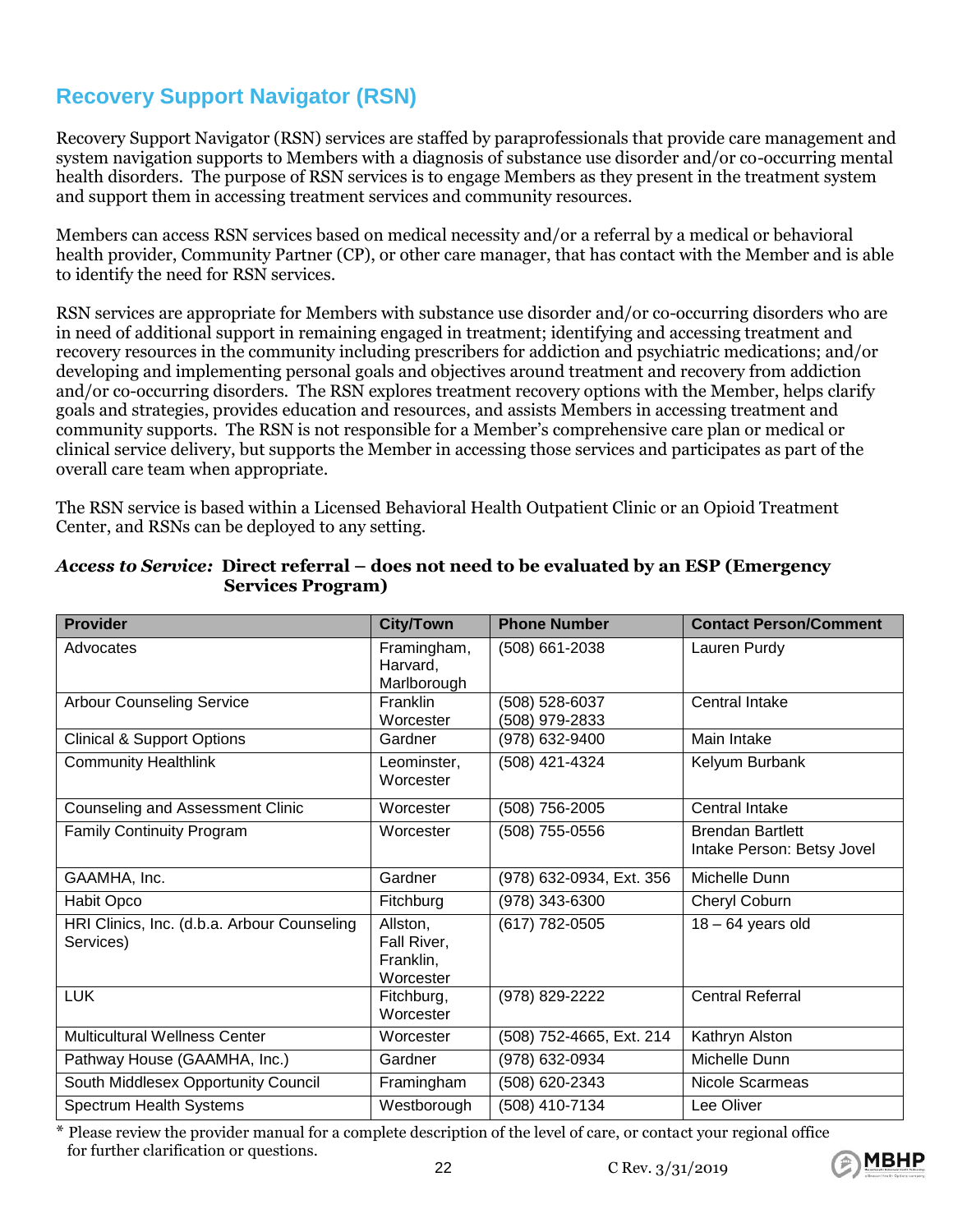## **Recovery Coach (RC)**

Recovery Coaches (RCs) are individuals currently in recovery who have lived experience with addiction and/or co-occurring mental health disorders and have been trained to help their peers who have a similar experience to gain hope, explore recovery, and achieve life goals. RCs are actively engaged in their own personal recovery and share real-world knowledge and experience with others who are on their own recovery path. RCs share their recovery story and personal experiences in an effort to establish an equitable relationship and support Members in obtaining and maintaining recovery.

The primary responsibility of RCs is to support the voices and choices of the Members they support, minimizing the power differentials as much as possible. The focus of the RC role is to create a relationship between equals that is non-clinical and focused on removing obstacles to recovery; linking Members to the recovery community and serving as a personal guide and mentor. The RC will work with the Member to develop a Wellness Plan that orients the activities of the RC service.

Members can access RC services based on medical necessity and a referral by a medical or behavioral health provider, Community Partner (CP), or other care manager who has contact with the Member and is able to identify the need for RC services.

RCs are employed by an organization that is able to provide supervision, an organizational culture that supports fidelity to the model, and an environment that is conducive to the needs of RCs and the Members they serve. The RC service is based within a Licensed Behavioral Health Outpatient Clinic or Opioid Treatment Center, and RCs can be deployed to any setting.

| <b>Provider</b>                                                 | <b>City/Town</b>                                  | <b>Phone Number</b>      | <b>Contact</b><br><b>Person/Comment</b> |
|-----------------------------------------------------------------|---------------------------------------------------|--------------------------|-----------------------------------------|
| Advocates                                                       | Framingham,<br>Harvard,<br>Marlborough            | (508) 661-2038           | Lauren Purdy                            |
| <b>Clinical &amp; Support Options</b>                           | Gardner                                           | (978) 632-9400           | Main Intake                             |
| <b>Community Healthlink</b>                                     | Fitchburg,<br>Leominster,<br>Worcester            | (508) 421-4324           | Kelyum Burbank                          |
| Counseling and Assessment Clinic                                | Worcester                                         | (508) 756-2005           | Central Intake                          |
| <b>Family Continuity Program</b>                                | Worcester                                         | (508) 755-0556           | <b>Brendan Bartlett</b>                 |
| GAAMHA, Inc.                                                    | Gardner                                           | (978) 632-0934, Ext. 356 | Michelle Dunn                           |
| Habit Opco                                                      | Fitchburg                                         | (978) 343-6300           | Cheryl Coburn                           |
| HRI Clinics, Inc. (d.b.a. Arbour<br><b>Counseling Services)</b> | Allston,<br>Fall River,<br>Franklin,<br>Worcester | (617) 782-0505           | $18 - 64$ years old                     |
| <b>LUK</b>                                                      | Fitchburg,<br>Worcester                           | (978) 829-2222           | Central Intake                          |
| <b>Multicultural Wellness Center</b>                            | Worcester                                         | (508) 752-4665, Ext. 214 | Kathryn Alston                          |

#### *Access to Service:* **Direct referral – does not need to be evaluated by an ESP (Emergency Services Program)**



<sup>\*</sup> Please review the provider manual for a complete description of the level of care, or contact your regional office for further clarification or questions.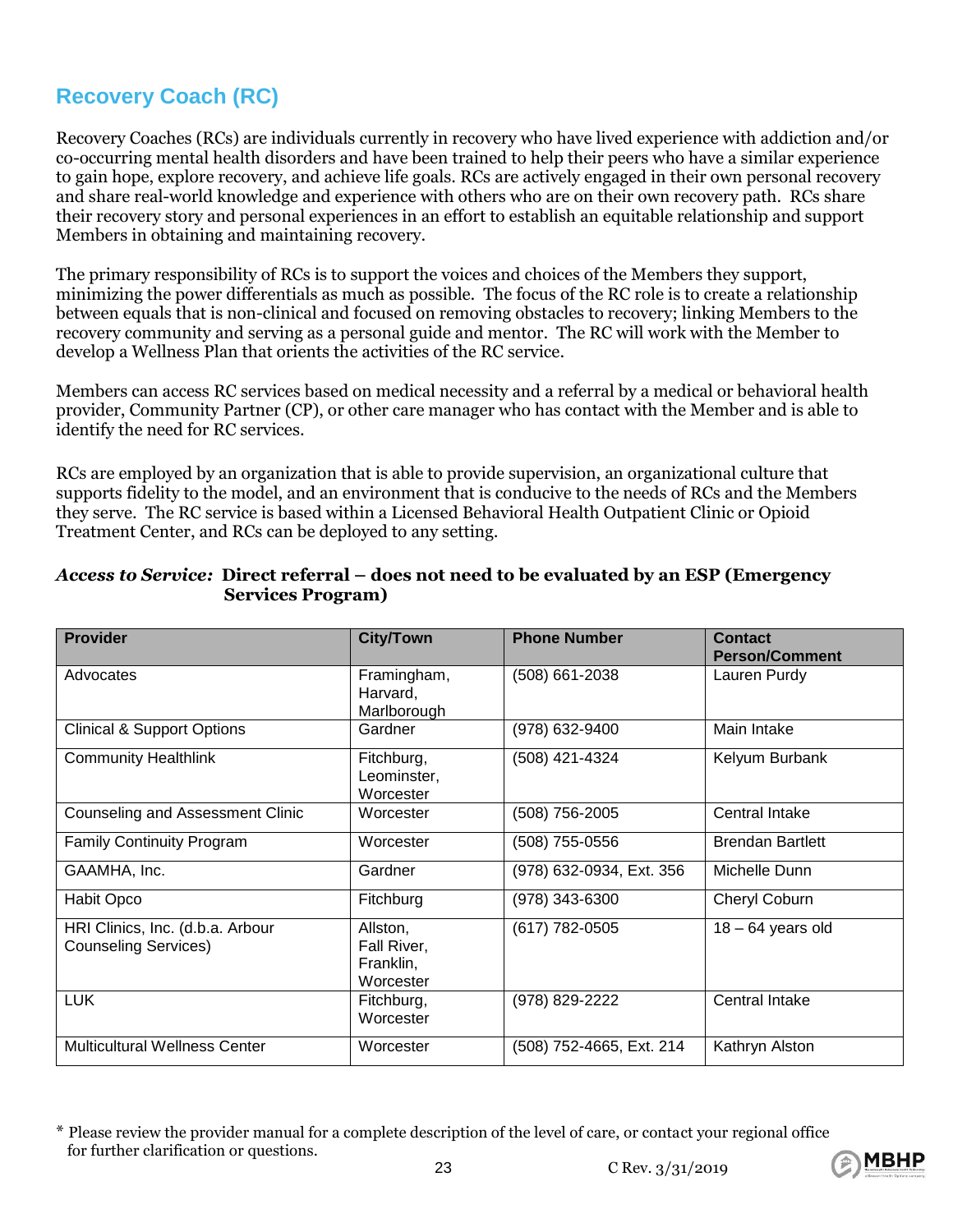### **Community Support Program for People Experiencing Chronic Homelessness (CSPECH)**

The Community Support Program for People Experiencing Chronic Homelessness (CSPECH) provides support services to Members who are experiencing chronic homelessness (as defined by the Department of Housing and Urban Development (HUD), and are either living in a "Housing First" program or who are receiving extensive outreach in an attempt to recruit them into a Housing First program. CSPECH is a community-based service coordination and support program that coordinates the behavioral health needs and community tenure sustainment needs of these MBHP Members.

Community-based service coordination and support services such as CSPECH are intended to maximize the ability of Members who are experiencing chronic homelessness to attain and maintain permanent housing and tenure within the community. Providing low-threshold, high-support services to Members who are chronically homeless and living in a Housing First program such as CSPECH has been shown to significantly increase the likelihood they will be successful in achieving permanency within the community while reducing reliance on acute care services.

#### *Access to Service:* **Direct referral – does not need to be evaluated by an ESP (Emergency Services Program)**

| <b>Provider</b>             | <b>City/Town</b> | <b>Phone Number</b> | <b>Comments</b>                                     |
|-----------------------------|------------------|---------------------|-----------------------------------------------------|
| <b>Community Healthlink</b> | Worcester        | $(508) 860 - 1000$  | <b>Contact Person:</b><br><b>Glamedys Rodriguez</b> |
| <b>SMOC</b>                 | Framingham       | (508) 740-3501      | <b>Contact Person:</b><br>Joe Fletcher<br>All ages  |



<sup>\*</sup> Please review the provider manual for a complete description of the level of care, or contact your regional office for further clarification or questions.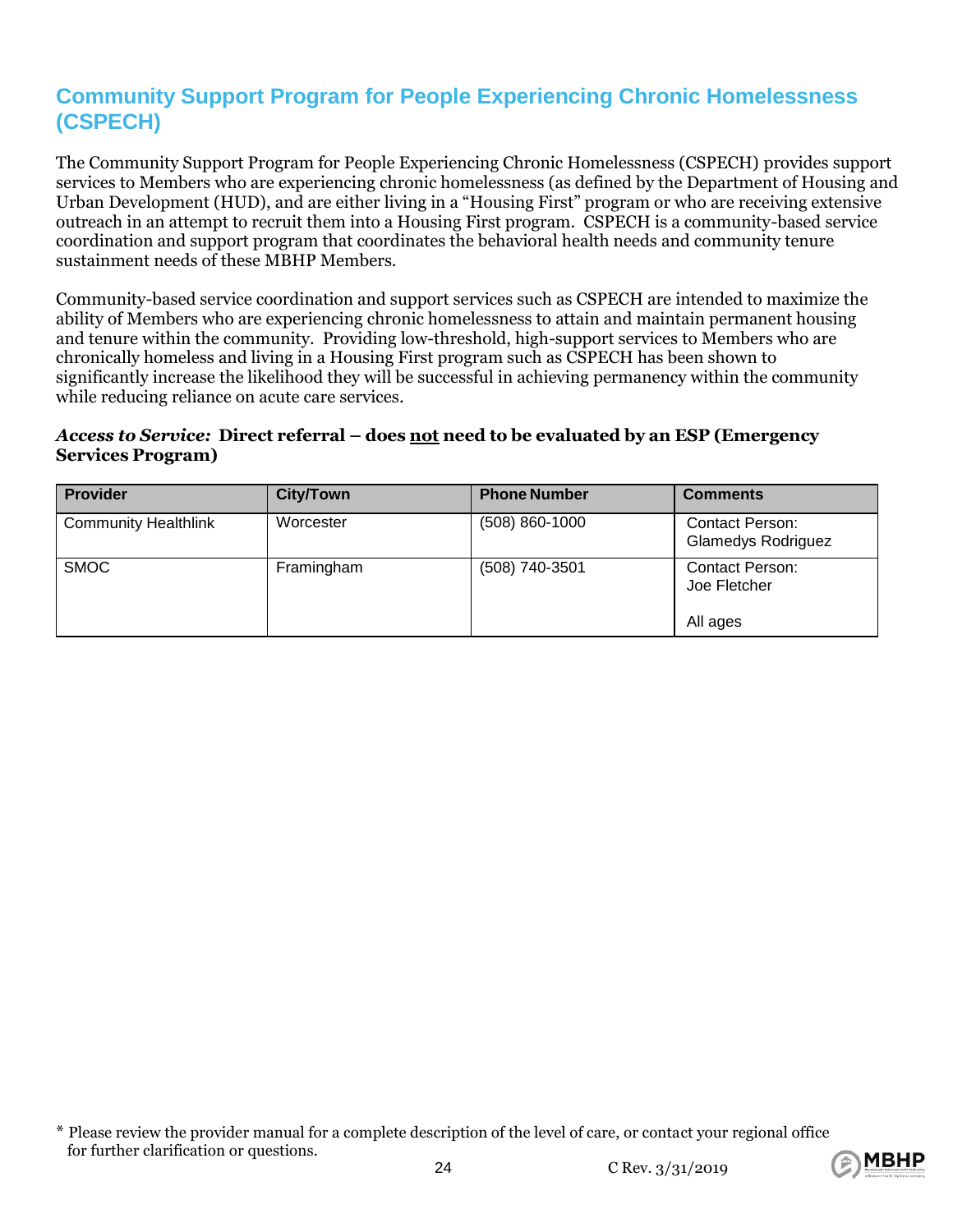# **Applied Behavior Analysis (ABA)**

Applied Behavior Analysis (ABA) is a service that provides for the performance of behavioral assessments; interpretation of behavior analytic data; development of a highly specific treatment plan; supervision and coordination of interventions; and training other interveners to address specific objectives or performance goals in order to treat challenging behaviors that interfere with the youth's successful functioning. ABA includes services provided by two different sets of credentials; licensed, applied behavior analyst and behavior technician/paraprofessional. It is

delivered by one or more members of a team of qualified providers consisting of professional and paraprofessional staff.

#### *Access to Service***: Direct referral- does not need to be evaluated by an Emergency Services Provider (ESP)**

| <b>Provider</b>                                                                    | <b>City/Town</b>        | <b>Phone Number</b>                | <b>Comments</b> |
|------------------------------------------------------------------------------------|-------------------------|------------------------------------|-----------------|
| <b>ABA Behavior Solutions</b>                                                      | <b>Natick</b>           | (508) 983-4090                     |                 |
| <b>ABS Behavioral Health Services</b>                                              | Worcester               | (508) 341-2829                     |                 |
| AES Group USA, Inc. (d.b.a. Key Autism Services)                                   | Marlborough             | (888) 329-4535                     |                 |
| Apex K Homecare                                                                    | Auburn                  | $(774)$ 243-1179                   |                 |
| Autism Allies, Inc.                                                                | Shrewsbury              | (508) 443-0018                     |                 |
| <b>Autism Behavioral Center</b>                                                    | <b>Berlin</b>           | (855) 222-7980                     |                 |
| <b>Autism Intervention Specialists</b>                                             | Worcester               | (855) 295-3276                     |                 |
| Autism Resource & Therapy Center                                                   | Westborough             | $(508)$ 215-7875                   |                 |
| <b>Autism Therapeutic Services</b>                                                 | Worcester               | (508) 304-9804                     |                 |
| Beacon ABA Services, Inc.                                                          | Leominster              | (978) 798-1431                     |                 |
| Behavioral Concepts, Inc.                                                          | Worcester<br>Fitchburg  | $(508)$ 363-0200<br>(978) 696-5115 |                 |
| <b>Desdalin Black</b>                                                              | Sterling                | (781) 923-0900                     |                 |
| <b>Direct Behavioral Services</b>                                                  | Framingham              | (508) 834-8366                     |                 |
| Family Behavioral Health                                                           | Oxford                  | $(508)$ 987-4211                   |                 |
| Family Behavior Solutions, Inc.                                                    | Uxbridge                | (401) 255-7961                     |                 |
| Homebase Behavior Consulting, Inc.                                                 | Worcester               | $(508) 635 - 9584$                 |                 |
| Horace Mann Education Associates (HMEA)                                            | Hudson                  | (508) 298-1634                     |                 |
| Innovative Autism Connections, LLC                                                 | Framingham              | (774) 270-1766                     |                 |
| Mary Bania Behavioral Consulting                                                   | Westborough             | (508) 873-5414                     |                 |
| <b>Northeast Family Services</b>                                                   | Auburn                  | (774) 206-1125                     |                 |
| RCS Behavioral & Educational Consulting (a.k.a.<br>Realizing Children's Strengths) | <b>Natick</b>           | (508) 879-2653                     |                 |
| Shapiro Educational & Behavioral Consultants                                       | Fitchburg<br>Lunenberg  | (978) 790-5793<br>(978) 790-5793   |                 |
| Sheela's Behavioral Consulting, LLC                                                | Fitchburg               | (978) 906-4353                     |                 |
| South Bay Mental Health Center                                                     | Leominster<br>Worcester | (978) 870-1840<br>(508) 752-3968   |                 |
| <b>Strategic Behavioral Services</b>                                               | Auburn                  | (508) 321-7141                     |                 |
| Teach Us, LLC                                                                      | Rutland                 | (508) 321-3060                     |                 |
| Ubuntu Autism Centers, LLC                                                         | Marlborough             | (508) 202-0506                     |                 |



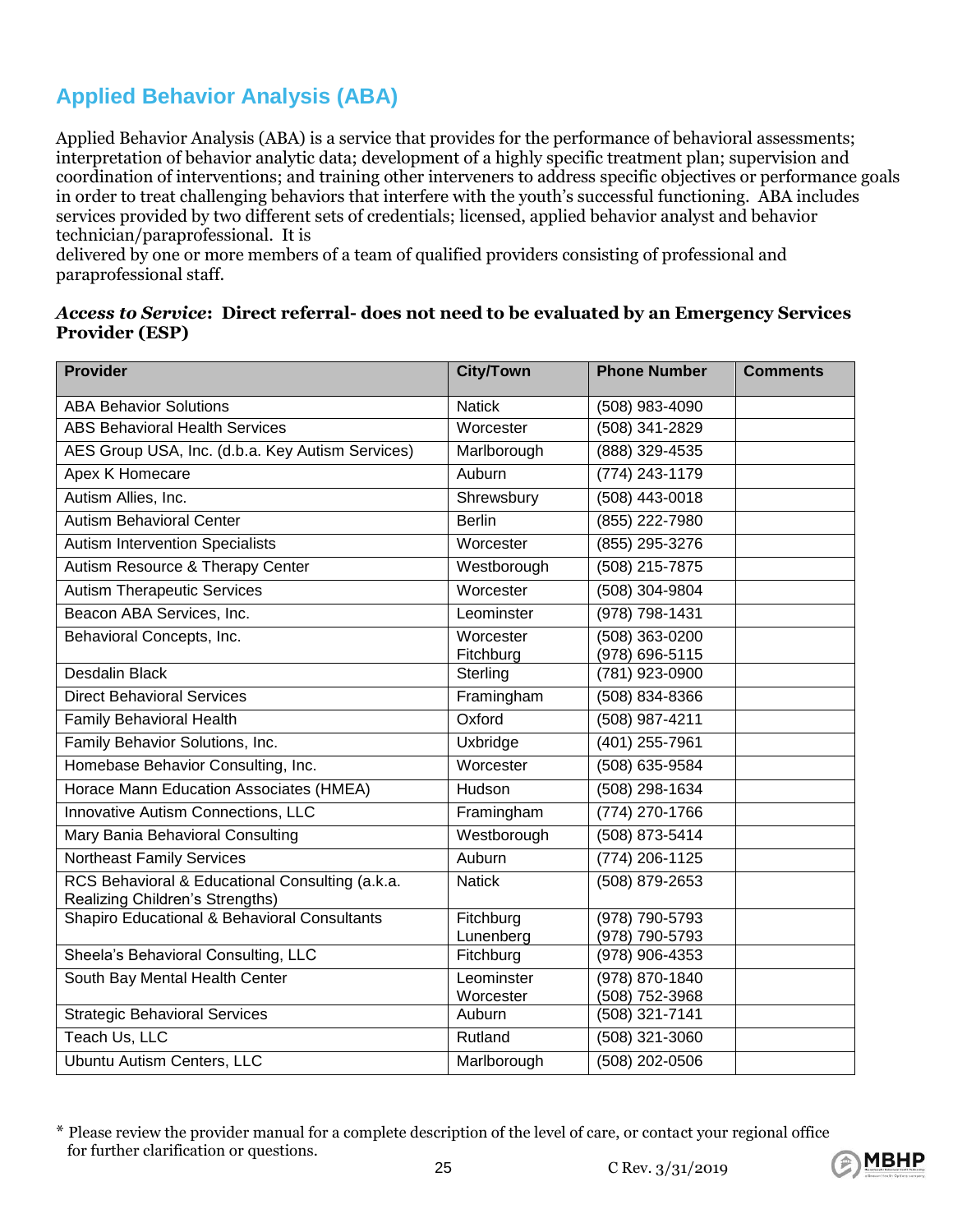## **Intensive Care Coordination (ICC)**

ICC is a wraparound service delivered by a Community Service Agency (CSA). This service provides Care Coordination for youth under the age of 21 who have been diagnosed with a serious emotional disturbance (SED). A Care Coordinator works with the youth, family/guardian, supports, providers, schools, state agencies, and others who play a key role in the youth's life. The Care Coordinator works with those identified to create a care planning team for the youth, and together this team comes up with an Individual Care Plan to address the youth's needs and support the goals identified by the youth and family/caregiver.

#### *Access to Service:* **Direct access - referrals are made through any individual or agency (i.e., self, provider, state agency, school, etc.).**

| <b>Provider</b>                                           | City/Town/<br><b>Area Office</b> | <b>Phone Number</b>                                                     | <b>Linguistic Capacity</b><br><b>Specialty</b><br><b>Populations</b>        |
|-----------------------------------------------------------|----------------------------------|-------------------------------------------------------------------------|-----------------------------------------------------------------------------|
| <b>Community Healthlink</b>                               | <b>North Central</b>             | (877) 240-2755                                                          | - Spanish                                                                   |
| The Learning Center for the Deaf,<br><b>Walden School</b> | Framingham                       | Voice:<br>(508) 875-9529<br>Videophone:<br>1-866-641-1780               | - ASL<br>.<br>• Specialty CSA for deaf<br>and hard of hearing<br>population |
| Wayside Youth & Family Services                           | Framingham                       | (508) 620-0010                                                          | - Spanish<br>- Portuguese                                                   |
| Y.O.U., Inc.                                              | South Central,<br>Milford        | New centralized Intake<br>Number:<br>$1-855-4$ youinc<br>$(496 - 8462)$ | - Spanish                                                                   |



<sup>\*</sup> Please review the provider manual for a complete description of the level of care, or contact your regional office for further clarification or questions.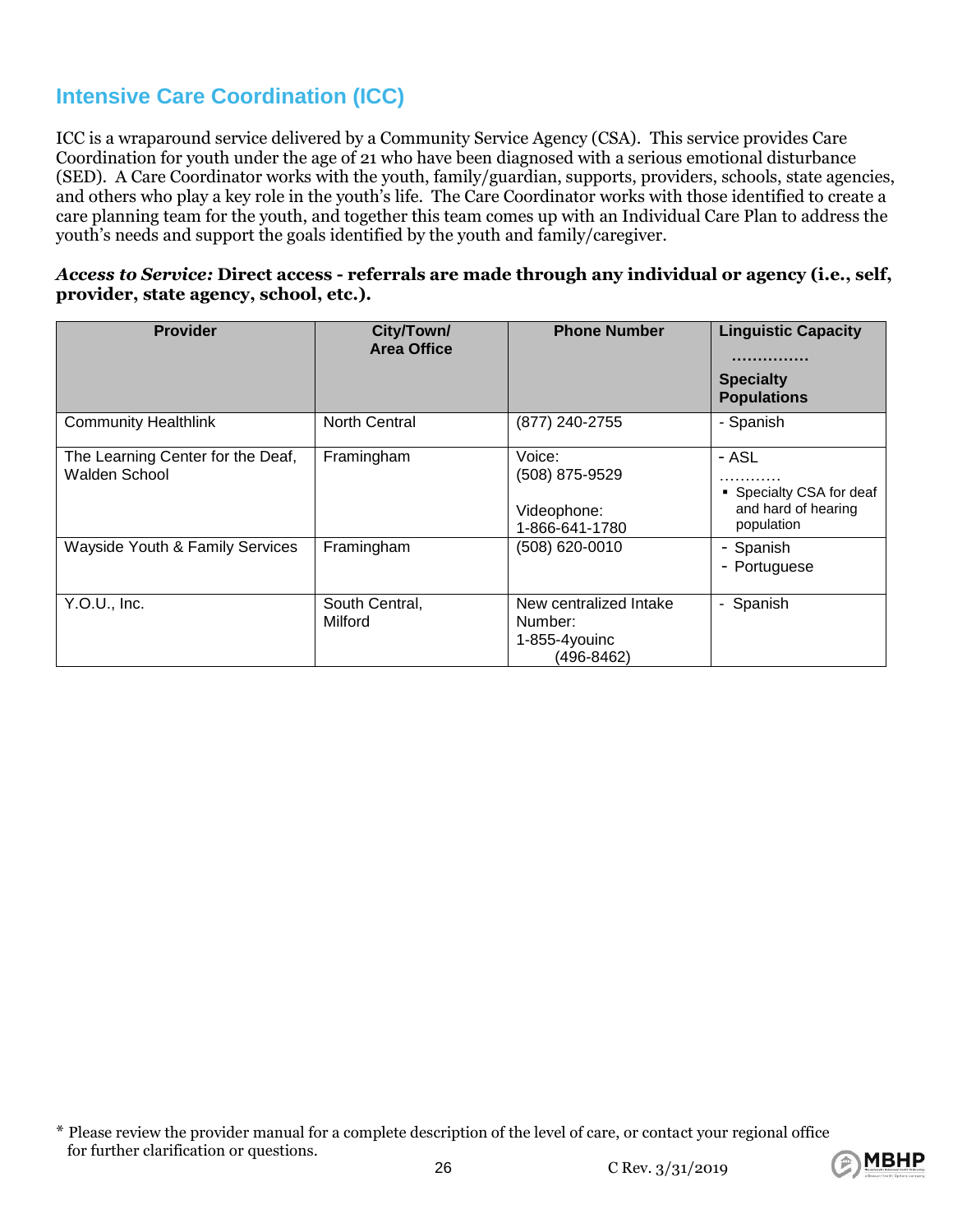# **Family Support and Training (FS&T)**

FS&T provides a structured, one-to-one, strength-based relationship between a Family Support and Training Partner and a parent/caregiver of a youth under the age of 21. The purpose of this service is for resolving or ameliorating the youth's emotional and behavioral needs by improving the capacity of the parent/caregiver to parent the youth. FS&T aims to improve the youth's functioning in the community or support the youth's return to the community via work with the caregiver. Services may include education; assistance in navigating the child-serving systems (DCF, education, mental health, juvenile justice, etc.); fostering empowerment, including linkages to peer/parent support and self-help groups; assistance in identifying formal and community resources (e.g., after-school programs, food assistance, summer camps, etc.); and support, coaching, and training for the parent/caregiver.

#### *Access to Service:* **Referrals are made solely through one of the Clinical Hub Services of Intensive Care Coordination, In-Home Therapy, or Outpatient Therapy.**

| <b>Provider</b>                                           | City/Town/<br><b>Area Office</b> | <b>Phone Number</b>                                                 | <b>Linguistic Capacity</b><br>.<br><b>Specialty</b><br><b>Populations</b> |
|-----------------------------------------------------------|----------------------------------|---------------------------------------------------------------------|---------------------------------------------------------------------------|
| <b>Community Healthlink</b>                               | North Central<br>Worcester       | (877) 240-2755<br>(877) 778-5030                                    | - Spanish<br>.<br>Under the age of 21                                     |
| The Learning Center for the Deaf,<br><b>Walden School</b> | Framingham                       | Voice:<br>(508) 875-9529<br>Videophone:<br>1-866-641-1780           | - ASL<br>• Specialty CSA for deaf<br>and hard of hearing<br>population    |
| Wayside Youth & Family Services                           | Framingham                       | (508) 620-0010                                                      | -Spanish<br>-Portuguese                                                   |
| Y.0.U., Inc.                                              | South Central,<br>Milford        | New centralized Intake<br>Number:<br>$1-855-4$ youinc<br>(496-8462) | - Spanish                                                                 |



<sup>\*</sup> Please review the provider manual for a complete description of the level of care, or contact your regional office for further clarification or questions.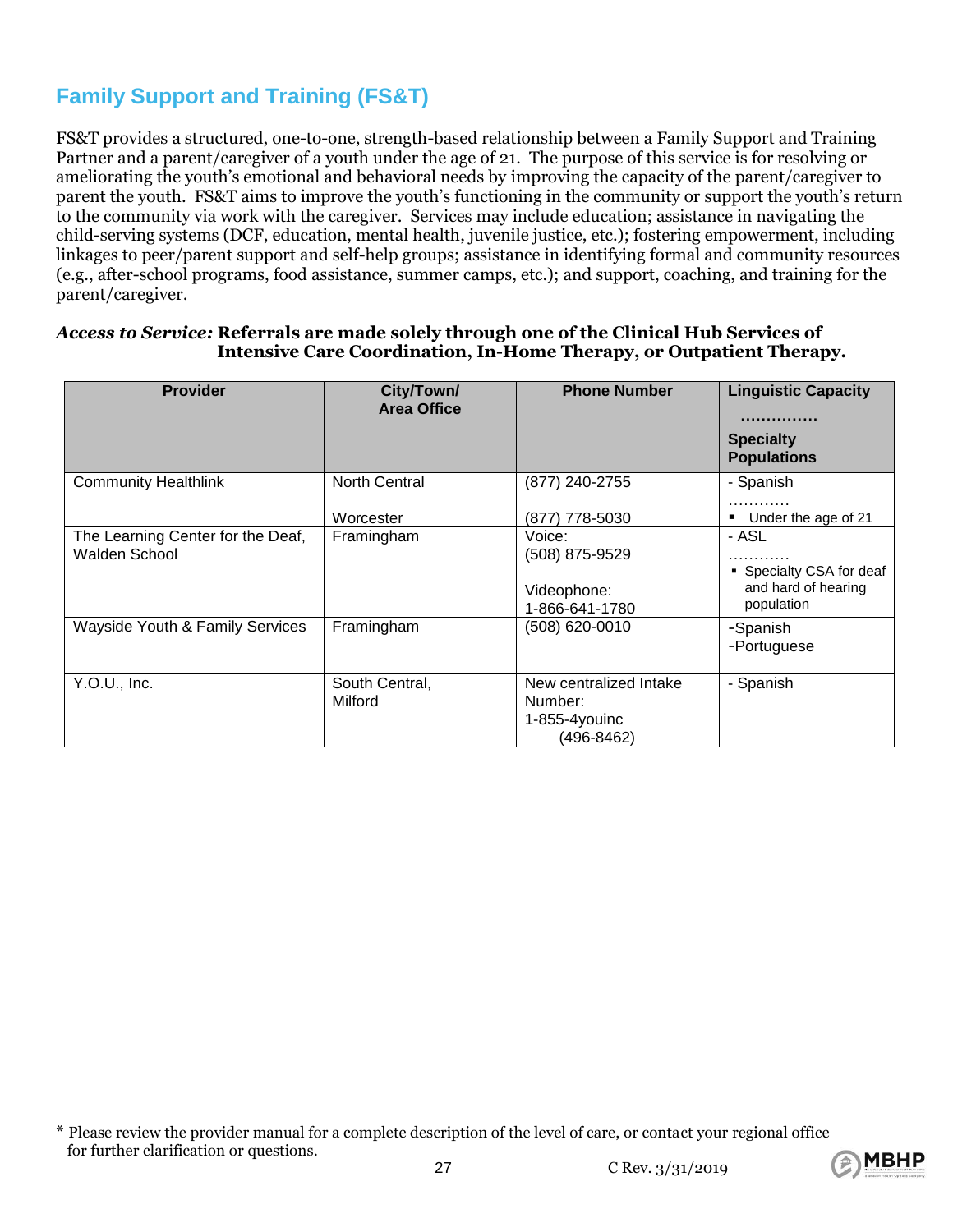## **In-Home Behavioral Services (IHBS)**

In-Home Behavioral Services addresses a youth's (under the age of 21) behaviors that interfere with successful functioning in the community, and the services are delivered by one or more members of a team consisting of professional and paraprofessional staff via a combination of *Behavior Management Therapy* and *Behavior Management Monitoring*.

**Behavior Management Therapy** includes a behavioral assessment (observing the youth's behavior, antecedents of behaviors, and identification of motivators) and the development of a highly specific behavior plan with interventions that are designed to diminish, extinguish, or improve specific behaviors related to the youth's behavioral health condition(s). Supervision and coordination of interventions, and training other interveners to address specific behavioral objectives or performance goals are provided.

*Behavior Management Monitoring* includes implementation of the behavior plan developed by the Behavior Management Therapist as well as monitoring of the youth's behavior and reinforcing implementation of the behavior plan by the caregiver(s). Also included is progress reporting back to the Behavior Management Therapist on implementation of the behavior plan and progress toward behavioral objectives or performance goals so that the behavior plan may be modified as needed.

#### *Access to Service:* **Referrals are made solely through one of the Clinical Hub Services of Intensive Care Coordination, In-Home Therapy, or Outpatient Therapy.**

| <b>Provider</b>                                     | <b>City/Town</b>                 | <b>Phone Number</b>                                                  | <b>Linguistic Capacity</b><br><br><b>Specialty Populations</b> |
|-----------------------------------------------------|----------------------------------|----------------------------------------------------------------------|----------------------------------------------------------------|
| Advocates                                           | Marlborough                      | (508) 485-3900                                                       | Under the age of 21                                            |
| Counseling & Assessment Clinic of<br>Worcester, LLC | Fitchburg, Worcester             | (508) 756-5400,<br>Ext. 101                                          |                                                                |
| <b>LUK Crisis Center</b>                            | Fitchburg, Webster,<br>Worcester | 1-800-579-0000,<br>Ext. 2500                                         | .<br>■ Autism Spectrum Disorder                                |
| <b>Northeast Family Services</b>                    | Auburn                           | (774) 206-1125                                                       |                                                                |
| <b>SMOC Behavioral Health Services</b>              | Framingham,<br>Marlborough       | (508) 879-2250                                                       | - Spanish<br>- Portuguese                                      |
| Y.0.U., Inc.                                        | <b>Baldwinville</b>              | New centralized<br>Intake Number:<br>1-855-4youinc<br>$(496 - 8462)$ | - ASL<br>.<br>• Male and female mentors                        |



<sup>\*</sup> Please review the provider manual for a complete description of the level of care, or contact your regional office for further clarification or questions.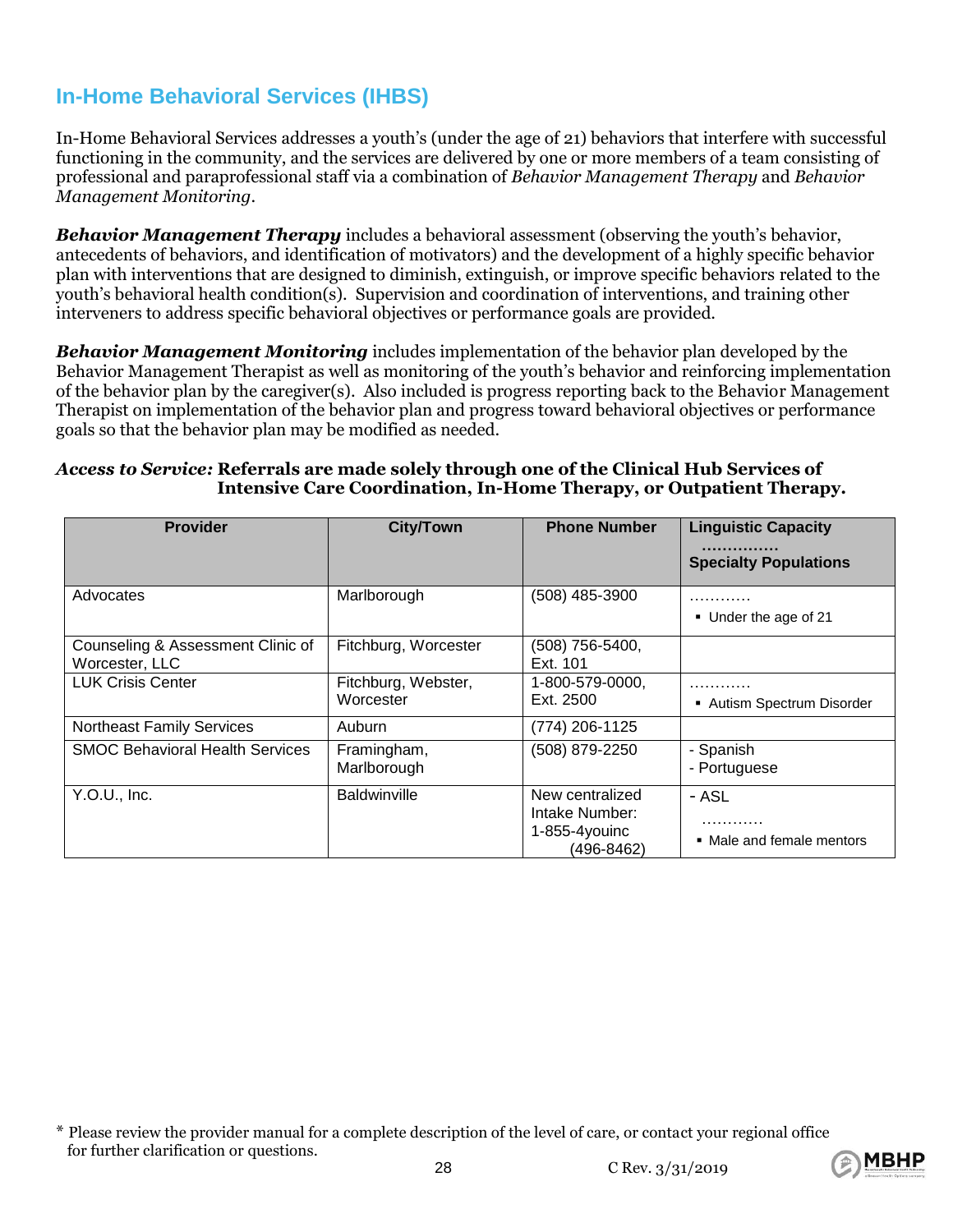# **Therapeutic Mentoring Services (TM)**

TM services are provided to youth (under the age of 21) in any setting where the youth resides, such as the home (including foster homes and therapeutic foster homes), and in other community settings such as school, child care centers, or respite settings. TM offers structured, one-to-one, strength-based support services between a therapeutic mentor and a youth for the purpose of addressing daily living, social, and communication needs. Therapeutic Mentoring services include supporting, coaching, and training the youth in age-appropriate behaviors, interpersonal communication, problem-solving and conflict resolution, and relating appropriately to other children and adolescents, as well as adults, in recreational and social activities. TM promotes a youth's success in navigating various social contexts, learning new skills, and making functional progress in the community.

#### *Access to Service:* **Referrals are made solely through one of the Clinical Hub Services of Intensive Care Coordination, In-Home Therapy, or Outpatient Therapy.**

| <b>Provider</b>                                              | <b>City/Town</b>                 | <b>Phone Number</b>                         | <b>Linguistic Capacity</b>                               |
|--------------------------------------------------------------|----------------------------------|---------------------------------------------|----------------------------------------------------------|
|                                                              |                                  |                                             | .                                                        |
|                                                              |                                  |                                             | <b>Specialty Populations</b>                             |
| <b>Arbour Counseling Services</b>                            | Worcester                        | (617) 782-0505                              |                                                          |
| Centro                                                       | Worcester                        | (508) 798-1900                              | - Spanish                                                |
| <b>Clinical &amp; Support Options</b>                        | Gardner                          | (978) 632-9400                              | Under the age of 21                                      |
| <b>Community Healthlink</b>                                  | Worcester<br>Leominster          | $(774)$ 312-2722<br>(978) 401-3913          | - Spanish<br>- Swahili<br>.<br>• Male and family mentors |
| <b>Counseling and Assessment Clinic</b><br>of Worcester, LLC | Fitchburg, Worcester             | (508) 756-5400                              | - Spanish<br>- Chinese/Cantonese<br>- Yubora             |
| FCP - Family Continuity Programs                             | Whitinsville<br>Worcester        | (508) 234-4181<br>(508) 755-0556            | - Spanish<br>DYS-involved youth                          |
| The Learning Center for the Deaf<br>(TLC)                    | Framingham                       | (508) 626-8581<br>Intake:<br>(508) 875-9529 | .<br>Under the age of 21                                 |
| <b>LUK Crisis Center</b>                                     | Fitchburg, Webster,<br>Worcester | 1-800-579-0000                              | - Spanish<br>Autism Spectrum Disorder                    |
| <b>MSPCC</b>                                                 | Worcester                        | (508) 753-2967                              | - Spanish                                                |
| <b>Multicultural Wellness Center</b>                         | Worcester<br>Fitchburg           | (508) 752-4665<br>(978) 343-3336            | - Spanish<br>- French<br>Garr<br>Twi<br>- Cantonese      |
| New Beginnings Wellness Center                               | Worcester                        | (508) 754-1141                              | Under the age of 21                                      |
| <b>Northeast Family Services</b>                             | Auburn                           | (774) 206-1125                              |                                                          |
| <b>Riverside Community Care</b>                              | Upton                            | (508) 529-7000                              |                                                          |

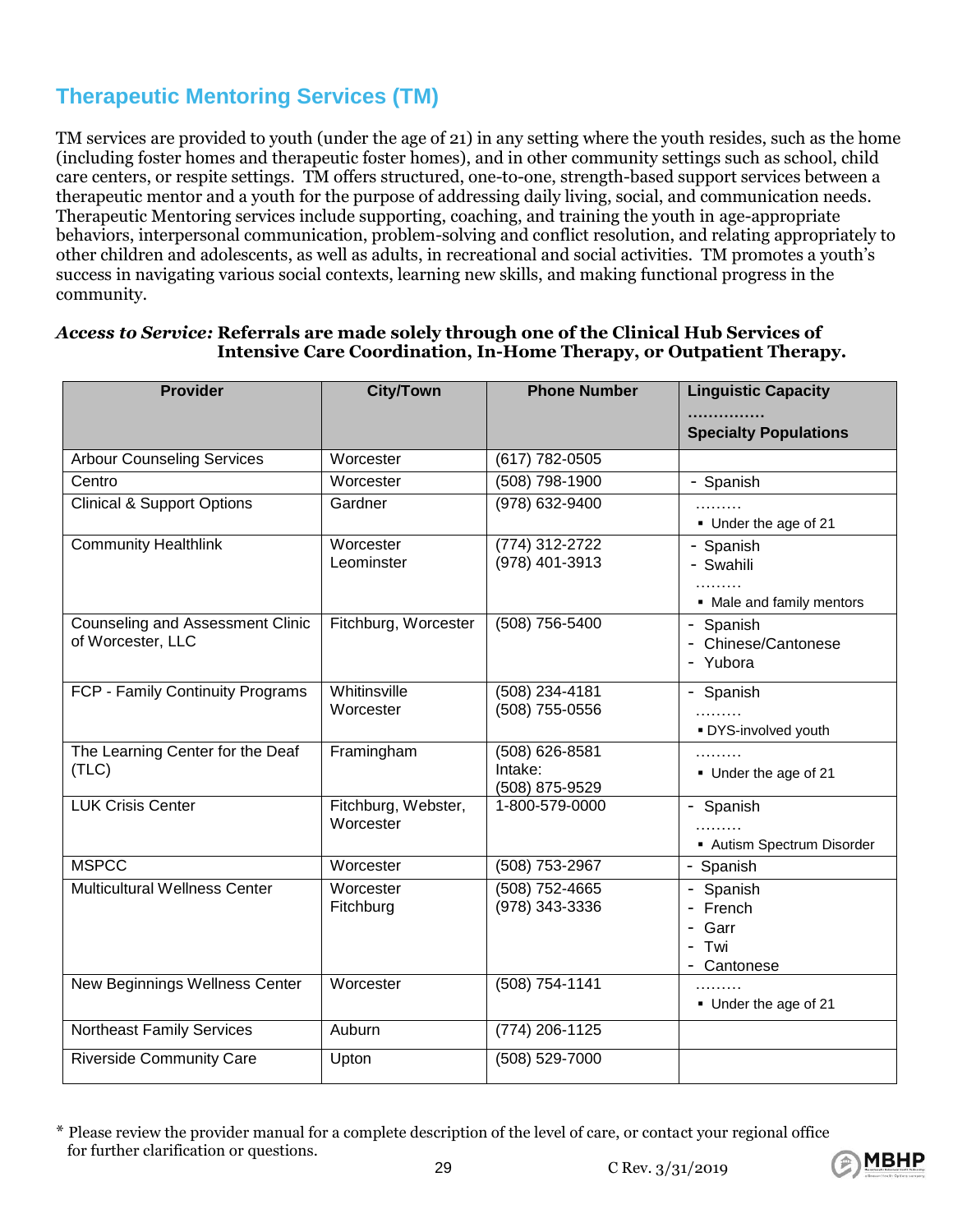| <b>Provider</b>                                  | <b>City/Town</b>        | <b>Phone Number</b>                                                                                      | <b>Linguistic Capacity</b><br>.<br><b>Specialty Populations</b>                                           |
|--------------------------------------------------|-------------------------|----------------------------------------------------------------------------------------------------------|-----------------------------------------------------------------------------------------------------------|
| South Bay Community Services                     | Worcester<br>Leominster | (508) 791-4976<br>(508) 427-5362                                                                         | Under the age of 21                                                                                       |
| Wayside Youth & Family Support<br><b>Network</b> | Milford,<br>Framingham  | (508) 620-0010, Ext. 324                                                                                 | - Spanish<br>Portuguese<br>- French<br>- Creole<br>- ASL                                                  |
| Y.0.U., Inc.                                     | Gardner,<br>Southbridge | New centralized Intake<br>Numbers: (508) 849-<br>5600,<br>Ext. 420<br>$1-855-4$ youinc<br>$(496 - 8462)$ | - Spanish<br>- French<br><b>Haitian Creole</b><br>- ASL<br>.<br>Male and female mentors<br>$\blacksquare$ |
| Y.O.U., Inc.<br>Cottage Hill Academy             | <b>Baldwinville</b>     | Centralized intake<br>number:<br>$1-855-4$ youinc<br>(496-8462)                                          |                                                                                                           |





<sup>\*</sup> Please review the provider manual for a complete description of the level of care, or contact your regional office for further clarification or questions.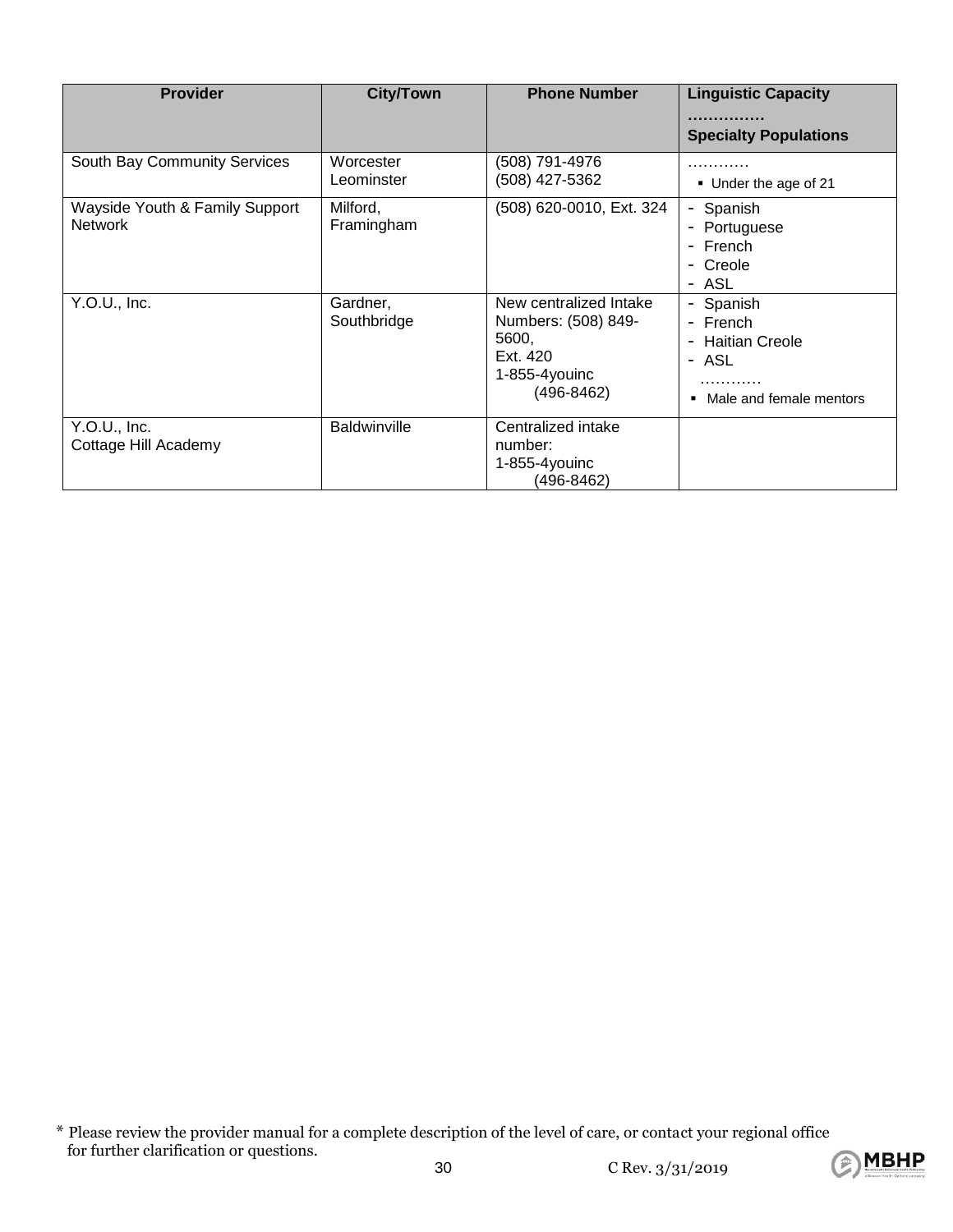# **In-Home Therapy Services (IHT)**

In-Home Therapy Services are delivered by one or more members of a team consisting of professional and paraprofessional staff, offering a combination of medically necessary In-Home Therapy and Therapeutic Training and Support.

In-Home Therapy is a structured, consistent, strength-based, therapeutic relationship between a licensed clinician and the youth and family for the purpose of treating the youth's behavioral health needs, including improving the family's ability to provide effective support for the youth to promote his/her healthy functioning within the family. Interventions are designed to enhance and improve the family's capacity to improve the youth's functioning in the home and community and may prevent the need for the youth's admission to an inpatient hospital, psychiatric residential treatment facility or other treatment setting.

| <b>Provider</b>                                              | <b>City/Town</b>                 | <b>Phone Number</b>                                                  | <b>Linguistic Capacity</b>                                                                                                          |
|--------------------------------------------------------------|----------------------------------|----------------------------------------------------------------------|-------------------------------------------------------------------------------------------------------------------------------------|
|                                                              |                                  |                                                                      | <b>Specialty Populations</b>                                                                                                        |
| Advocates                                                    | Marlborough                      | $(508)$ 485-9300                                                     |                                                                                                                                     |
| <b>Arbour Counseling Services</b>                            | Worcester                        | (617) 782-0505                                                       |                                                                                                                                     |
| Centro                                                       | Worcester                        | (508) 798-1900                                                       | - Spanish                                                                                                                           |
| Children's Friend                                            | Worcester                        | (508) 459-6443                                                       | .<br>Under the age of 21                                                                                                            |
| <b>Clinical &amp; Support Options</b>                        | Gardner                          | (978) 632-9400                                                       | Under the age of 21                                                                                                                 |
| <b>Community Healthlink</b>                                  | Worcester, Leominster            | Worcester<br>(774) 312-2722<br><b>North County</b><br>(978) 401-3913 |                                                                                                                                     |
| <b>Counseling and Assessment Clinic</b><br>of Worcester, LLC | Worcester<br>Fitchburg           | $(508)$ 756-5400<br>(978) 345-9400                                   | - Spanish<br>- French<br>- Haitian Creole<br>- Portuguese                                                                           |
| FCP - Family Continuity Programs                             | Worcester, Whitinsville          | (508) 234-4181                                                       | - Spanish<br>- Tui                                                                                                                  |
| Gandara Mental Health Center                                 | Fitchburg                        | (413) 846-0445                                                       | .<br>Under the age of 21                                                                                                            |
| <b>LUK Crisis Center</b>                                     | Fitchburg, Webster,<br>Worcester | 1-800-579-0000                                                       | - Spanish<br>Evidence-based substance<br>use disorder treatment<br>• Evidence-based trauma<br>treatment<br>Autism Spectrum Disorder |
| <b>MSPCC</b>                                                 | Worcester                        | (508) 753-2967                                                       |                                                                                                                                     |

#### *Access to Service:* **Direct access - referrals are made through any individual or agency (i.e., self, provider, state agency, school, etc.).**

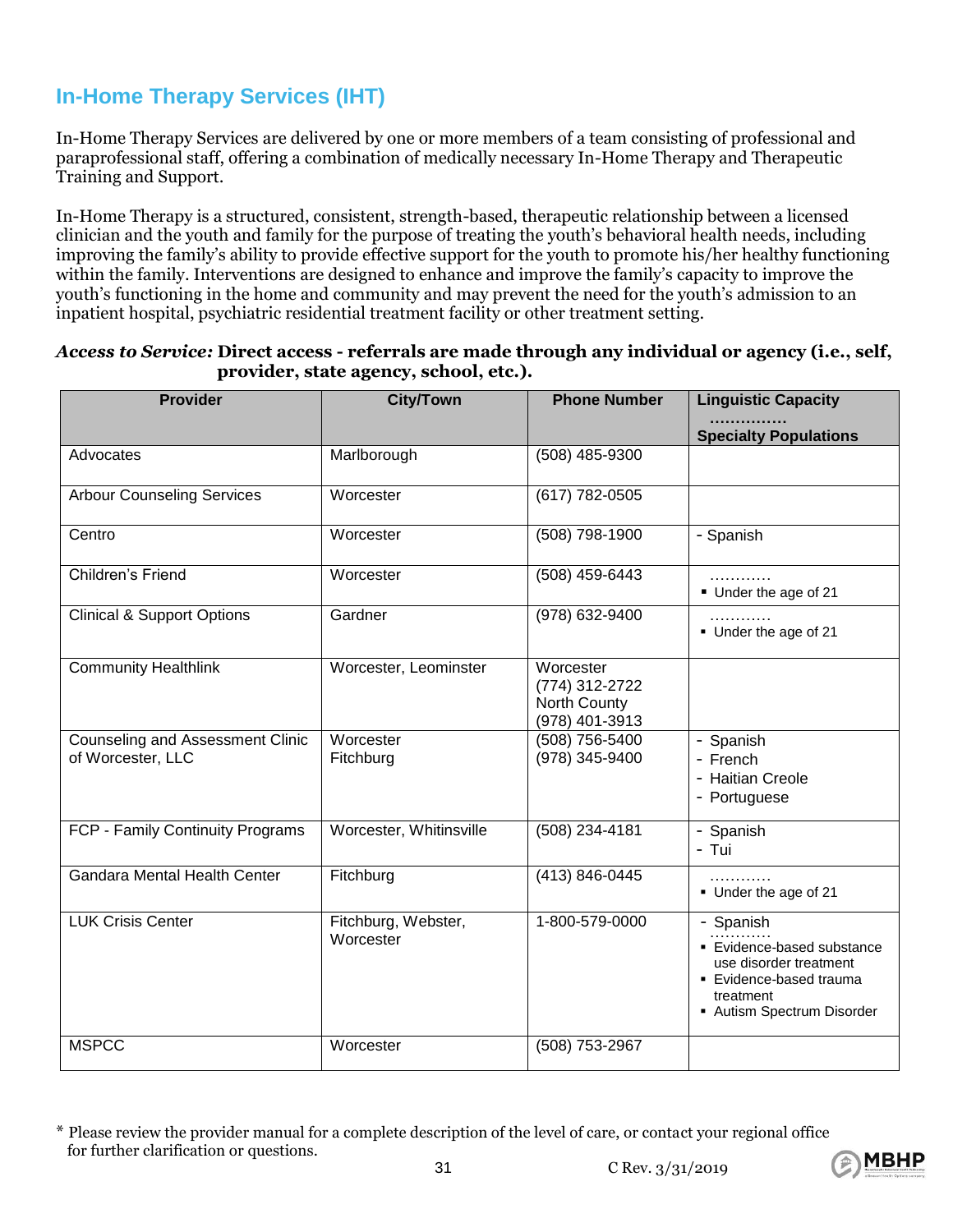| <b>Provider</b>                                  | <b>City/Town</b>        | <b>Phone Number</b>                                                         | <b>Linguistic Capacity</b>                                                                                                                                                          |
|--------------------------------------------------|-------------------------|-----------------------------------------------------------------------------|-------------------------------------------------------------------------------------------------------------------------------------------------------------------------------------|
|                                                  |                         |                                                                             | <b>Specialty Populations</b>                                                                                                                                                        |
| <b>Multicultural Wellness Center</b>             | Worcester<br>Fitchburg  | $(508) 752 - 4665$<br>(978) 343-3336                                        | - Spanish<br>- Vietnamese<br>- French Creole<br>- Japanese<br>- Arabic<br>- Bengali<br>- Swahili<br>- Patois<br>- Hindi<br>- Punjabi<br>- Urdu<br>- Ibo-Nigerian<br>- Twi<br>- Garr |
| <b>New Beginnings Wellness</b><br>Center         | Worcester               | (508) 754-1141                                                              | .<br>Under the age of 21                                                                                                                                                            |
| Northeast Family Services                        | Auburn                  | (774) 206-1125                                                              |                                                                                                                                                                                     |
| <b>Riverside Community Care</b>                  | Upton                   | $(508) 529 - 7000$                                                          |                                                                                                                                                                                     |
| <b>SMOC Behavioral Health</b><br>Services        | Framingham, Marlborough | (508) 879-2250                                                              | - Spanish<br>- Portuguese<br>- Russian                                                                                                                                              |
| South Bay Community<br>Services                  | Worcester, Leominster   | 1-800-244-4691                                                              |                                                                                                                                                                                     |
| Wayside Youth & Family<br><b>Support Network</b> | Milford, Framingham     | $(508) 620 - 0010,$<br>Ext. 324                                             | - Spanish<br>- Portuguese<br>- French<br>- Creole                                                                                                                                   |
| Y.O.U., Inc.                                     | Gardner<br>Southbridge  | <b>New Centralized</b><br>Intake Number:<br>1-855-4youinc<br>$(496 - 8462)$ | - Spanish<br>- ASL<br>• Male and female mentors                                                                                                                                     |
| Y.O.U., Inc.<br>Cottage Hill Academy             | <b>Baldwinville</b>     | Centralized intake<br>number:<br>1-855-4youinc<br>$(496 - 8462)$            |                                                                                                                                                                                     |





<sup>\*</sup> Please review the provider manual for a complete description of the level of care, or contact your regional office for further clarification or questions.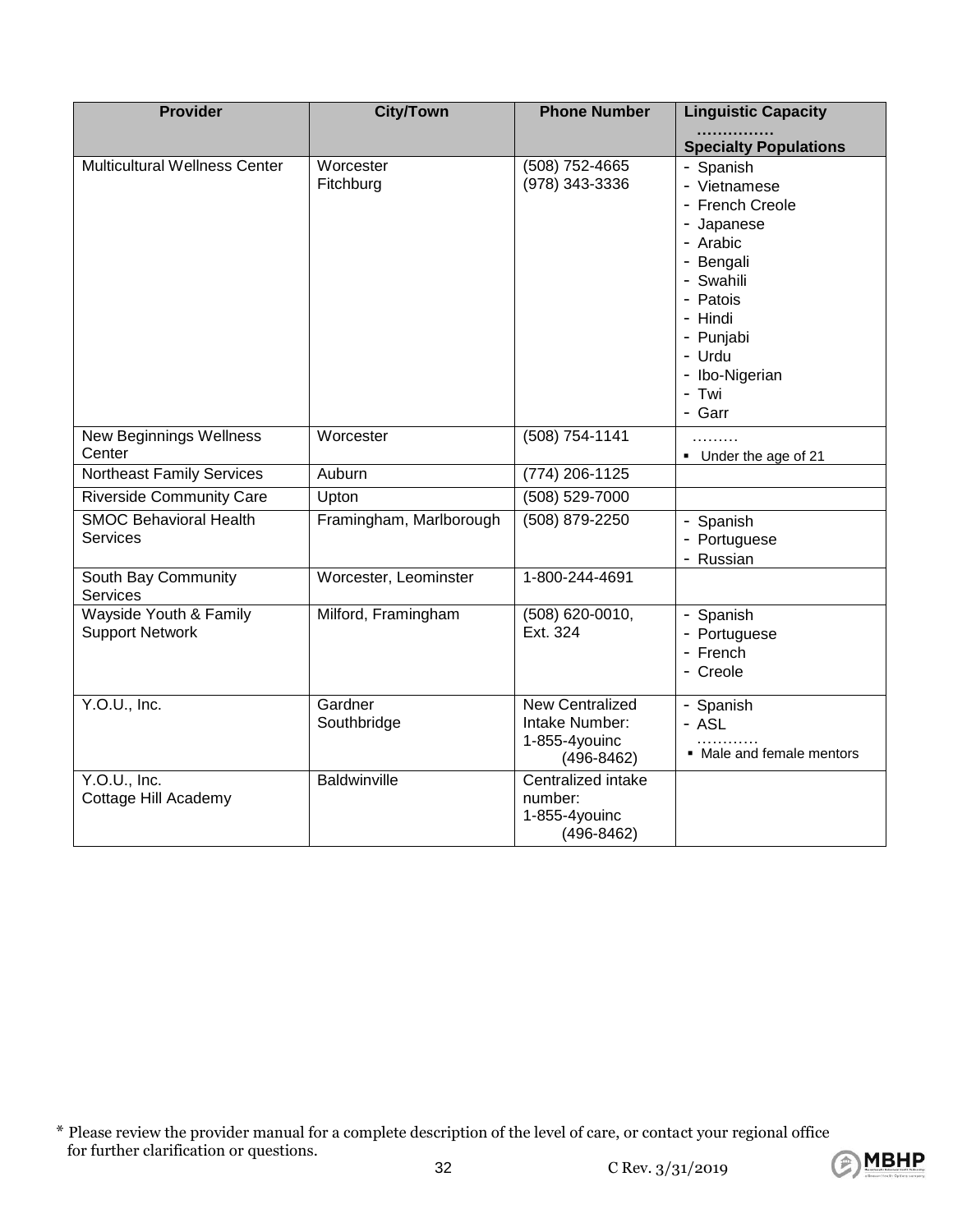# **Community-Based Acute Treatment (CBAT) for Children and Adolescents**

Community-Based Acute Treatment (CBAT) is provided to children/adolescents who require a 24-hour-a-day, seven-day-a-week, staff-secure (unlocked) group setting. For children and adolescents with serious behavioral health disorders, CBAT provides therapeutic intervention and specialized programming in a controlled environment with a high degree of supervision and structure. Intensive therapeutic services include, but are not limited to, daily medication monitoring; psychiatric assessment; nursing availability; Specialing (as needed); individual, group, and family therapy; case management; family assessment, and consultation; discharge planning; and psychological testing as needed. Active family/caregiver involvement through family therapy, a key element of treatment, is expected.

CBAT may be used as an alternative to, or transition from, inpatient services.

#### *Access to Service:* **ESP (Emergency Services Program) evaluation required**

#### **Child/Adolescent:**

| Provider                                              | <b>City/Town</b>    | <b>Phone Number</b>                        | <b>Contact Person</b> | <b>Comments</b>                  |
|-------------------------------------------------------|---------------------|--------------------------------------------|-----------------------|----------------------------------|
| <b>Brandon Residential</b><br><b>Treatment Center</b> | Natick              | (508) 655-6400                             | Ed Wolf               | Ages 7-17,<br>males only         |
| Wayside Youth and<br><b>Family Support Network</b>    | Framingham          | (508) 561-4463<br>(508) 879-9800, Ext. 238 | Intake Staff          | Ages 12-18,<br>males and females |
| Y.O.U., Inc. - Cottage<br>Hill Academy                | <b>Baldwinville</b> | (508) 849-5640, Ext. 2                     | Intake Staff          | Ages 6-18<br>males and females   |
| Y.O.U., Inc. - Wetzel<br>Center                       | Worcester           | (508) 849-5640, Ext. 2                     | Intake Staff          | Ages 6-18<br>males and females   |



<sup>\*</sup> Please review the provider manual for a complete description of the level of care, or contact your regional office for further clarification or questions.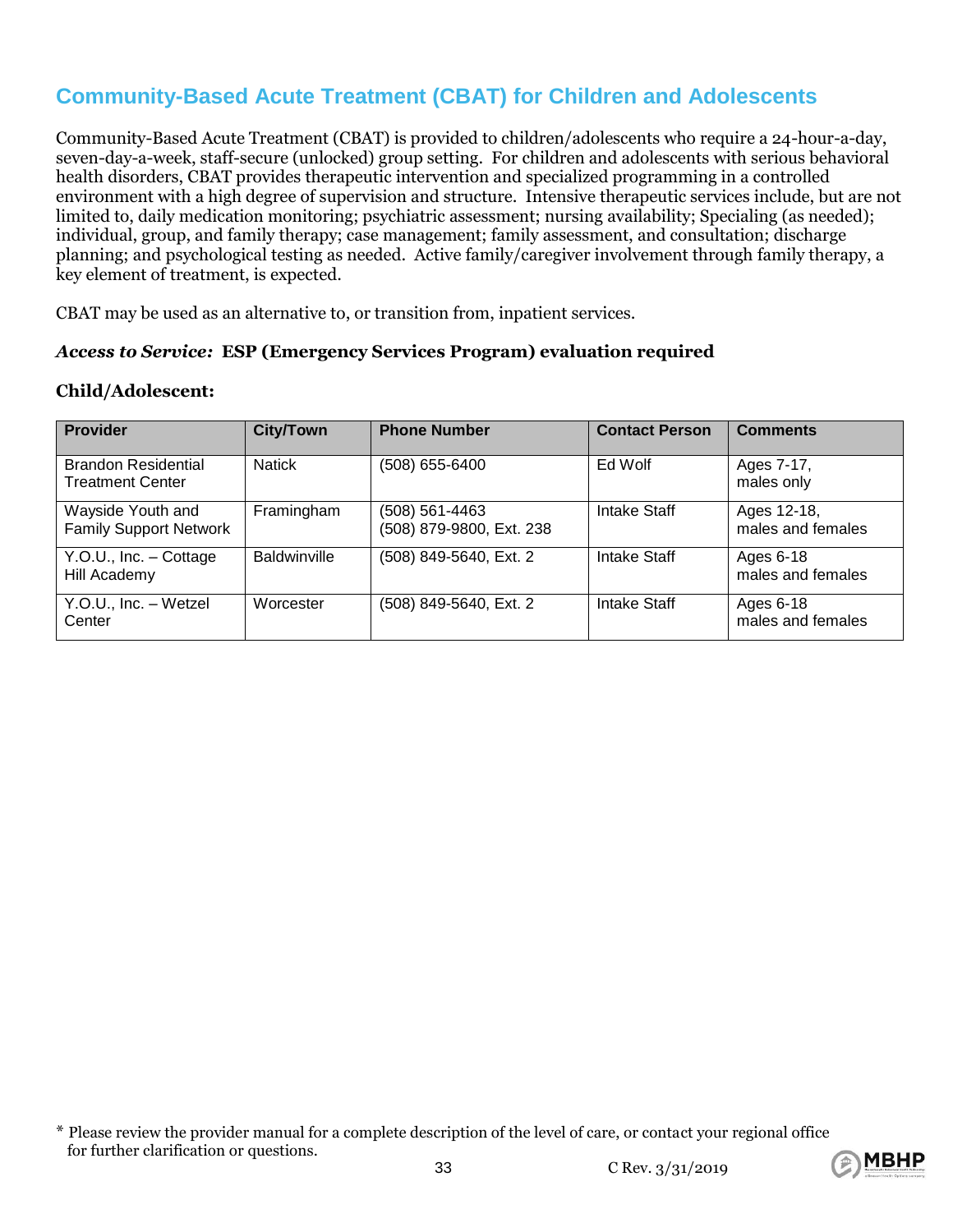### **Intensive Community-Based Acute Treatment (ICBAT) for Children and Adolescents**

The Intensive Community-based Treatment (ICBAT) provides the same services as Community-Based Acute Treatment (CBAT) but of higher intensity, including more frequent psychiatric evaluation and medication management and a higher staff-to-patient ration. ICBAT is an alternative to inpatient hospitalization and is not used as a step-down placement following discharge from a locked, 24-hour setting.

#### *Access to service:* **ESP (Emergency Services Program) evaluation required**

#### **Child/Adolescent:**

| <b>Providers</b>                                   | <b>City/Town</b> | <b>Phone Number</b>    | <b>Contact</b><br><b>Person</b> | <b>Comments</b>                                                                               |
|----------------------------------------------------|------------------|------------------------|---------------------------------|-----------------------------------------------------------------------------------------------|
| Wayside Youth and<br><b>Family Support Network</b> | Framingham       | (508) 561-4463         | Intake Staff                    | Ages 12-18                                                                                    |
| Y.O.U., Inc. - Cottage Hill                        | Baldwinville     | (508) 849-5640         | <b>Intake Staff</b>             | Children (Ages 6-18)                                                                          |
| Y.O.U., Inc. - Wetzel<br>Center                    | Worcester        | (508) 849-5640, Ext. 2 | Intake Staff                    | Children (Ages 6-12)<br>Adolescents (Ages 12 up to<br>the Member's 18 <sup>th</sup> birthday) |





<sup>\*</sup> Please review the provider manual for a complete description of the level of care, or contact your regional office for further clarification or questions. 34 C Rev. 3/31/2019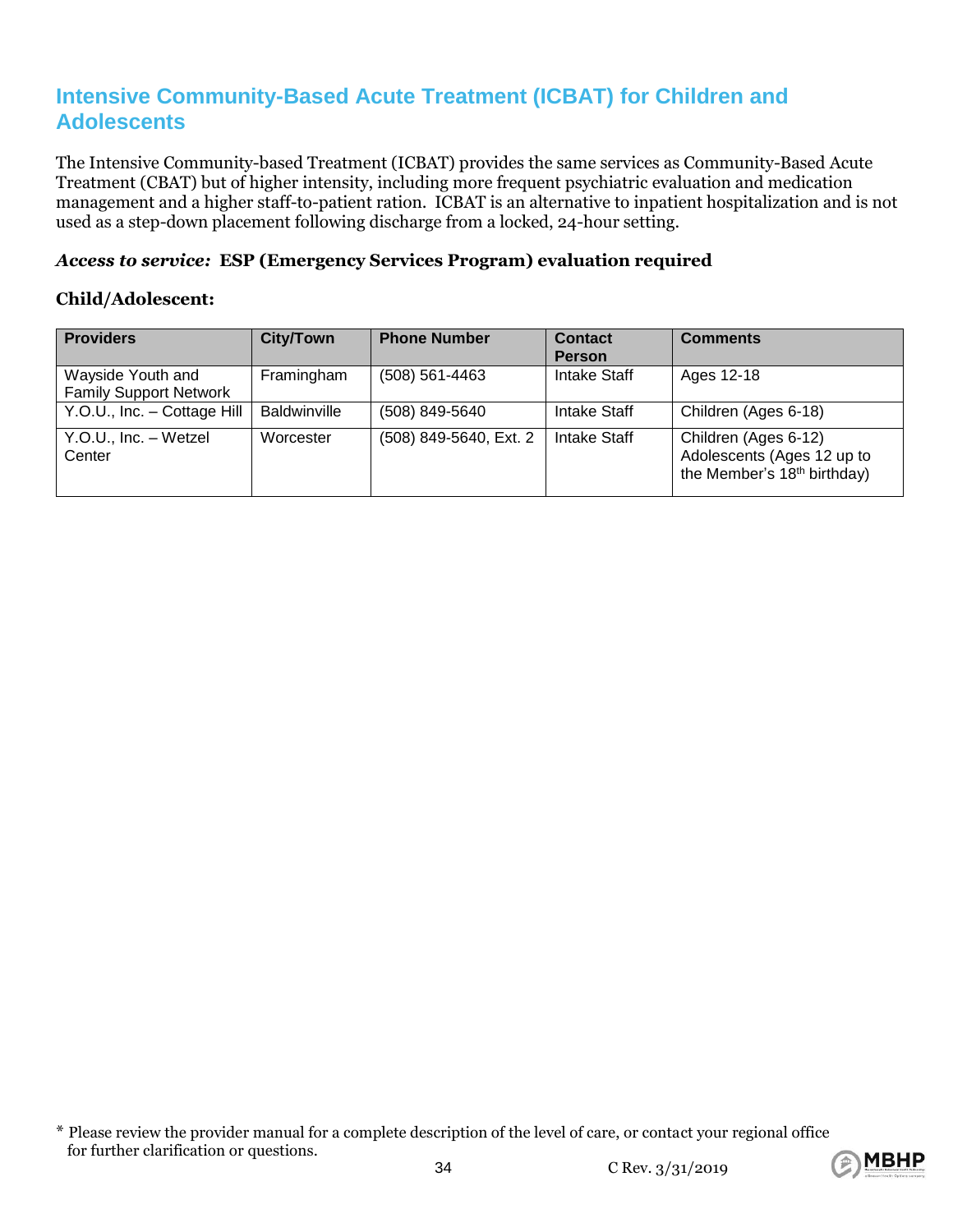# **Dialectical Behavior Therapy (DBT)**

Dialectical Behavior Therapy (DBT) is a structured outpatient treatment as defined by Marsha Linehan, PhD (Linehan, et. al., *Cognitive-Behavioral Treatment of Borderline Personality Disorder,* New York: Guilford Press, 1993) which combines strategies from behavioral, cognitive, and other supportive psychotherapies. DBT services encompass individual therapy, DBT skills group, therapeutic consultation to the Member on the telephone, and the therapists' internal consultation meeting(s). Through an integrated treatment team approach to services, DBT seeks to enhance the quality of the Member's life through group skills training and individual therapy with a dialectical approach of support and confrontation.

DBT is available for adults who meet the DSM-V diagnosis for borderline personality disorder and who exhibit chronic para-suicidal behaviors.

DBT is also available for adolescents who meet three of the nine DSM-V criteria for borderline personality disorder and who exhibit suicidal or self-injurious behaviors.

#### *Access to Service:* **Direct referral - does not need to be evaluated by an ESP (Emergency Services Program)**

#### **Adolescent:**

| <b>Providers</b>  | <b>City/Town</b> | <b>Phone Number</b>              | <b>Contact Person</b> |
|-------------------|------------------|----------------------------------|-----------------------|
| Children's Friend | Worcester        | (508) 753-5425<br>Ages $13 - 24$ | Jen Denaro            |



<sup>\*</sup> Please review the provider manual for a complete description of the level of care, or contact your regional office for further clarification or questions.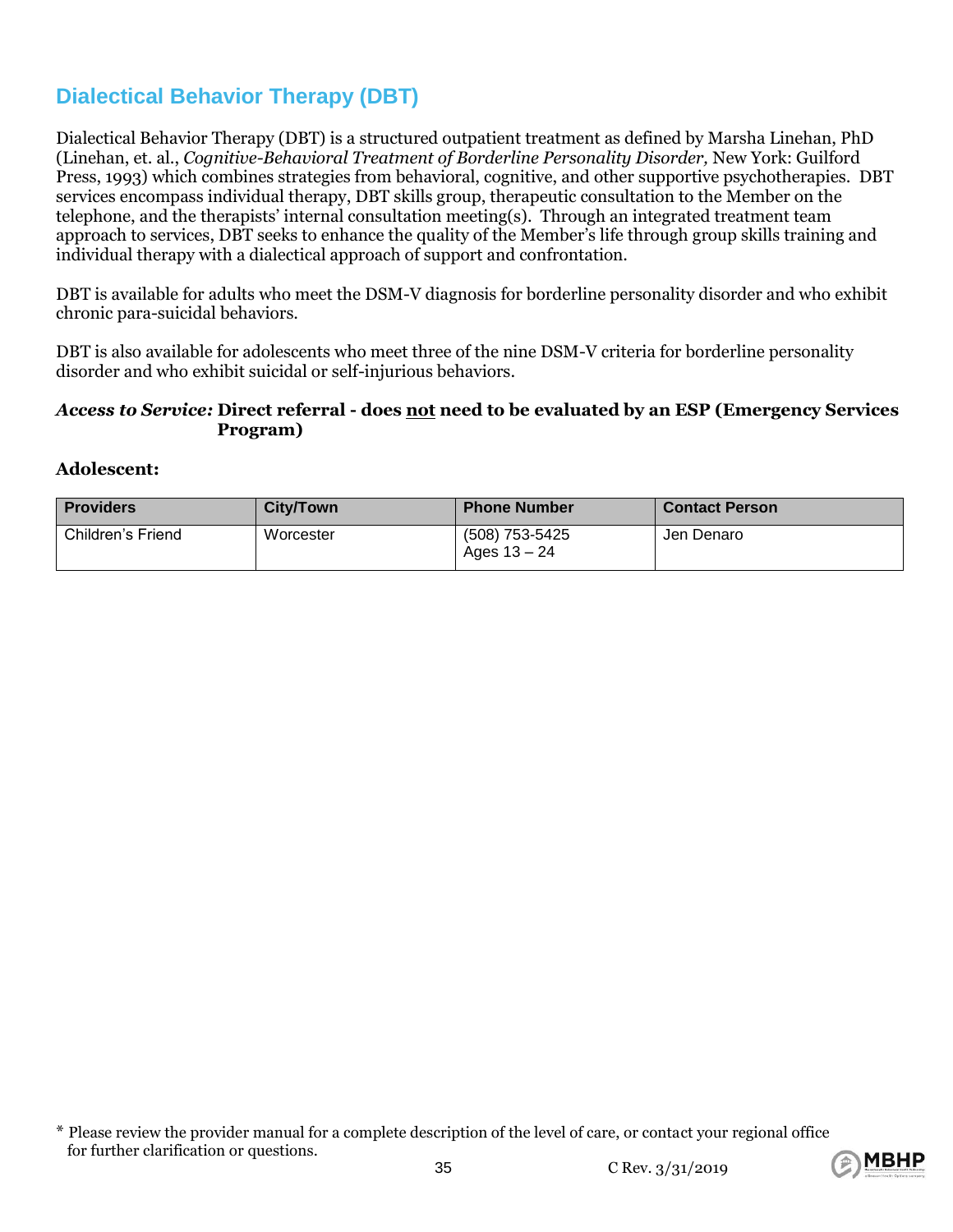# **Psychiatric Intensive Outpatient Program (PIOP)**

The Psychiatric Intensive Outpatient Program (PIOP) provides mental health or substance use disorder services which are time limited, multidisciplinary, multimodal structured treatment in an outpatient setting. Such programs are less intensive than a partial hospital program or day treatment (e.g., may not always include medical oversight and medication evaluation and management) but significantly more intensive than outpatient psychotherapy and medication management.

This level of care may be used to intervene in a complex or refractory clinical situation that would otherwise result in a higher level of care. Clinical interventions available should include modalities typically delivered in office-based settings, such as individual, couple, and family psychotherapy, group therapies, medication management and psycho-educational services. Frequency should occur based on individual needs.

#### *Access to Service:* **Direct referral - does not need to be evaluated by an ESP (Emergency Services Program)**

| Provider                                       | <b>City/Town</b>   | <b>Phone Number</b> | <b>Comments</b>                                           |
|------------------------------------------------|--------------------|---------------------|-----------------------------------------------------------|
| <b>Advocates Community</b><br>Counseling, Inc. | Framingham         | (508) 935-0769      | IOP for Deaf/Hard of Hearing<br>Members                   |
| Walden Behavioral Care                         | Worcester, Milford | (508) 796-5797      | <b>IOP Eating Disorders for</b><br>Adolescents Ages 12-18 |
| Washburn House                                 | Worcester          | (508) 834-8599      | IOP Ages 18+                                              |



<sup>\*</sup> Please review the provider manual for a complete description of the level of care, or contact your regional office for further clarification or questions.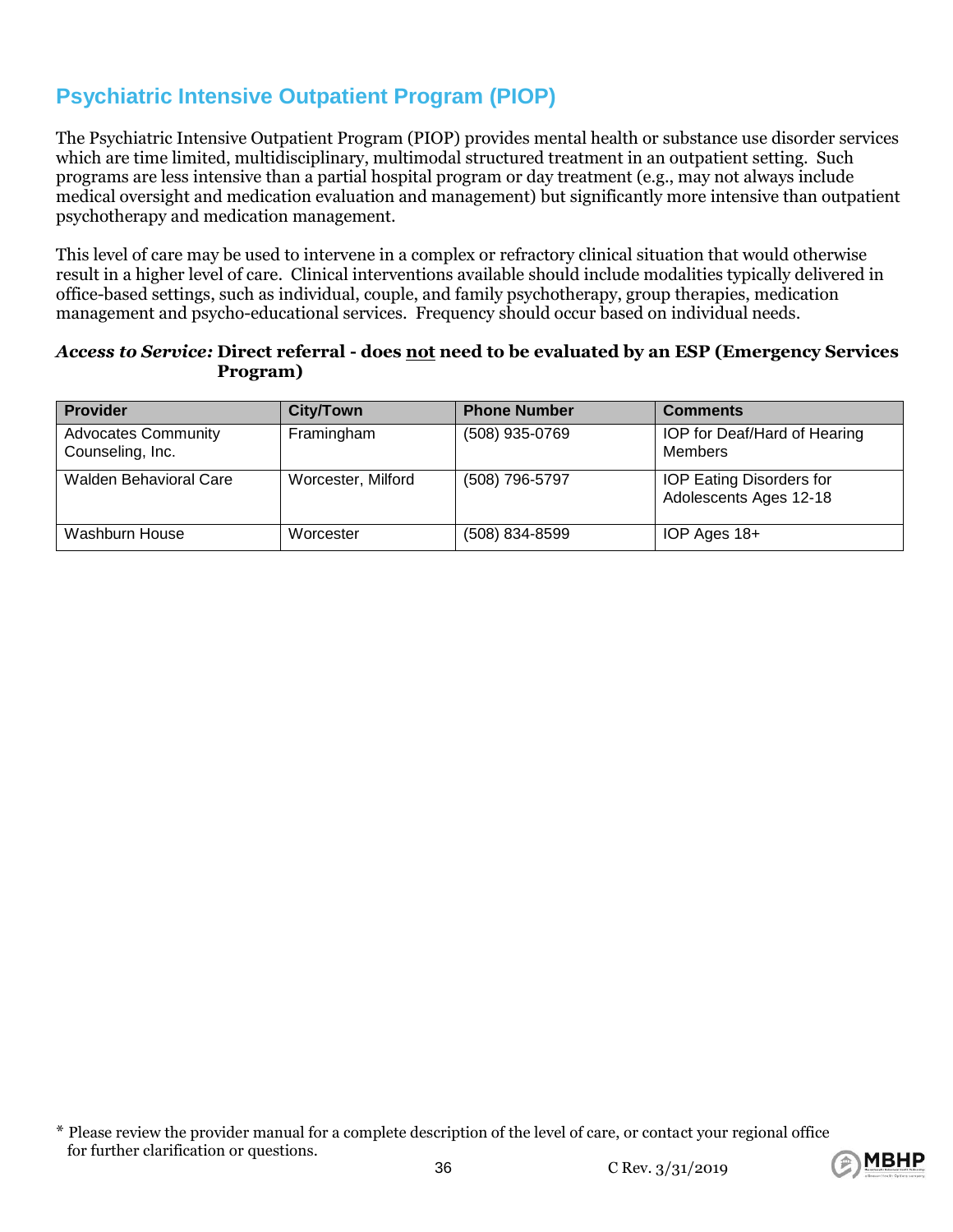# **Psychiatric Day Treatment Program (PDTP) for Adults and Adolescents**

Psychiatric Day Treatment provides a coordinated set of individualized, integrated, and therapeutic support services to those with psychiatric disorders, who need more active or inclusive treatment than is typically available through traditional outpatient mental health services.

While less intensive than partial hospitalization, day treatment is an intensive, clinical program that includes diagnostic, medical, psychiatric, substance-use, psychosocial, and adjunctive treatment modalities in a structured setting. Day Treatment programs provide rehabilitative, pre-vocational, educational, and life-skill services to promote recovery and attain adequate community functioning, with focus on peer socialization and group support.

#### *Access to Service:* **Direct referral - does not need to be evaluated by an ESP (Emergency Services Program)**

#### **Adult:**

| <b>Provider</b>                         | <b>City/Town</b> | <b>Phone Number</b> | <b>Contact Person</b> |
|-----------------------------------------|------------------|---------------------|-----------------------|
| CHL-Lipton BUDD Program<br>$(Ages 18+)$ | Fitchburg        | (978) 401-3981      | Michael Mudd          |
| Programs for People                     | Framingham       | (508) 879-3230      | Laura Hughes          |

#### **Adolescent:**

| <b>Providers</b>                                 | <b>City/Town</b> | <b>Phone Number</b> | <b>Contact Person</b> |
|--------------------------------------------------|------------------|---------------------|-----------------------|
| Wayside Youth and Family<br>Support (Ages 12-18) | Framingham       | (774) 279-7008      | <b>Penny Russell</b>  |



<sup>\*</sup> Please review the provider manual for a complete description of the level of care, or contact your regional office for further clarification or questions.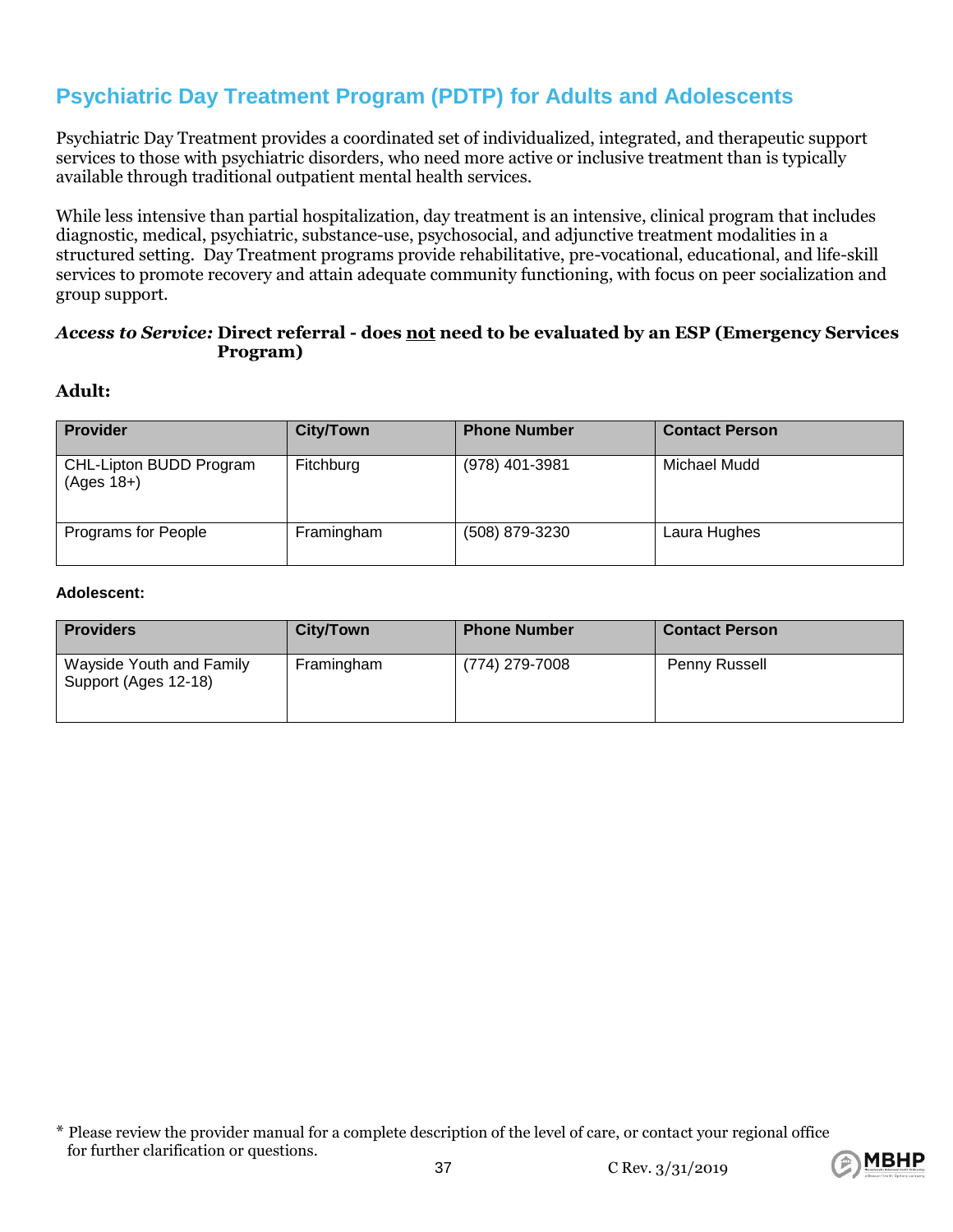# **Partial Hospitalization Program (PHP)**

Partial Hospitalization is a non-residential treatment program that may or may not be hospital-based. The program provides clinical, diagnostic, and treatment services on a level of intensity equal to an inpatient program, but on less than a 24-hour basis. These services include therapeutic milieu, nursing, psychiatric evaluation and medication management, group and individual/family therapy, psychological testing, vocational counseling, rehabilitation recovery counseling, substance use disorder evaluation, and counseling and behavioral plans.

Psychiatric partial hospital treatment may be appropriate when a Member does not require the more restrictive and intensive environment of a 24-hour inpatient setting, but does need up to eight hours of clinical services. Partial hospitalization is used as a time-limited response to stabilize acute symptoms. As such, it can be used both as a transitional level of care (i.e., step-down from inpatient) as well as a stand-alone level of care to stabilize a deteriorating condition and avert hospitalization. Frequency should occur based on individual needs.

#### *Access to Service:* **Direct referral or through an ESP (Emergency Services Program) evaluation**

#### **Adolescent:**

| <b>Provider</b>                            | <b>City/Town</b> | <b>Phone Number</b>                                                    | <b>Contact Person</b> | <b>Comments</b>                       |
|--------------------------------------------|------------------|------------------------------------------------------------------------|-----------------------|---------------------------------------|
| <b>Arbour Counseling Services</b>          | Worcester        | (774) 243-7486                                                         | Jennifer Grossman     | Ages 13-18                            |
|                                            |                  | 1-800-22a-ccess<br>$(222 - 2377)$                                      |                       |                                       |
| Henry Heywood Hospital                     | Gardner          | (978) 630-6377<br>(978) 632-3420                                       | Intake                | Ages 16-18                            |
| Walden Behavioral Care                     | Worcester        | (508) 796-5797                                                         | Laura Roias           | Ages 12-18 Eating<br><b>Disorders</b> |
| <b>Wayside Youth and Family</b><br>Support | Framingham       | Daytime Cell:<br>(774) 279-7008<br>After hours cell:<br>(774) 279-6297 | Penny Russell         | Ages 12-18                            |

#### **Adult:**

| <b>Provider</b>               | <b>City/Town</b>       | <b>Phone Number</b>              | <b>Contact Person</b>           | <b>Comments</b>              |
|-------------------------------|------------------------|----------------------------------|---------------------------------|------------------------------|
| Harrington Memorial Hospital  | Southbridge<br>Webster | (508) 765-2227<br>(508) 949-8905 | Melanie Cabrera<br>Meagan Gaine | Ages $18+$                   |
| Henry Heywood Hospital        | Gardner                | (978) 630-6377<br>(978) 632-3420 | Nora Salovardos                 |                              |
| Marlborough Hospital          | Marlborough            | (508) 486-5547                   | Heidi Donellan                  | Dual Diagnosis<br>Track      |
| MetroWest Medical Center      | <b>Natick</b>          | (508) 650-7380<br>(508) 650-7000 | <b>Intake Staff</b>             | Dual Diagnosis<br>Ages $18+$ |
| <b>Walden Behavioral Care</b> | Worcester              | (508) 796-5797                   | Laura Rojas                     | <b>Eating Disorders</b>      |
| Washburn House                | Worcester              | (508) 834-8599                   | Melanie Amir                    | Ages $18+$                   |

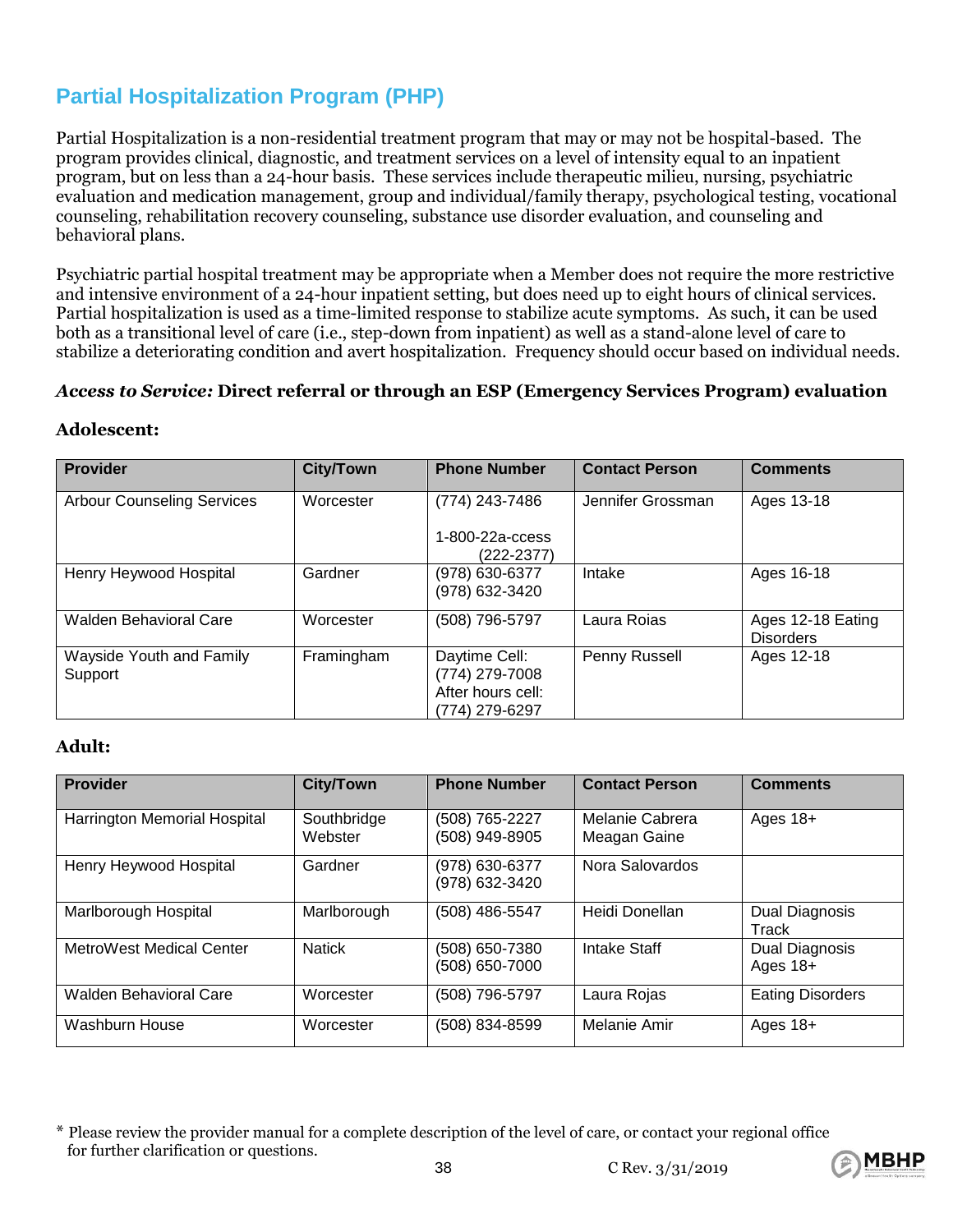## **Program for Assertive Community Treatment (PACT)**

Program for Assertive Community Treatment (PACT) entails the provision of an array of services delivered by a community-based, mobile, multidisciplinary team of professionals, paraprofessionals and peer specialists. PACT multidisciplinary teams provide acute, active, ongoing, and long-term community-based psychiatric treatment, assertive outreach, rehabilitation, and support. The team provides assistance to individuals to maximize their recovery, ensures consumer-directed goal setting, assists individuals in gaining hope and a sense of empowerment, and provides assistance in helping individuals become better integrated into their community. Services are provided in the community and are available, as needed by the individual, 24-hours a day, seven days a week, 365 days a year.

#### *Access to Service:* **Referral from DMH (Department of Mental Health) case manager or referral from one of the specialized Care Management programs at MBHP**

#### **Adult:**

| <b>Providers</b>                    | <b>City/Town</b> | <b>Phone Number</b> | <b>Contact Person</b> |
|-------------------------------------|------------------|---------------------|-----------------------|
| Community Healthlink - Flow PACT    | Fitchburg        | (508) 860-1055      | <b>Intake Staff</b>   |
| Community Healthlink - Flow PACT 50 | Leominster       | (978) 466-8316      | <b>Intake Staff</b>   |



<sup>\*</sup> Please review the provider manual for a complete description of the level of care, or contact your regional office for further clarification or questions.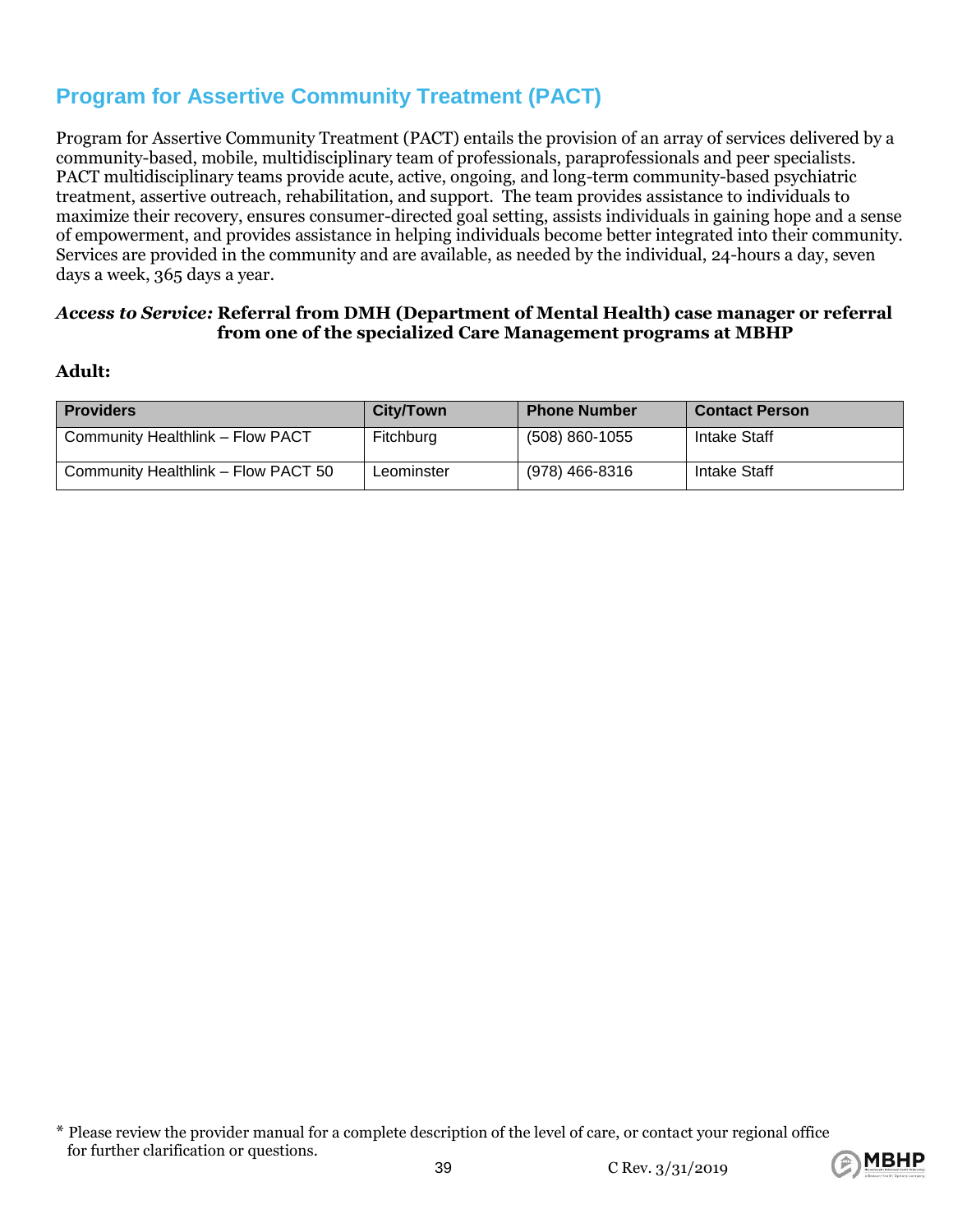## **Child/Adolescent Inpatient Mental Health Services**

Inpatient Mental Health Services represents the most intensive level of psychiatric care and is delivered in a licensed hospital setting. Multidisciplinary assessments and multimodal interventions are provided in a 24 hour secure and protected, medically staffed, and psychiatrically supervised treatment environment. Twentyfour-hour skilled nursing care, daily medical care, and a structured treatment milieu are required. Typically, the individual poses a significant danger to self or others, or displays severe psychosocial dysfunction. Active family/guardian/natural supports involvement is important unless contraindicated.

The goal of acute inpatient mental health care is to stabilize individuals who display acute psychiatric conditions associated with a relatively sudden onset and a short, severe course, or a marked exacerbation of symptoms associated with a more persistent, recurring disorder.

#### *Access to Service:* **ESP (Emergency Services Program) evaluation required**

### **Child/Adolescent:**

| <b>Provider</b>                       | <b>City/Town</b> | <b>Phone Number</b> | <b>Comments</b> |
|---------------------------------------|------------------|---------------------|-----------------|
| MetroWest Medical Center              | <b>Natick</b>    | (508) 650-7380      | Ages 3-17       |
| TaraVista Behavioral Health<br>Center | Devens           | (978) 615-5200      | Ages 5-12       |
| Westborough Behavioral<br>Healthcare  | Westborough      | (508) 329-6300      | Ages 5-16       |

### **Child/Adolescent units including ages 16+:**

| <b>Provider</b>                                | <b>City/Town</b> | <b>Phone Number</b>       | <b>Comments</b> |
|------------------------------------------------|------------------|---------------------------|-----------------|
| Harrington Hospital                            | Webster          | (508) 640-2978            | Ages $16+$      |
| Henry Heywood Memorial<br>Hospital             | Gardner          | MHU/GPU<br>(978) 630-6325 | Ages $16+$      |
| TaraVista Behavioral Health<br>Center          | Devens           | (978) 615-5200            | Ages $16+$      |
| <b>UMass Memorial Medical Center</b><br>8 East | Worcester        | (508) 856-2761            | Ages $16+$      |
| Westborough Behavioral<br>Healthcare           | Westborough      | (508) 329-6300            | Ages 16-22      |



<sup>\*</sup> Please review the provider manual for a complete description of the level of care, or contact your regional office for further clarification or questions.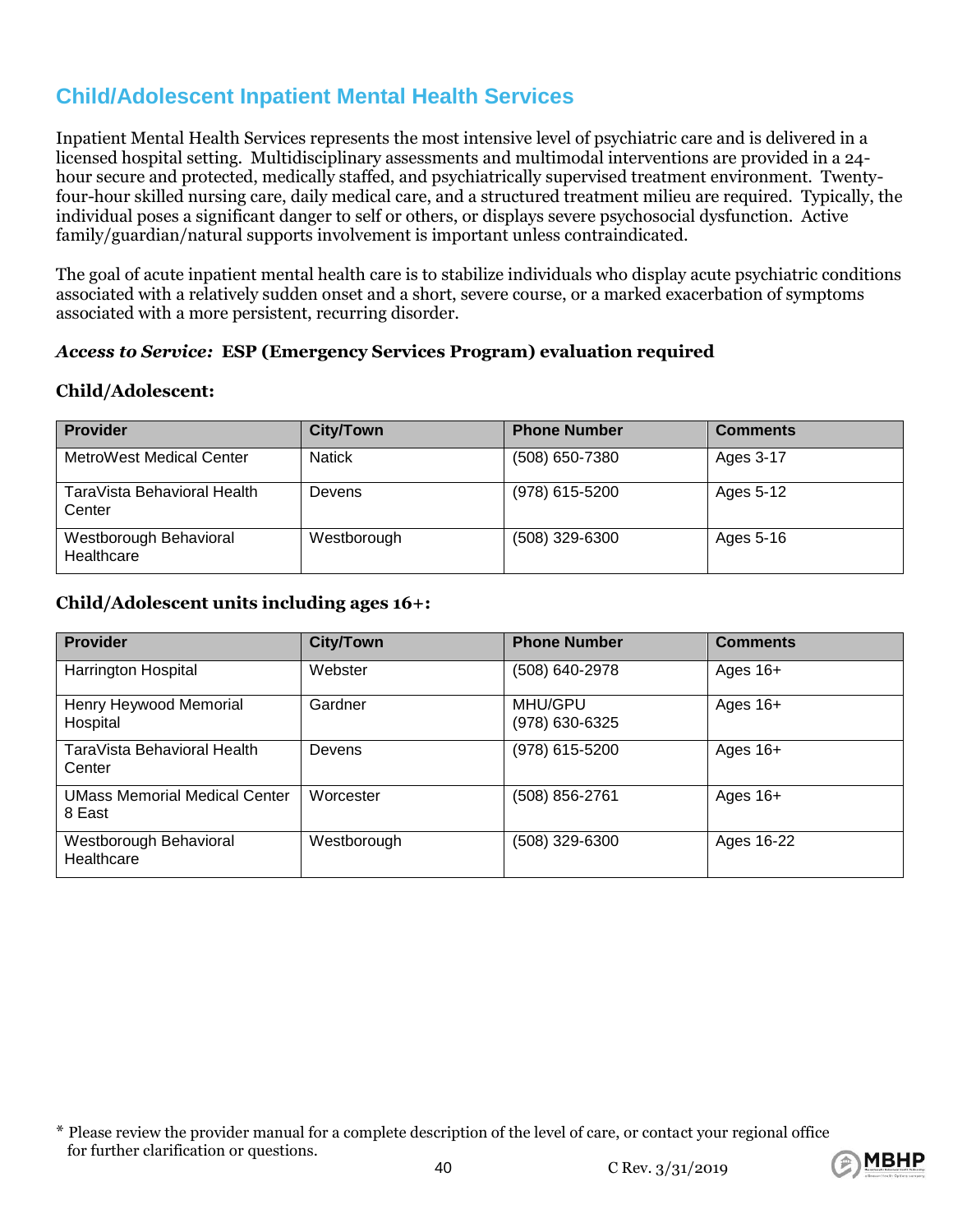## **Adult Inpatient Mental Health Services**

Inpatient Mental Health Services represents the most intensive level of psychiatric care and is delivered in a licensed hospital setting. Multidisciplinary assessments and multimodal interventions are provided in a 24 hour secure and protected, medically staffed, and psychiatrically supervised treatment environment. Twentyfour-hour skilled nursing care, daily medical care, and a structured treatment milieu are required. Typically, the individual poses a significant danger to self or others, or displays severe psychosocial dysfunction. Active family/guardian/natural supports involvement is important unless contraindicated.

The goal of acute inpatient mental health care is to stabilize individuals who display acute psychiatric conditions associated with a relatively sudden onset and a short, severe course, or a marked exacerbation of symptoms associated with a more persistent, recurring disorder.

| <b>Provider</b>                                                                                        | <b>City/Town</b>       | <b>Phone Number</b>              | <b>Contact Person</b>                                   |
|--------------------------------------------------------------------------------------------------------|------------------------|----------------------------------|---------------------------------------------------------|
| Harrington Memorial Hospital                                                                           | Southbridge<br>Webster | (508) 764-5066<br>(508) 640-2978 | Intake staff<br>Ages $18+$                              |
| Henry Heywood Hospital                                                                                 | Gardner                | (978) 630-6377<br>(978) 632-3420 | Nora Salovardos<br>Ages 16+                             |
| Marlborough Hospital                                                                                   | Marlborough            | (508) 486-5544                   | Intake<br>Ages 18+                                      |
| <b>MetroWest Medical Center</b>                                                                        | <b>Natick</b>          | (508) 650-7380<br>(508) 650-7000 | Intake<br>$(Ages 18+)$                                  |
| Nashoba Valley Medical Center                                                                          | Ayer                   | (978) 784-9000                   | Ages $55+$                                              |
| Tara Vista                                                                                             | Devens                 | (978) 615-5200                   | Ages $16+$<br>Ages 18+ for Inpatient High-<br>Intensity |
| UMass Memorial Medical Center - 8<br>East                                                              | Worcester              | (508) 856-2761                   | Ages $16+$                                              |
| <b>UMass Memorial Medical Center -</b><br><b>Psychiatric Treatment &amp; Recovery</b><br>Center (PTRC) | Worcester              | (508) 334-2698                   | Ages $18+$                                              |
| Westborough Behavioral Healthcare                                                                      | Westborough            | (508) 329-6300                   | Ages $18+$                                              |

#### **Access to Service: ESP (Emergency Services Program) evaluation required**



<sup>\*</sup> Please review the provider manual for a complete description of the level of care, or contact your regional office for further clarification or questions.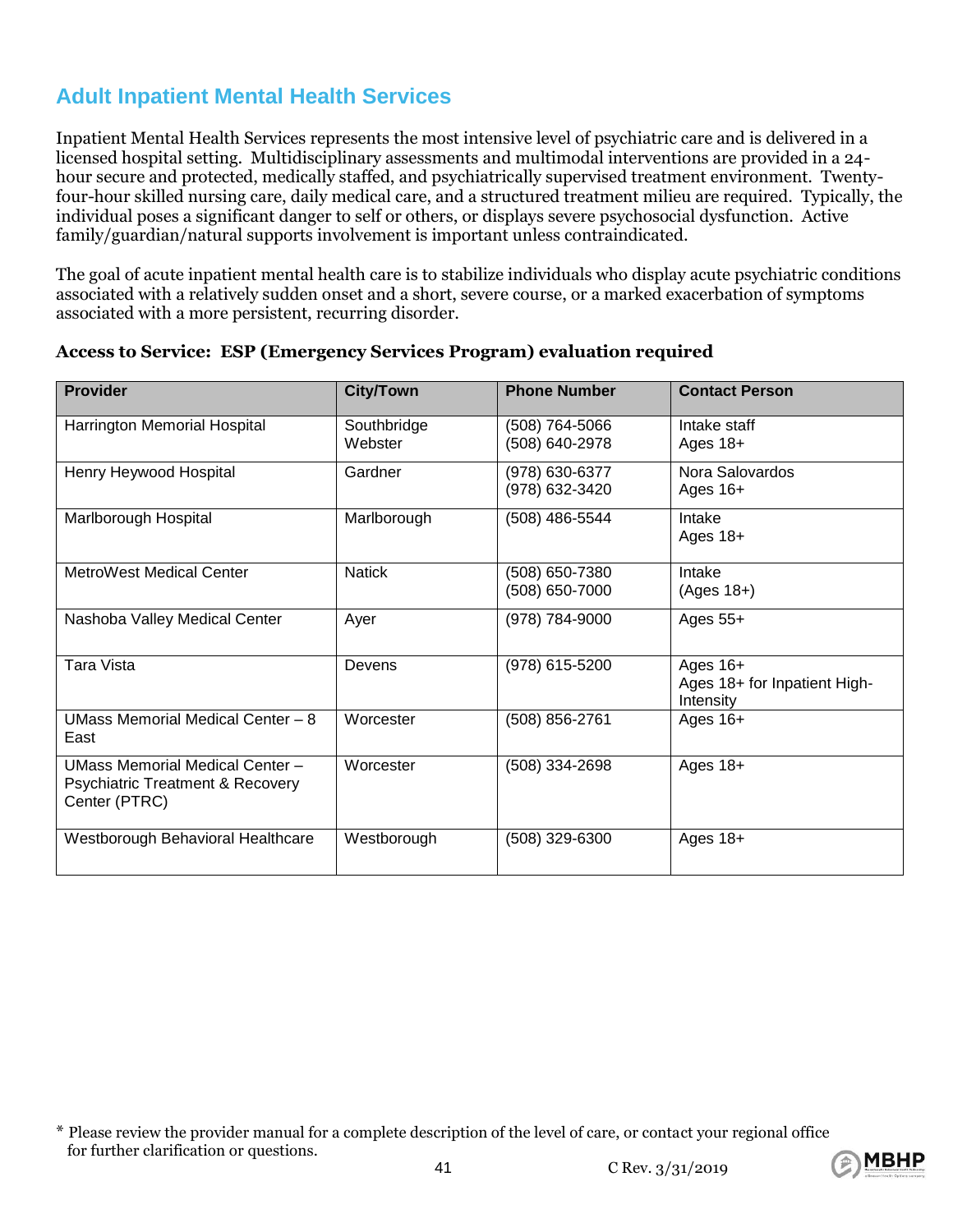# **Structured Outpatient Addiction Program (SOAP)**

Structured Outpatient Addiction Programs (SOAPs) are clinically intensive, structured, day and/or evening substance use disorder services. These programs can be used as a transition service in the continuum of care for those individuals being discharged from community-based Acute Treatment Services (ATS) for Substance Use, or can be used by individuals, including pregnant women who need outpatient services, but who also need more structured treatment for substance use disorders.

SOAP provides multidisciplinary treatment to address the sub-acute needs of individuals with addition and/or co-occurring disorders, while allowing them to maintain employment and participation in the community. Unless contraindicated, the family, guardian and/or natural supports are actively involved in the treatment.

#### *Access to Service:* **Direct referral - does not need to be evaluated by an ESP (Emergency Services Program)**

#### **Adult:**

| <b>Provider</b>                      | <b>City/Town</b> | <b>Phone Number</b>          | <b>Contact Person</b> | <b>Comments</b>                                                                                   |
|--------------------------------------|------------------|------------------------------|-----------------------|---------------------------------------------------------------------------------------------------|
| <b>AdCare Hospital</b>               | Worcester        | 1-800-345-3552,<br>Ext. 3053 | Jane Jolly            | Ages 18+,<br>Day and evening<br>programs, transportation<br>provided throughout most<br>of region |
| Counseling & Assessment<br>Clinic    | Worcester        | (508) 756-2005               | Marcia Amarsingh      | Ages 18+                                                                                          |
| Harrington Memorial Hospital         | Southbridge      | (508) 765-2725               | Mick Foster           | Ages $18+$                                                                                        |
| <b>Multicultural Wellness Center</b> | Fitchburg        | (978) 343-3336               | Danielle Mann         | Ages $18+$                                                                                        |
| New Beginnings                       | Leicester        | (508) 892-5500               | Jessica Martin        | Ages $18+$                                                                                        |
| Spectrum Health Systems              | Worcester        | (508) 797-6100               | Intake                | Ages $18+$                                                                                        |
| Washburn House                       | Worcester        | (508) 834-8599               | Melanie Amir          | Ages $18+$                                                                                        |



<sup>\*</sup> Please review the provider manual for a complete description of the level of care, or contact your regional office for further clarification or questions.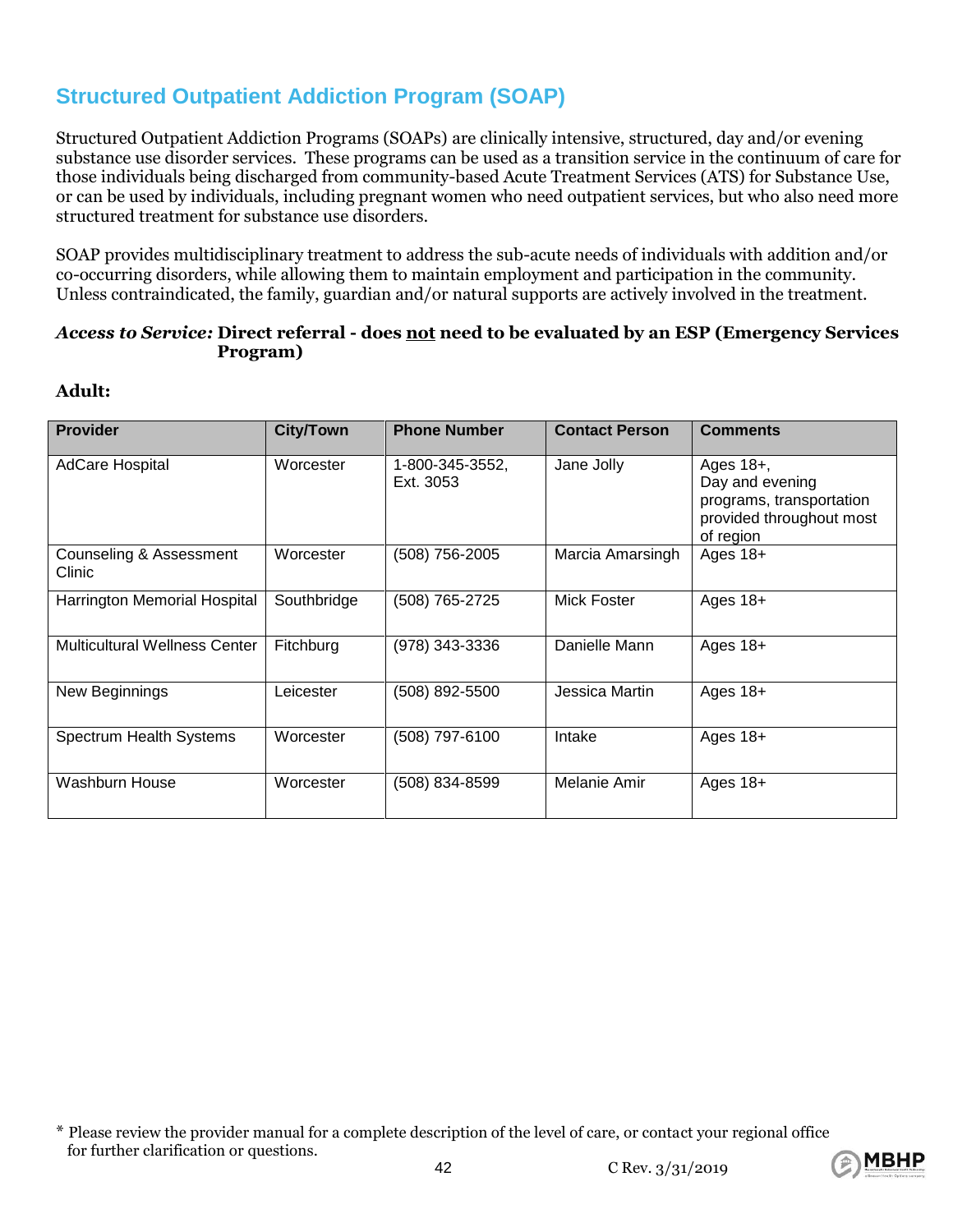### **Enhanced Structured Outpatient Addiction Program for Homeless Members (Enhanced SOAP)**

Enhanced SOAP (Structured Outpatient Addiction Program) is a specialized program designed for homeless Members who need shelter as well as substance use disorder services. The program is short-term, clinically intensive, structured day and/or evening. These programs can be used as a transition service in the continuum of care for those individuals being discharged from community-based Acute Treatment Services (ATS) for Substance Use Disorders, or can be used by individuals, including pregnant women who need outpatient services, but who also need more structured treatment for substance use disorders. The Enhanced SOAP ensures the availability of shelter beds for those enrolled in the program, either on-site, or through formal affiliation with a local shelter.

The Enhanced SOAP provides multidisciplinary treatment to address the sub-acute needs of individuals with addiction and/or co-occurring disorders, while allowing them to maintain participation in the community, continue to work, and be part of family life. Unless contraindicated, the family, guardian and/or natural supports are actively involved in the treatment.

Enhanced SOAP services can only be provided in DPH-licensed, freestanding facilities skilled in addiction recovery treatment, outpatient departments in acute-care hospitals, or outpatient agencies of health care professionals.

#### *Access to Service:* **Enhanced SOAP services can be accessed directly or as a step-down from a higher level of substance use disorder care. A majority of Members are expected to access Enhanced SOAP as part of a discharge plan from Acute Treatment Services (ATS) or Enhanced ATS.**

| <b>Provider</b>                                               | <b>City/Town</b> | <b>Phone Number</b> | <b>Comments</b>                                                                         |
|---------------------------------------------------------------|------------------|---------------------|-----------------------------------------------------------------------------------------|
| Lowell House                                                  | Lowell*          | (978) 459-8656      | Ages $18+$                                                                              |
| NFI Massachusetts, Inc.                                       | Haverhill*       | (978) 491-1350      | Ages $18+$                                                                              |
| LARC (Living and Recovery Center)/<br><b>Victory Programs</b> | Jamaica Plain*   | (617) 522-2936      | <b>Adults</b><br>HIV+ homeless men and<br>women,<br>7 days/week                         |
| Pine Street Inn<br>Genesis                                    | Jamaica Plain*   | (617) 892-7942      | Women only<br>7 days/full time Trauma<br>specialty program                              |
| Pine Street Inn<br>Men's Stabilization Program                | Jamaica Plain*   | (617) 892-7942      | Males only<br>Shelter-based program,<br>Specialized HIV program,<br>7 days/week         |
| Women's Hope (Victory Program)                                | Jamaica Plain*   | (617) 442-0048      | Homeless women only; will<br>accept Members on<br>methadone;<br>7 days/week<br>Ages 18+ |
| Arbour Fuller Hospital                                        | Attleboro*       | (508) 652-5222      |                                                                                         |
| <b>High Point Treatment Center</b>                            | Plymouth*        | (508) 224-7701      |                                                                                         |
| <b>Stanley Street</b>                                         | Fall River*      | (508) 679-5222      |                                                                                         |

### **Adult:**

### *\*not in Central region*

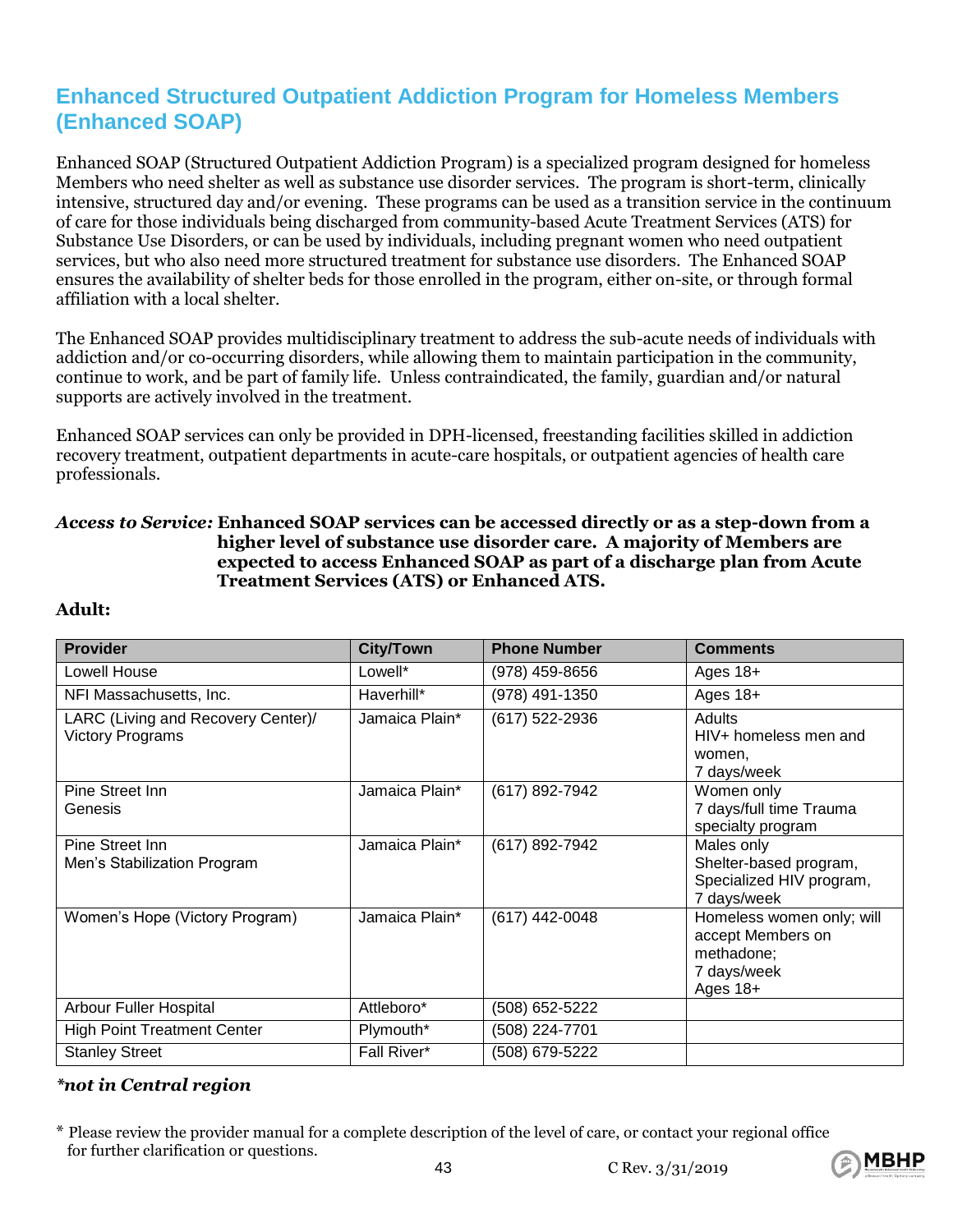### **Enhanced Structured Outpatient Addiction Program for Adolescents (Enhanced SOAP)**

Enhanced SOAP (Structured Outpatient Addiction Program) is a specialized program designed for adolescents with addiction and/or co-occurring disorders. The program is short-term, clinically intensive, structured day and/or evening. These programs can be used as a transition service in the continuum of care for those adolescents being discharged from community-based Acute Treatment Services (ATS) for Substance Use Disorders, or can be used by Members, including pregnant adolescents who need outpatient services, but who also need more structured treatment for substance use disorders.

Enhanced SOAPS provide multidisciplinary treatment to address the sub-acute needs of adolescent Members with addiction and/or co-occurring disorders, while allowing them to maintain participation in the community, continue to work or attend school and be part of family life. Unless contraindicated, the family, guardian and/or natural supports are actively involved in the treatment.

#### *Access to Service:* **Enhanced SOAP services can be accessed directly or as a step-down from a higher level of substance use disorder care. A majority of Members are expected to access Enhanced SOAP as part of a discharge plan from Acute Treatment Services (ATS) or Enhanced ATS.**

| <b>Provider</b>                          | <b>City/Town</b> | <b>Phone Number</b>                                           | <b>Contact Person</b> | <b>Comments</b>                             |
|------------------------------------------|------------------|---------------------------------------------------------------|-----------------------|---------------------------------------------|
| Counseling &<br><b>Assessment Clinic</b> | Worcester        | (508) 756-2005                                                | <b>Intake</b>         | Ages 13-17                                  |
| Multicultural<br><b>Wellness Center</b>  | Fitchburg        | (978) 343-3336                                                | Danielle Mann         | Ages 13-18                                  |
| Y.0.U., Inc.                             | Worcester        | New Centralized Intake<br>Number:<br>1-855-4youinc (496-8462) | Intake Department     | Ages 13-18<br>After-school program<br>hours |

#### **Adolescent:**



<sup>\*</sup> Please review the provider manual for a complete description of the level of care, or contact your regional office for further clarification or questions.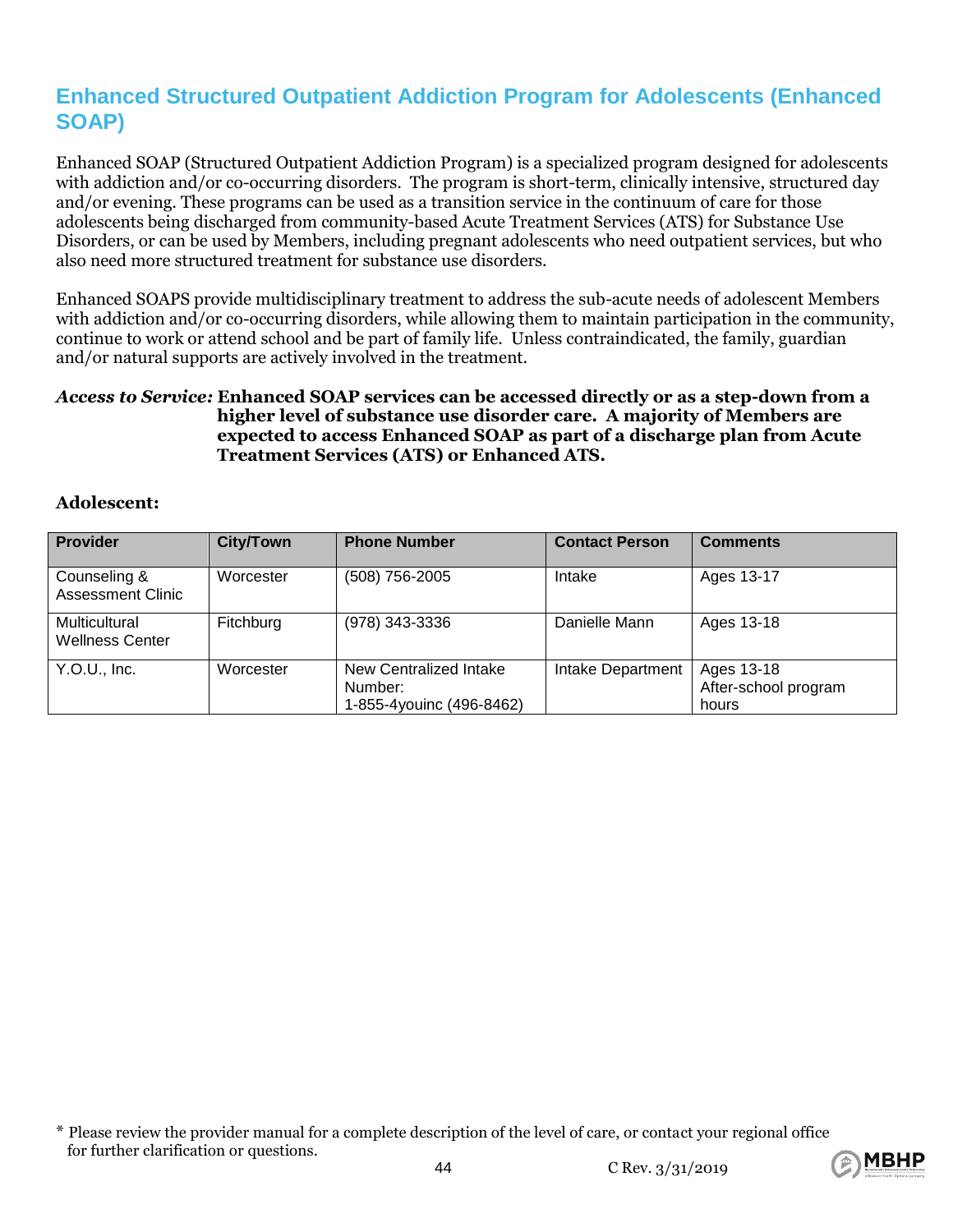# **Acute Treatment Service for Substance Use Disorders (ATS)**

The Acute Treatment Service for Substance Use Disorders (ATS) (Level IIIA Detoxification) is a 24-hour, sevenday-a-week, medically supervised addiction treatment that provides evaluation and withdrawal management. Detoxification services are delivered by nursing and counseling staff under a physician-approved protocol and physician-monitored procedures and include: bio-psychosocial assessment; individual and group counseling; psychoeducational groups; and discharge planning.

Acute Treatment Services are provided to those experiencing, or at significant risk of developing an uncomplicated withdrawal syndrome as a result of an alcohol and/or other substance use disorder. Members receiving ATS do not require the medical and clinical intensity of a hospital-based detoxification service, nor can they be effectively treated in a less intensive outpatient level of care.

#### *Access to Service:* **Direct referral - does not need to be evaluated by an ESP (Emergency Services Program)**

### **Adult:**

| <b>Provider</b>          | <b>City/Town</b> | <b>Phone Number</b> | <b>Contact Person</b>  |
|--------------------------|------------------|---------------------|------------------------|
| Community Healthlink*    | Worcester        | $(508) 860 - 1000$  | <b>Admission Staff</b> |
| Spectrum Health Systems* | Westborough      | 1-800-366-7732      | <b>Admission Staff</b> |
| Washburn House           | Worcester        | (508) 834-8599      | <b>Admission Staff</b> |

#### **\*Methadone detox program**



<sup>\*</sup> Please review the provider manual for a complete description of the level of care, or contact your regional office for further clarification or questions.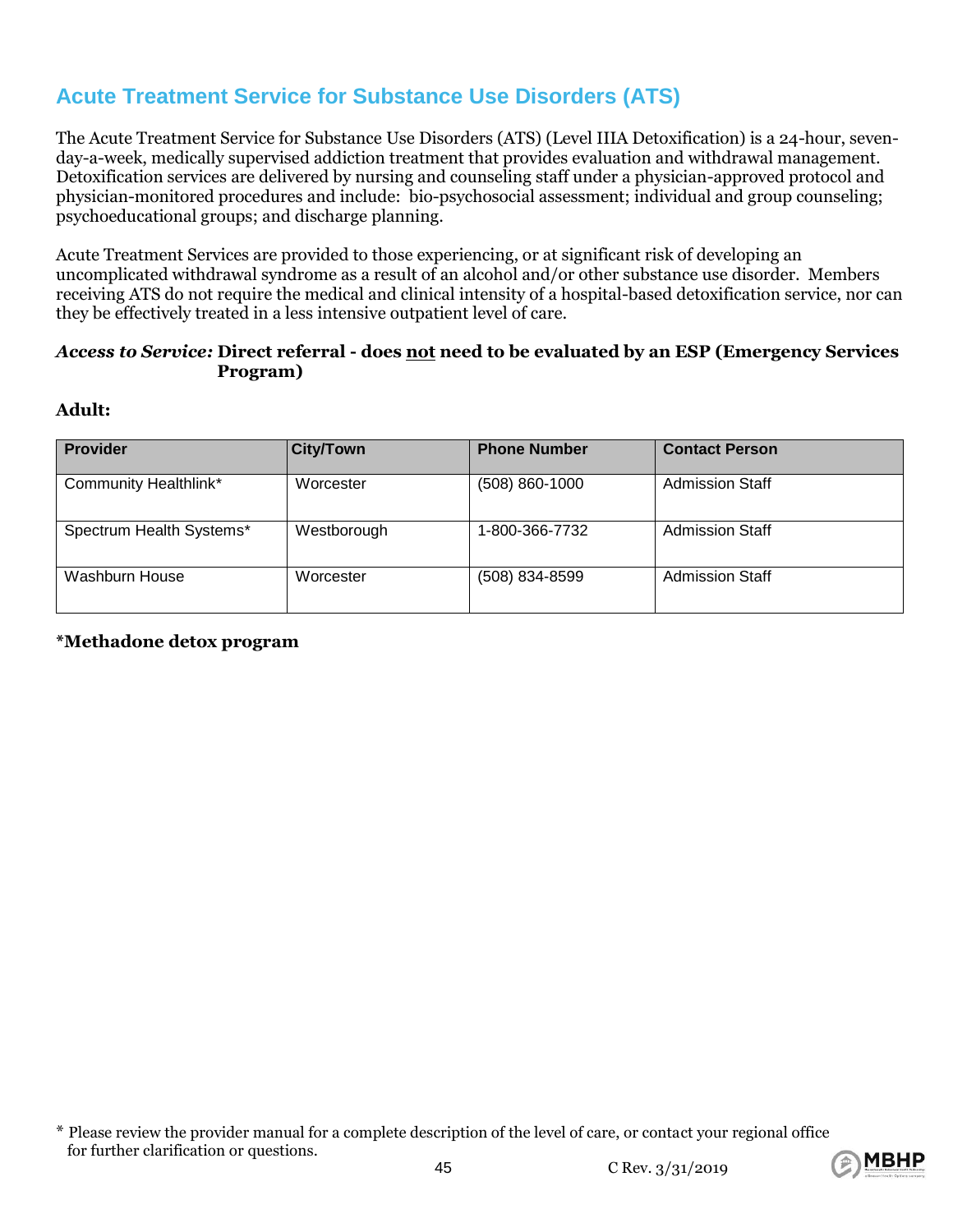## **Acute Treatment Services (ATS) for Pregnant Women**

Acute Treatment Services (ATS) for Pregnant Women are ATS services for the population of pregnant women who are addicted to alcohol and/or drugs. In addition to standard Acute Treatment Services (ATS) for substance use disorder detoxification services, ATS programs for pregnant women will have the capacity to treat Members who are currently receiving methadone or other opioid replacement treatments. The facility will have specialized detoxification protocols for pregnant women, as well as medical protocols for prenatal examination and care, labor and delivery, and postpartum care. Fetal monitoring equipment is on site, and the facility arranges all necessary medical and obstetric consultations within 48 hour of admission. A minimum of one individual session per day provides education and counseling on prenatal and postpartum care, HIV/AIDS, and other health related issues.

#### *Access to Service:* **Direct referral - does not need to be evaluated by an ESP (Emergency Services Program)**

#### **Adult:**

| <b>Provider</b>         | <b>City/Town</b> | <b>Phone Number</b> | <b>Contact Person</b>  |
|-------------------------|------------------|---------------------|------------------------|
| Spectrum Health Systems | Westborough      | 1-800-366-7732      | <b>Admission Staff</b> |



<sup>\*</sup> Please review the provider manual for a complete description of the level of care, or contact your regional office for further clarification or questions.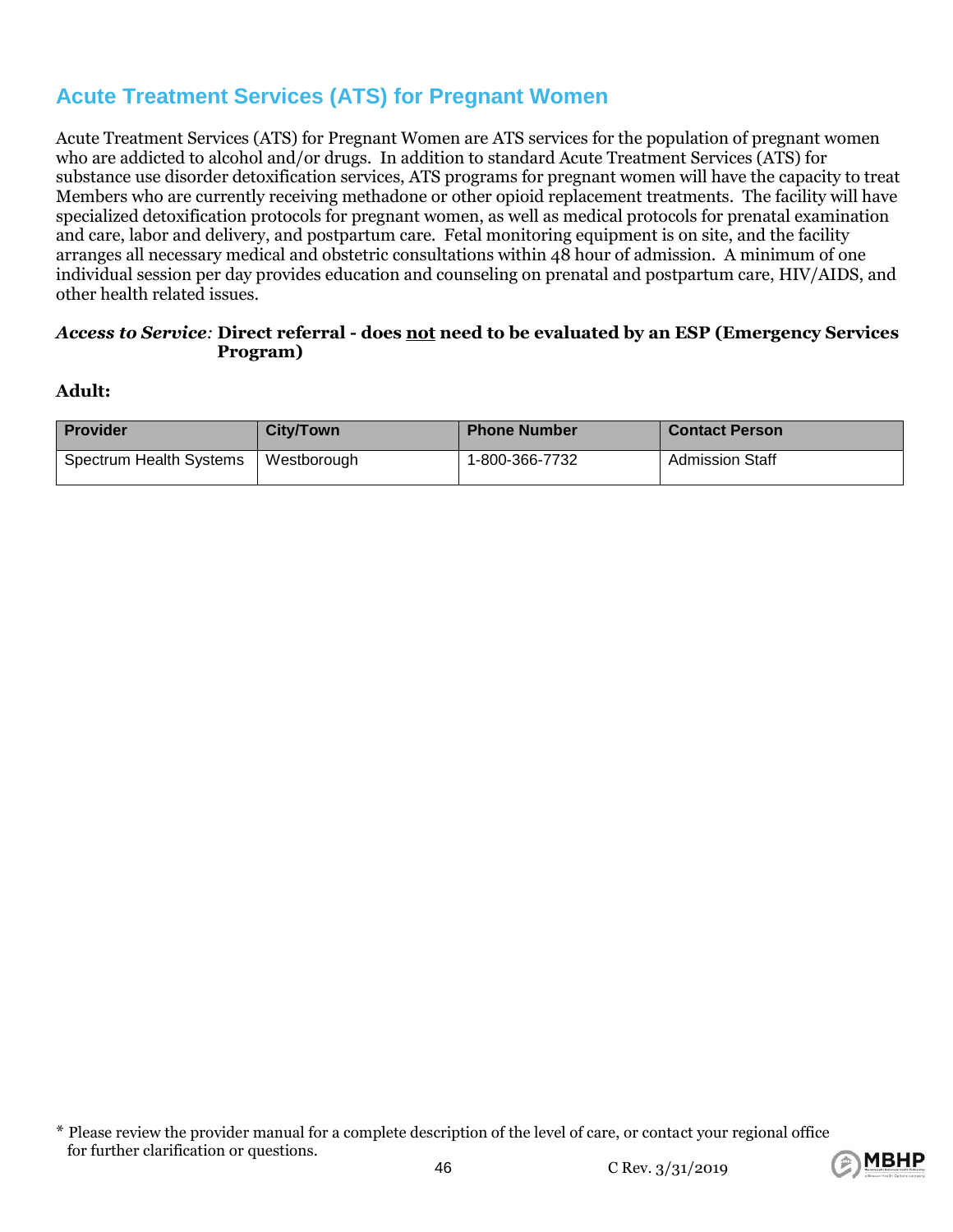## **Clinical Stabilization Services for Substance Use Disorders (CSS) Level III.5**

Clinical Stabilization Services for Substance Use Disorders (CSS), Level III.5, shall mean 24-hour treatment, usually following Acute Treatment Services (ATS) for Substance Use Disorders. This service includes intensive education and counseling regarding the nature of addiction and its consequences, relapse prevention, outreach to families and significant others, and aftercare planning for individuals beginning to engage in recovery from addiction.

These programs provide multidisciplinary treatment interventions and emphasize individual, group, family, and other forms of therapy. Linkage to aftercare, relapse prevention services, and self-help groups, such as AA and NA, are integrated into treatment and discharge planning.

Unless contraindicated, the family, guardian, and/or natural supports are actively involved in the treatment as required by the treatment plan, or there are active efforts being made, and documented, to involve them.

This service is not intended as a step-down service from a psychiatric hospitalization level of care or psychiatric stabilization service. It is intended for Members with a primary substance use disorder.

#### *Access to Service:* **Direct referral - does not need to be evaluated by an ESP (Emergency Services Program)**

#### **Adult:**

| <b>Provider</b>             | <b>City/Town</b> | <b>Phone Number</b>       | <b>Comments</b> |
|-----------------------------|------------------|---------------------------|-----------------|
| <b>Community Healthlink</b> | Worcester        | (508) 860-1200            | Matt Walsh      |
| Spectrum Health Systems     | Westborough      | (508) 898-1570, Ext. 2139 | Juanita Burgos  |
| Veterans, Inc.              | <b>Devens</b>    | (508) 439-9726            | Sean Munroe     |
| Washburn House              | Worcester        | (508) 834-8599            | Melanie Amir    |



<sup>\*</sup> Please review the provider manual for a complete description of the level of care, or contact your regional office for further clarification or questions.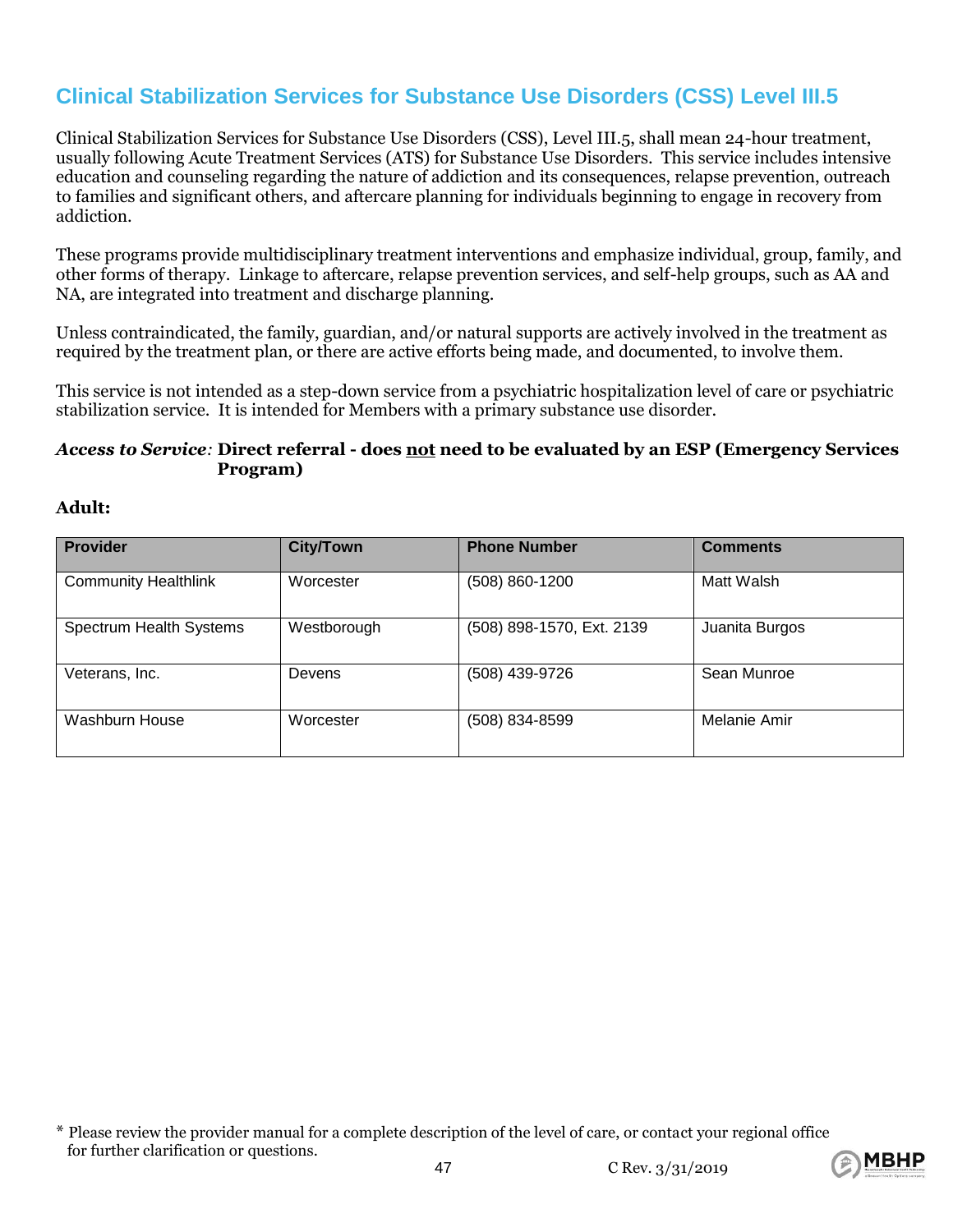## **Residential Rehabilitation Services (RRS) for Substance Use Disorders**

Residential Rehabilitation Services (RRS) for Substance Use Disorders (ASAM Level 3.1) consists of a structured and comprehensive rehabilitative environment that supports Members' independence and resilience and recovery from alcohol and/or other drug problems. Scheduled, goal-oriented clinical services are provided in conjunction with ongoing support and assistance for developing and maintaining interpersonal skills necessary to lead an alcohol and/or drug-free lifestyle.

Program types include:

- Residential Rehabilitation Services (RRS) for Substance Use Disorders for Adults
- Residential Rehabilitation Services (RRS) for Pregnant and Post-Partum Women
- Residential Rehabilitation Services (RRS) for Youth (ages 13-17)
- Residential Rehabilitation Services (RRS) for Transitional Age Youth (ages 16-21) or Young Adults (ages 18-25)
- Family Residential Rehabilitation Services (RRS)

#### *Access to Service:* **Direct referral - does not need to be evaluated by an ESP (Emergency Services Program)**

| <b>Provider</b>                                                         | <b>City/Town</b> | <b>Phone Number</b>              | <b>Comments</b>       |
|-------------------------------------------------------------------------|------------------|----------------------------------|-----------------------|
| <b>Advocates Channing House</b>                                         | Worcester        | (508) 755-8088                   | Ages $18+$            |
| Advocates Linda Fay Griffin House                                       | Worcester        | (508) 755-8990                   | Ages $18+$            |
| Catholic Charities of the Diocese of Worcester<br>(Crozier House)       | Worcester        | (508) 798-0191                   | Ages $18+$            |
| Charles J. Faris Recovery Center                                        | Westborough      | (508) 865-2085                   | Ages 18+              |
| Community Health Link Beryl's House                                     | Worcester        | (774) 243-6996                   | Ages $13+$            |
| <b>Community Health Link Faith House</b>                                | Worcester        | (508) 438-5262                   | Ages $13+$            |
| Community Health Link Orchard Street Family<br><b>Treatment Program</b> | Leominster       | (978) 537-3192<br>(978) 537-3109 | Ages $13+$            |
| <b>Hector Reyes House</b>                                               | Worcester        | (508) 459-1801                   | Ages $18+$            |
| Jeremiah's Inn                                                          | Worcester        | (508) 755-6403                   | Ages $18+$            |
| Pathway House (GAAMHA, Inc.)                                            | Gardner          | (978) 632-4574                   | Ages $18+$            |
| <b>SMOC Rhodes to Recovery</b>                                          | <b>Millbury</b>  | (508) 435-9040                   | Ages $18+$            |
| <b>SMOC Sage House</b>                                                  | Framingham       | (508) 626-2586                   | Ages $18+$            |
| <b>SMOC Serenity House</b>                                              | Framingham       | (508) 620-2510                   | Ages $18+$            |
| Spectrum Health Systems, Inc.                                           | Westborough      | 1-800-366-7732                   | TAYYA 16-21 and 18-25 |
| The Bridge House                                                        | Framingham       | (508) 872-6194                   | Ages $18+$            |



<sup>\*</sup> Please review the provider manual for a complete description of the level of care, or contact your regional office for further clarification or questions.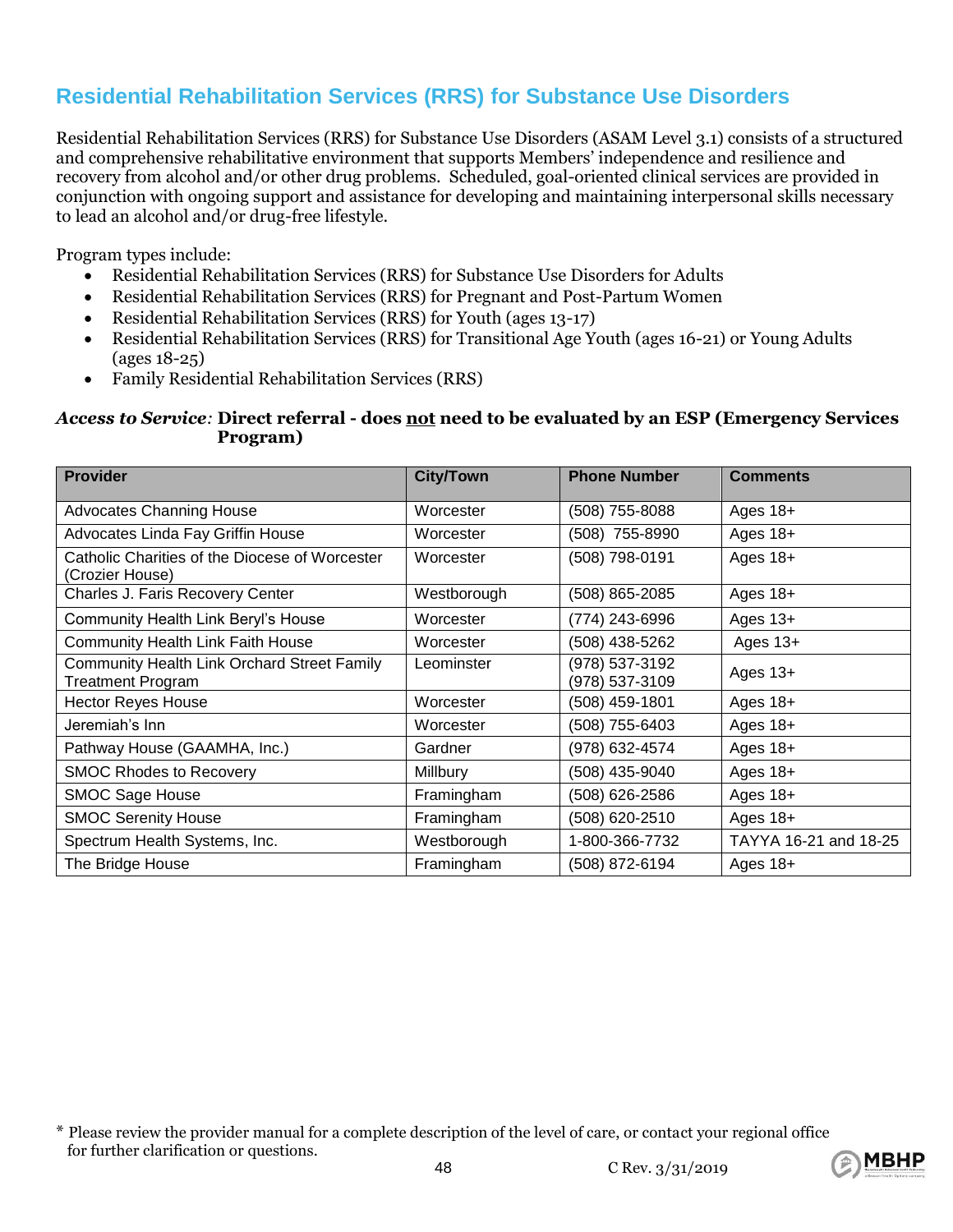### **Outpatient Detoxification**

This treatment is for those individuals who do not need inpatient treatment and monitoring for withdrawal. The program consists of medical staff who provide a comprehensive assessment for the appropriateness of this outpatient level of care. The treatment course averages about four hours a day and is mostly suitable for Members in a supportive living situation who have access to support during non-clinical hours.

| Provider            | City/Town | <b>Phone Number</b> | <b>Comments</b> |
|---------------------|-----------|---------------------|-----------------|
| Gosnold on Cape Cod | Falmouth* | 1-800-444-1554      |                 |

#### *\*not in Central region*



<sup>\*</sup> Please review the provider manual for a complete description of the level of care, or contact your regional office for further clarification or questions.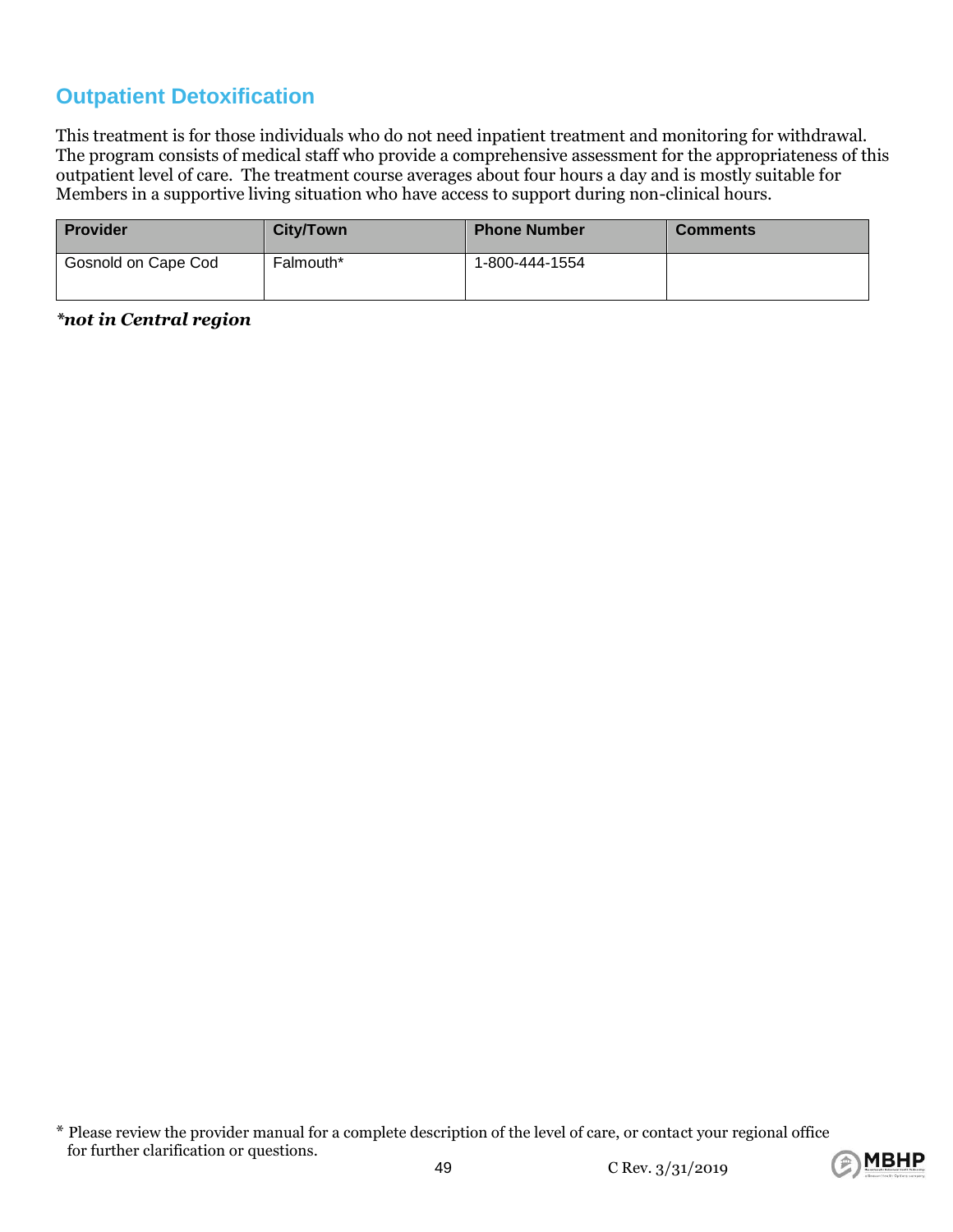### **Methadone Treatment**

Methadone Treatment is the medically monitored administration of methadone to opiate addicted individuals, in conformance with FDA regulations. This service combines medical and pharmacological interventions with counseling, educational, and vocational services and is offered on a short-term (detoxification) and long-term (maintenance) basis.

The goals of treatment include eliminating opiate use, eliminating injection drug use, reducing or eliminating alcohol or other drug use, improving health status, and improving the Member's level of functioning.

#### *Access to Service:* **Direct referral – does not need to be evaluated by an ESP (Emergency Services Program)**

#### **Adult:**

| Provider                | <b>City/Town</b>                                                | <b>Phone Number</b>                                                                      | <b>Contact Person</b> |
|-------------------------|-----------------------------------------------------------------|------------------------------------------------------------------------------------------|-----------------------|
| Habit Opco, Inc.        | Fitchburg                                                       | (978) 343-6300                                                                           | Intake Staff          |
| Spectrum Health Systems | Worcester<br>Southbridge<br>Framingham<br>Milford<br>Leominster | (508) 856-9761<br>(508) 765-5940<br>1-800-464-9555<br>$(508)$ 634-1877<br>(978) 464-3820 | Intake Staff          |



<sup>\*</sup> Please review the provider manual for a complete description of the level of care, or contact your regional office for further clarification or questions.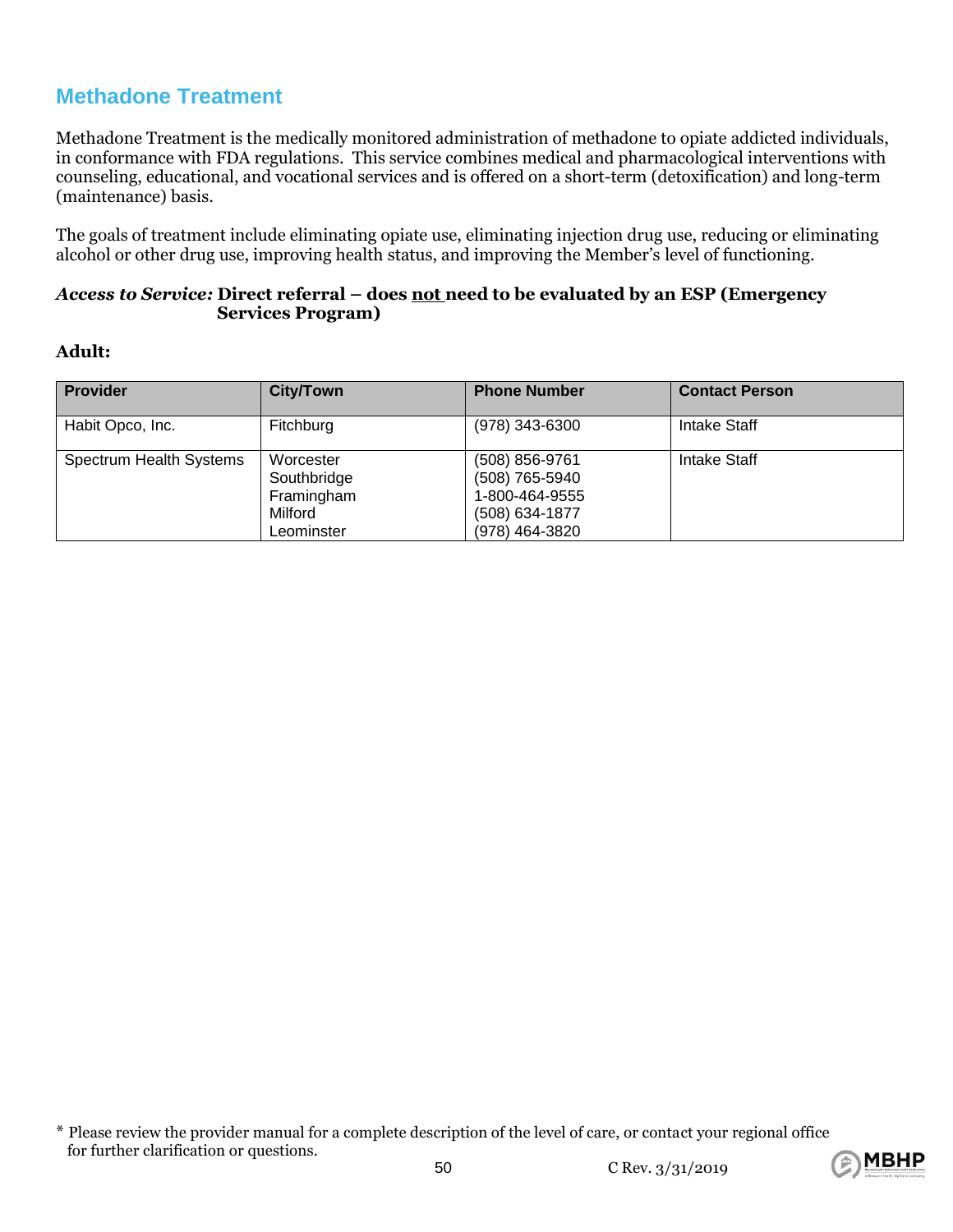## **Level IV Medically Managed Detoxification**

Level IV detoxification services provide a planned program of 24-hour medically managed evaluation, care, and treatment for Members who are experiencing a severe withdrawal syndrome and/or acute biomedical complications as a result of a substance use disorder. Level IV services are typically rendered in a hospital facility that can provide life support in addition to 24-hour physician and nursing care. Daily individual physician contact is a required component of this level of care. A multidisciplinary staff of clinicians trained in mental health and addiction treatment and overall management of medical care are involved in the Member's treatment and facilitate the conjoint treatment of coexisting biomedical and behavioral health conditions.

#### *Access to Service:* **ESP (Emergency Services Program) evaluation required**

#### **Adult:**

| <b>Provider</b>        | City/Town | <b>Phone Number</b> | <b>Contact Person</b>  |
|------------------------|-----------|---------------------|------------------------|
| <b>AdCare Hospital</b> | Worcester | (508) 799-9000      | <b>Admission Staff</b> |



<sup>\*</sup> Please review the provider manual for a complete description of the level of care, or contact your regional office for further clarification or questions.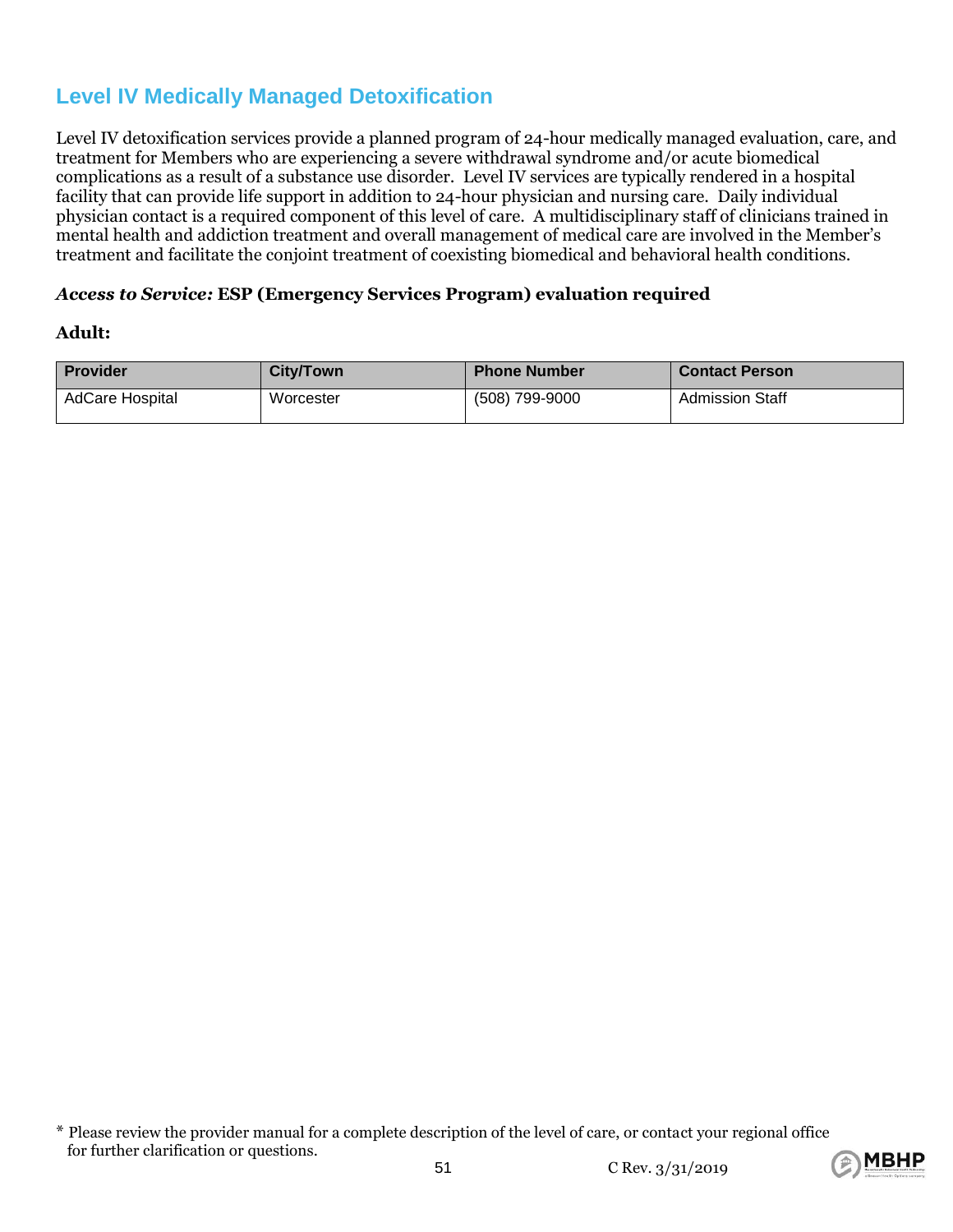### **Acupuncture Detoxification**

Acupuncture Detoxification is the provision of medically necessary services in a clinical setting, under the direction of a physician, to stabilize the medical condition of a Member experiencing a serious episode of excessive substance use or withdrawal complications. Acupuncture Detoxification is indicated when the Member experiences physiological dysfunction during withdrawal but life or significant bodily functions are not threatened. The Member may or may not require medication, and 24-hour nursing is not required. Acupuncture Detoxification services can be provided in an intensive outpatient program. The severity of the Member's symptoms will determine the setting, as well as the amount of nursing and physician supervision necessary during the course of treatment.

#### *Access to Service:* **Direct referral - does not need to be evaluated by an ESP (Emergency Services Program)**

#### **Adult:**

| <b>Provider</b>                        | <b>City/Town</b> | <b>Phone Number</b> | <b>Comments</b> |
|----------------------------------------|------------------|---------------------|-----------------|
| <b>Boston Public Health Commission</b> | Boston*          | $(617) 534 - 9500$  |                 |
| Fenway Community Health Center         | Boston*          | (617) 927-6202      |                 |
| Lowell Community Health Center         | Lowell*          | (978) 937-9448      |                 |

#### *\*not in Central region*



<sup>\*</sup> Please review the provider manual for a complete description of the level of care, or contact your regional office for further clarification or questions.